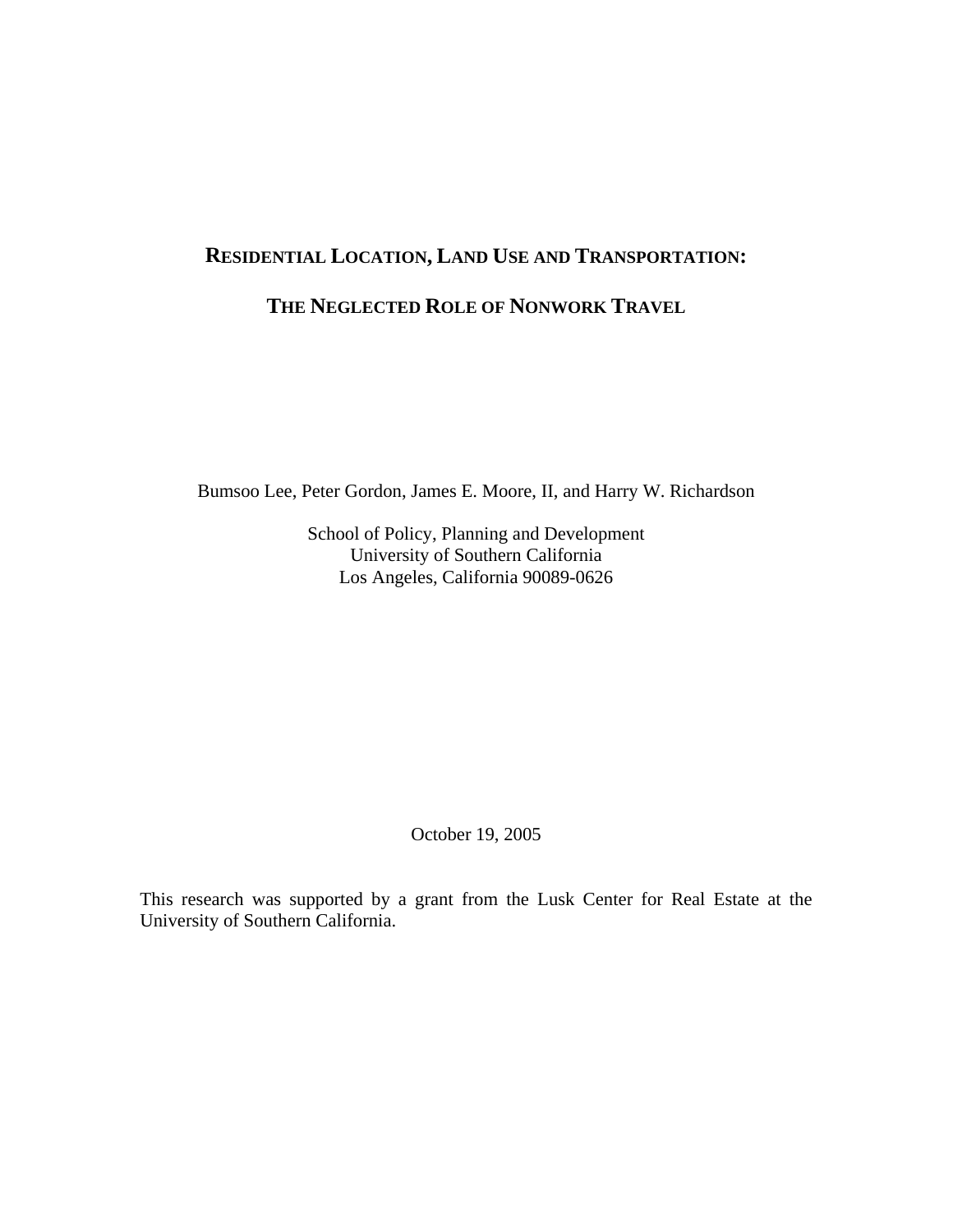## **1. INTRODUCTION**

Simple introspection as well as accumulating evidence from academic research suggests that a core idea of urban economists, that journeys-to-work dominate households' choice of residential location, is suspect (Giuliano and Small, 1993). Indeed, our own recent research identifies neighborhood characteristics (attractions) that help to explain *longer* commutes; we found very few neighborhood types that would help to explain a shorter journey to work (Gordon *et al.*, 2005). Also, findings that reveal the relative importance of non-work activities and trips, some of which may be amenable to more flexible scheduling and/or are less essential, also inform the long-running discussion about the potential power of peak-load road pricing to reduce highway congestion.

In this paper, we present evidence that corroborates both of these ideas. Four sets of findings are discussed. First, we investigate work and nonwork travel for a set of weekly travel periods more detailed than the standard division into peak vs. off-peak travel. Instead, we use ten distinct periods of the week. Second, we attempt to identify the variables that explain nonwork travel frequencies and durations. Third, we revisit the standard work vs. nonwork trip purpose dichotomy and study types of *tours* (involving trip chains) that combine the two. In 2001, approximately 25 percent of commutes included one or more stops along the way. Fourth, we test hypotheses that explain the nature and the frequencies of the trip and tour types.

Most of our analysis is based on data from the 1990 and 1995 Nationwide Personal Transportation Survey (NPTS) and the 2001 National Household Travel Survey (NHTS). The analysis of trips and tours, however, is restricted to different periods, 1990

1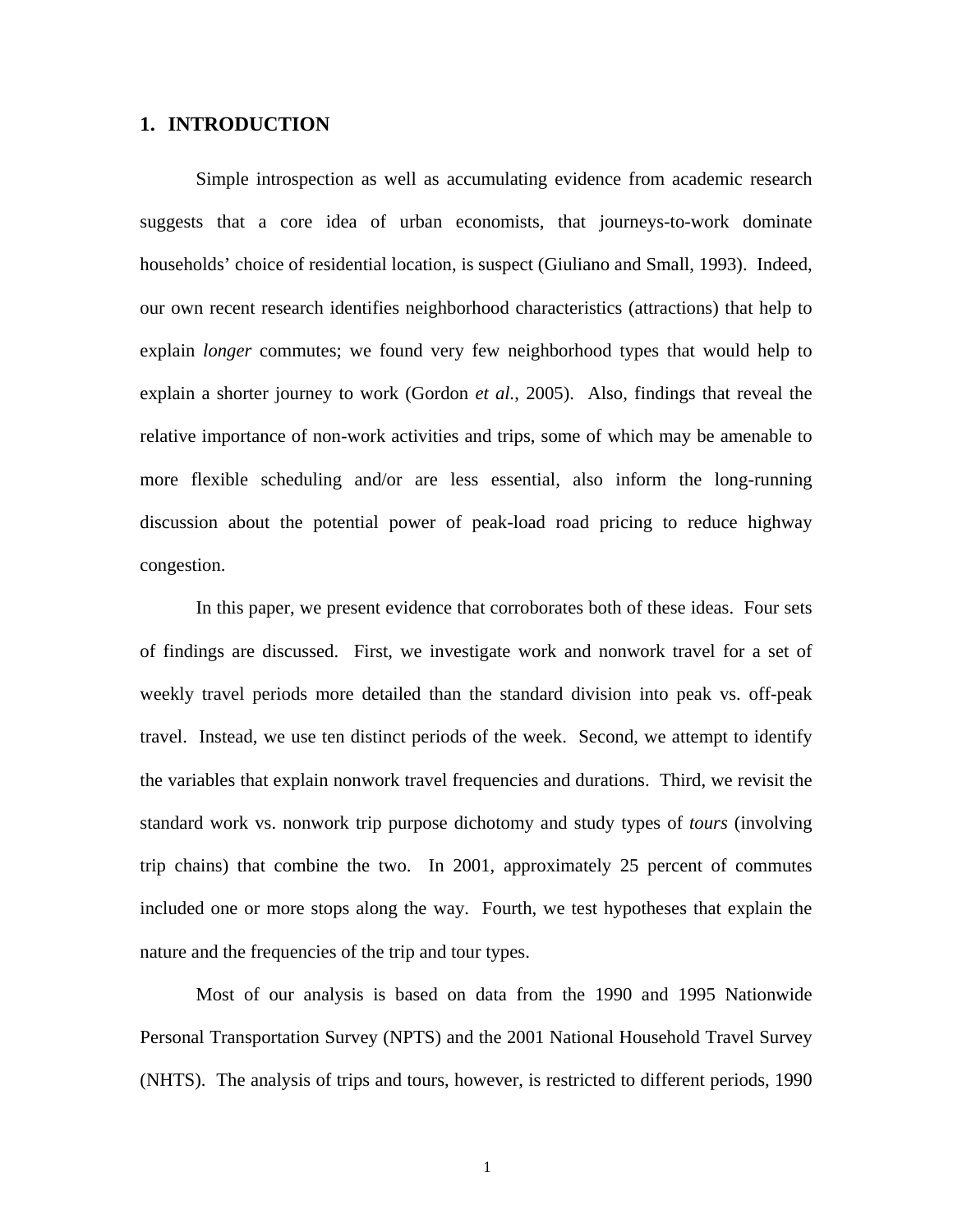to 2001 for trip analysis and 1995 to 2001 for tour-level analysis, because of limitations of each year's survey. In the eleven years between the 1990 and 2001 surveys, the U.S. population grew by 15.8 percent but the number of drivers increased by 16.8 percent while the number of workers grew by 22.8 percent. The Census Bureau also reports that the labor force participation rate dipped slightly between 1990 and 2000, from 65.3 percent to 63.9 percent.

#### **2. LITERATURE REVIEW**

As the importance of daily non-work activities and travel continues to grow, urban researchers have belatedly started to look beyond the journey-to-work. Some of us (Gordon, Kumar, and Richardson, 1988) reported that there had been remarkable increases in non-work travel by the mid-1980s, with particularly faster growth in the peak periods. The observation of a faster increase in the frequency of nonwork travel among suburbanites led us to suggest that trip cost savings resulting from more efficient spatial structure (suburbanization) helped to explain more trip making. Later research attributed non-work travel growth to changes in household structure (Strathman, Dueker, and Davis, 1994) or changes in lifestyle and retail industry structure (Nelson and Niles, 2000).

Because travel demand is a derived demand, the increase in non-work travel must ultimately be associated with individual (or household) preferred activity patterns. In this context, non-work travel behavior can best be understood via the perspective of "human activity" approaches. We briefly review activity-based studies of non-work travel behavior focusing on trip-chaining and on the links between urban form and non-work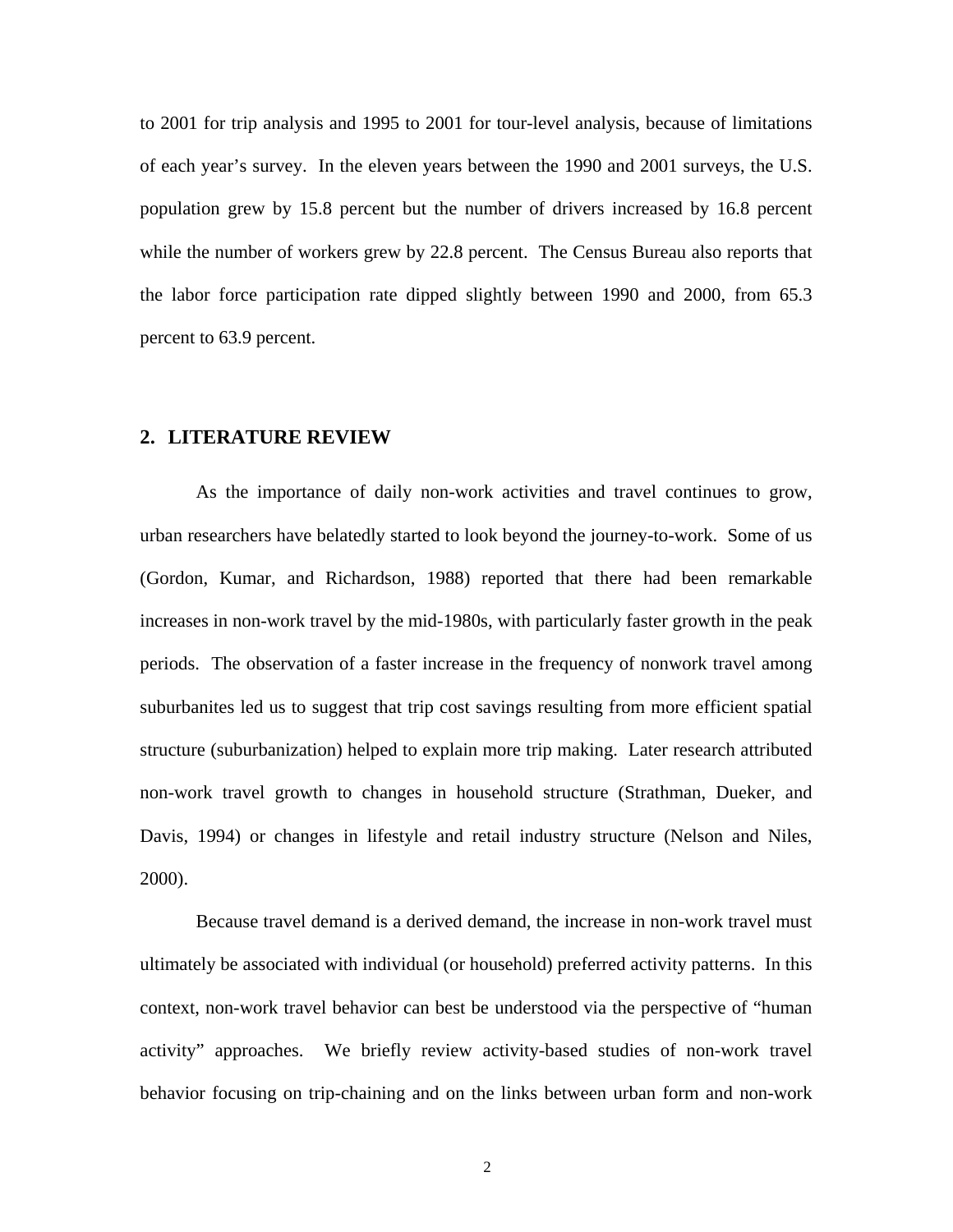travel. For more complete surveys, see Kitamura (1988), Fox (1995), and Bhat and Koppelman (1999).

Activity-based approaches "study travel in the context of daily household activity patterns, as a link in the process of fulfilling travel demands through the formation of daily sets, or chains, of activities" (Fox, 1995, p.105). Two key ideas associated with this approach are that travel demand is derived from the demand for activities and that people make decisions about activities and travel in the face of spatio-temporal constraints (Bowman and Ben-Akiva, 2000). Researchers using this approach have made significant contributions to a better understanding of activity participation and scheduling, spatiotemporal and interpersonal constraints, and interactions between travel decisions and household structure (Kitamura, 1988).

In the activity-based approach, the rapid growth in non-work travel is explained by socio-economic change. For example, rising female labor participation has increased the opportunity cost associated with activities at home, and increasing incomes have enabled more activities outside the home, often substituting for at-home activities (Levinson and Kumar, 1995). Dining out is a good example. The dispersion of work trips over off-peak periods and increased non-work trips during the peak hours can also be explained by substantial increases in the chaining of work and non-work trips (Levinson and Kumar, 1995). Indeed, trip-chaining behavior is a critical factor for understanding daily urban travel and empirical studies have shown how individuals or households link work and non-work trips within types of trip chains (tours) given spatiotemporal constraints.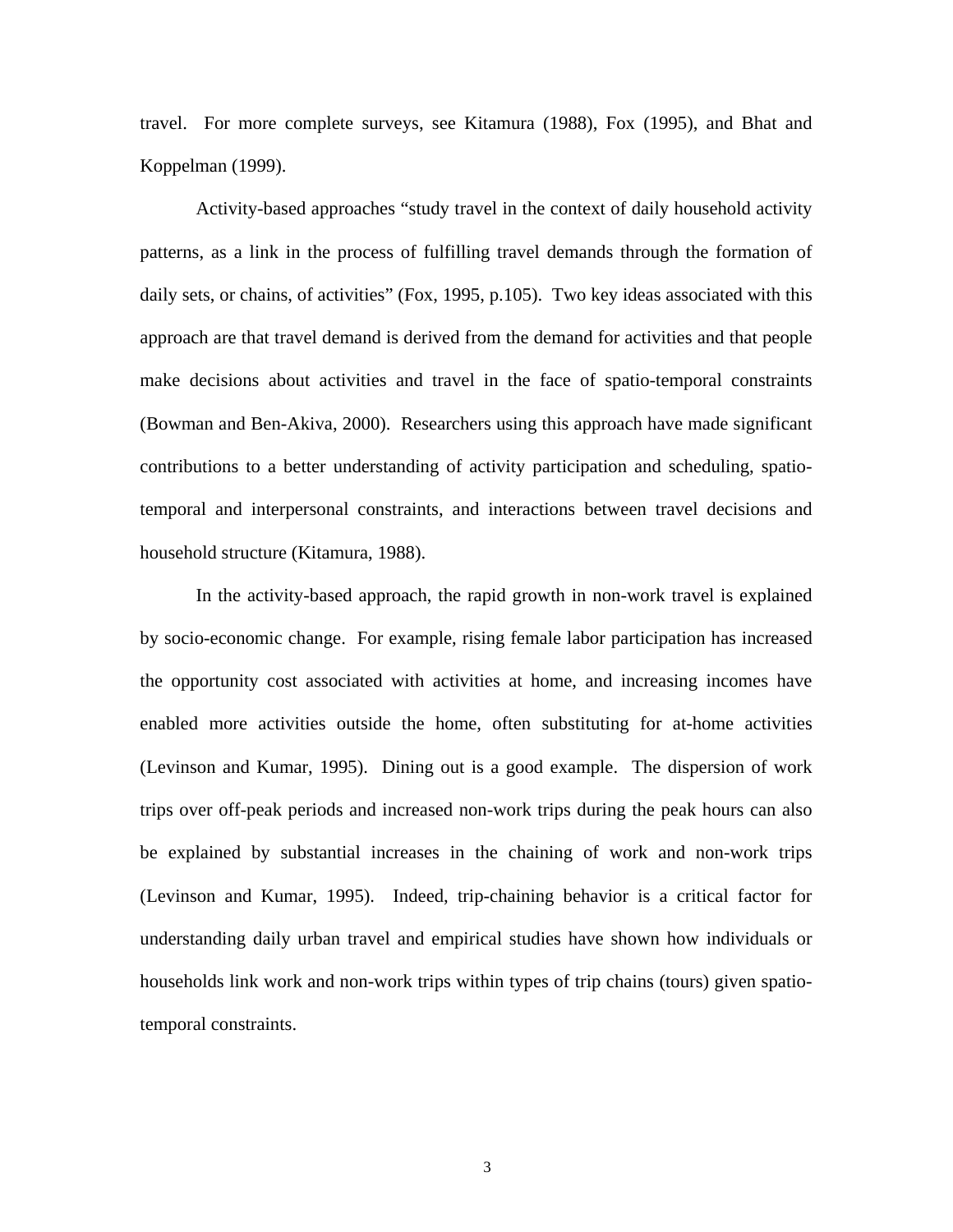In general, people are more likely to link multiple trips in a chain to economize on time when their demand for travel intensifies, while longer-duration activities are less likely to be chained (Recker, McNally, and Root, 1987; Strathman, Dueker, and Davis, 1994). Workers with longer commute distances (Nishii, Kondo, and Kitamura, 1988) and/or off-peak commutes (Strathman, Dueker, and Davis, 1994), on the other hand, have higher propensities to link non-work trips with commutes.

Demographic factors also have clear effects on travel behavior. Gender difference is one of the most important because females tend to make more non-work trips (especially for shopping and family/personal business) and to form more trip chains. However, males take longer trips and tours both in time and distance (Wegmann and Jang, 1998). Some authors (Srinivasan and Ferreira, 2002) have found that household structure and lifecycle stage are also important factors: Families with children tend to engage in more non-work activities and travel times, and hence are more likely to chain non-work trips.

However, spatial variation evidence is mixed. Some researchers (Williams, 1988) have found that suburban residents with higher trip frequencies and lower mobility engage in more trip-chaining. Srinivasan and Ferreira (2002) reported that more nonwork activities of suburbanites are chained, but neighborhood level land uses, urban design, and accessibility variables were statistically insignificant in their study.

The New Urbanism discussion has also prompted research about possible neighborhood impacts on non-work travel. The major interest in this literature is whether accessibility or urban design at the neighborhood level could somehow alter travel behavior towards fewer vehicle miles traveled (VMT) and more transit use. To date, the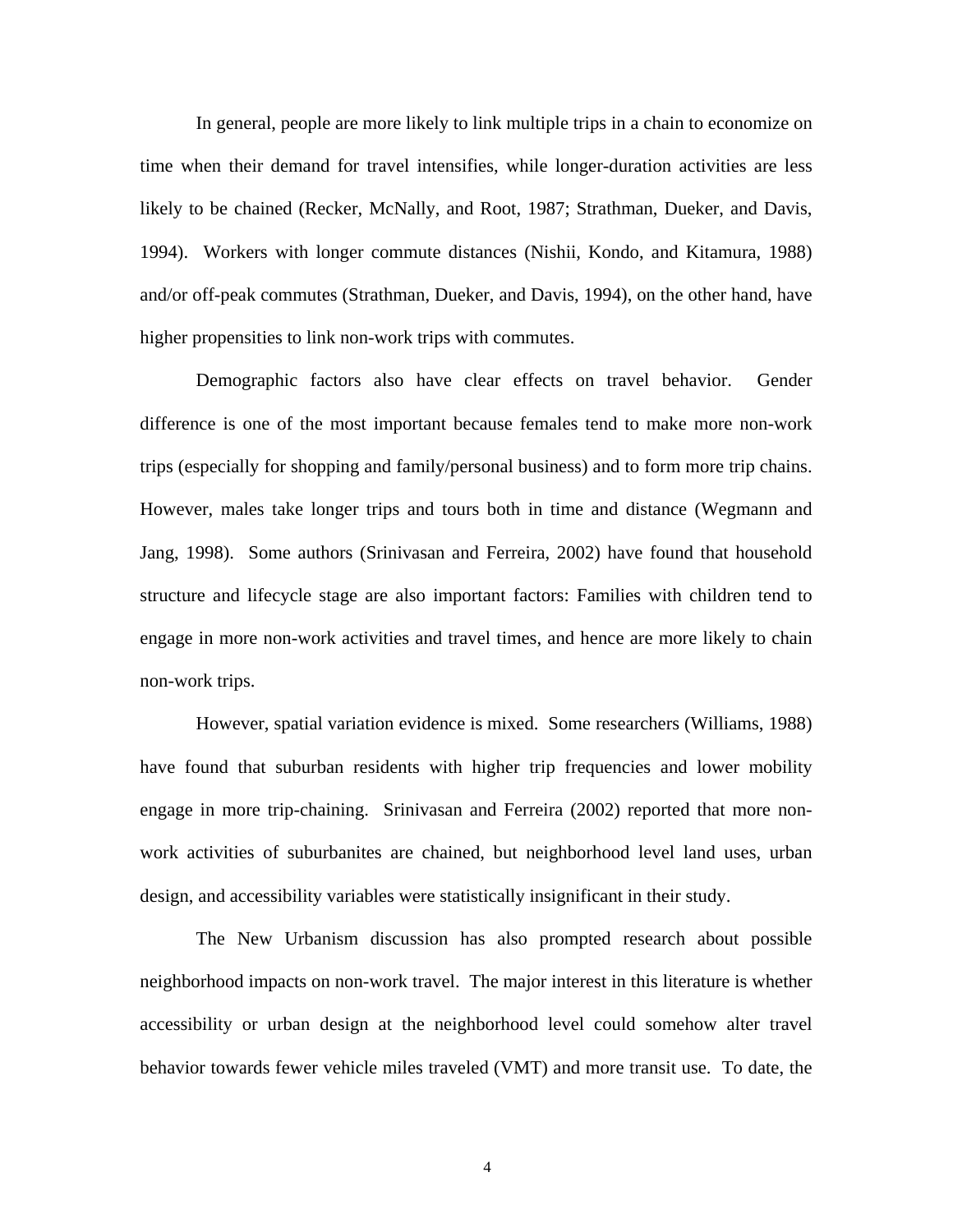empirical evidence for this view is unconvincing. One case study (Handy, 1996) of the San Francisco Bay Area found that VMT savings from higher accessibility in traditional neighborhoods might be offset by increased trip frequencies. Overall, neighborhood land uses and/or urban design impacts on non-work travel behavior are moderate and of particularly little significance when controlled for socio-demographic factors and/or attitudinal (lifestyle) variables (Crane and Crepeau, 1998; Boarnet and Sarmiento, 1998). The latter finding implies self-selection bias in the studies of neighborhood impacts (Kitamura, Mokhtarian, and Laidet 1997; Bagley and Mokhtarian 2002).

The links between urban form and non-work travel may also be better understood via activity-based approaches. Zhang (2004) and Srinivasan and Ferreira (2002) are among the few studies in this vein.

# **3. DATA AND RESEARCH APROACH**

The 1990 and 1995 Nationwide Personal Transportation Survey and 2001 National Household Travel Survey are three of a series of nationwide surveys that were begun in 1969 to collect personal daily travel data. These surveys were subsequently conducted in 1977, 1983, 1990 and 1995 by the U.S. Department of Transportation (USDOT). In 2001, DOT integrated the American Travel Survey (ATS), which addressed long distance travel, with the NPTS, and renamed the survey the NHTS. In the last few rounds, the surveys have employed telephone interviews to collect detailed data on households, people, vehicles, and travel for all purposes by all modes. Thus, NPTS/NHTS data series provide a rich data source for research on travel characteristics nationwide over time.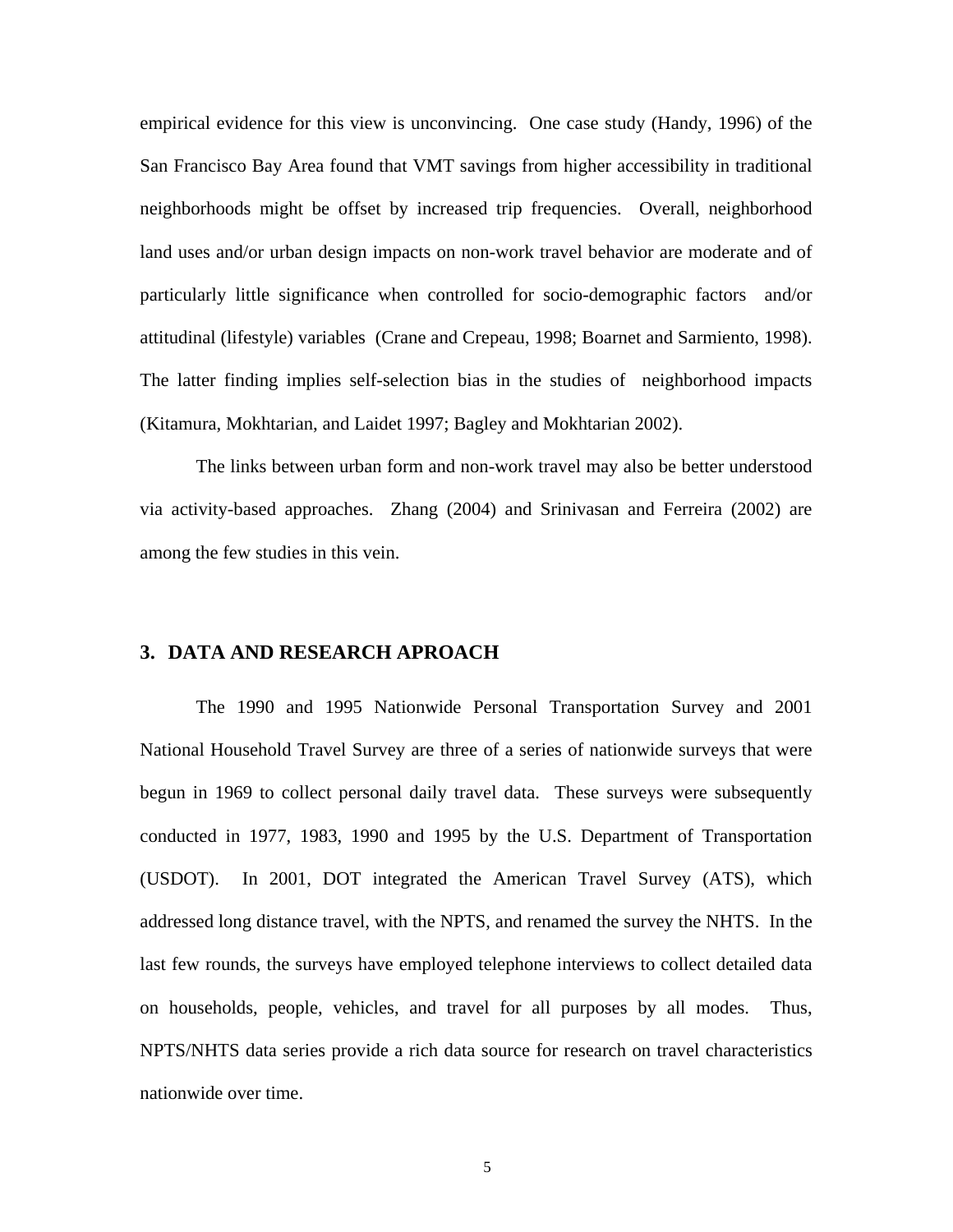Unfortunately, some opportunities to analyze travel trends using NPTS/NHTS are limited because the survey techniques have changed between survey years. In particular, a travel diary (replacing memory recall) and household rosters have been used only since the 1995 survey. These changes have significantly improved interview responses, but they restrict comparability from one survey to another. Appendix 2 of Hu and Young (1999) provides a method to adjust 1990 data for comparison with 1995 and 2001 data by estimating the impact of the two new techniques had they been used in 1990 survey. Another problem is that, given what is known of work trip trends in the 1990s, the 1995 survey is believed to overestimate work trips. For these reasons, our trip-level analysis relies on the 1990 and 2001 data only. However, there is no reason to conclude that the potential overestimation of work trips in the 1995 survey adversely affects the 1995 data on trip chaining. Thus, our tour-level analyses compare 1995 and 2001 data.

Descriptive and regression analyses follow. The first descriptive discussion includes basic statistics on work and non-work travel, tabulated by trip purpose, metropolitan population size, place of residence (central cities vs. suburbs), and travel time of day and day of week (travel time of week). In particular, we classified all trips into ten categories according to their departure time of day and day of week in order to analyze work and non-work trip patterns in terms of temporal variation. Place of residence is inferred from zip code information using GIS tools to process the 2001 data, while place of residence was provided in 1990.

The second part of the descriptive analysis focuses on trip-chaining behavior. While trip-chaining is an increasingly important factor in understanding non-work travel

6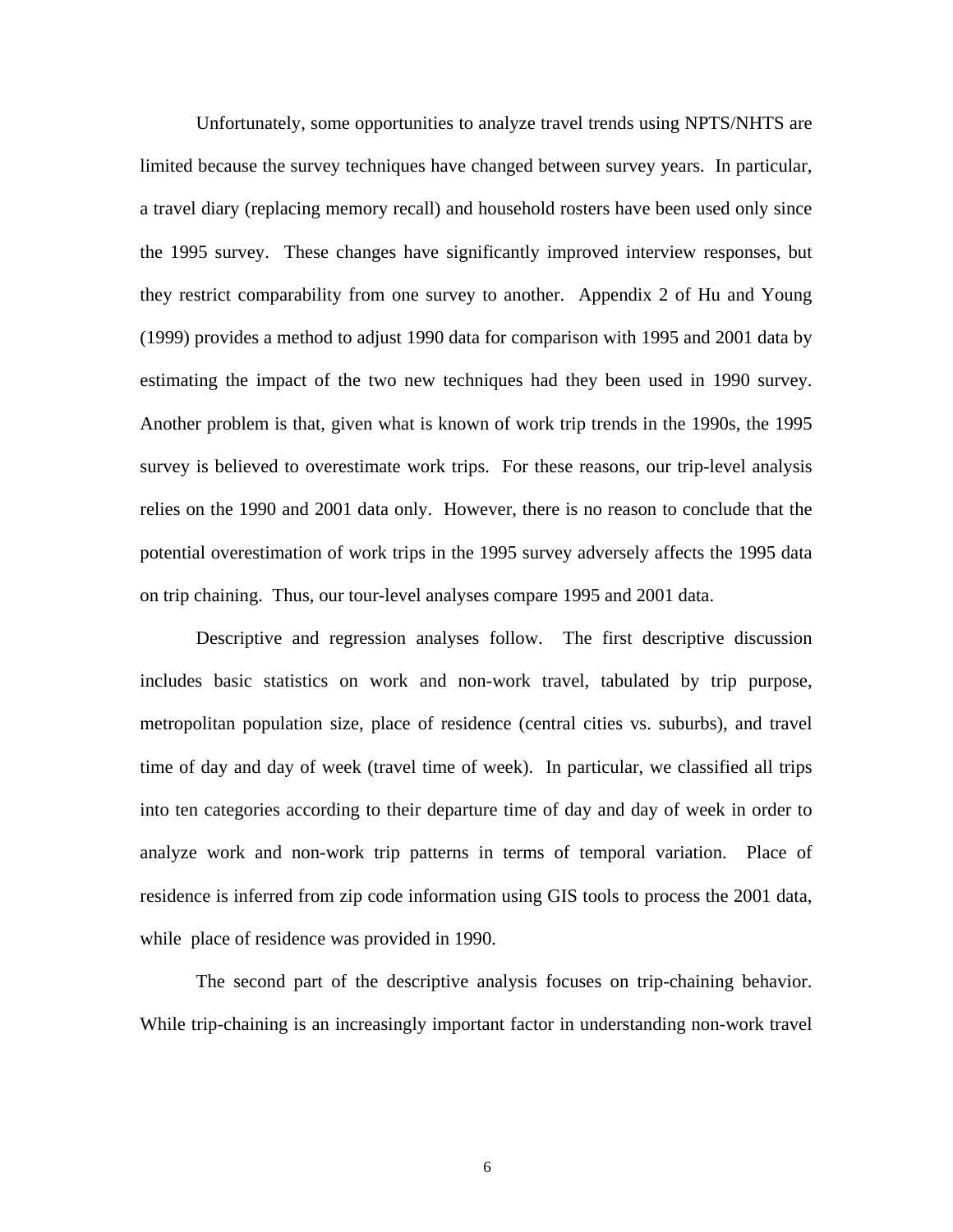behavior, the analysis of trip-chaining was performed only for 1995 and 2001 because the 1990 NPTS survey does not provide enough information.

The Federal Highway Administration (FHWA) defines a trip chain as "a sequence of trips bounded by stops of 30 minutes or less" (McGuckin and Nakamoto, 2005, p.1). Thus, any stop of more than 30 minutes duration becomes a boundary, separating two different tours. A tour denotes "total travel between two anchor destinations," (McGuckin and Nakamoto, 2005, p.3). A tour can be composed of a single direct trip or chained trips. Unlike previous research, the FHWA includes places other than the home and workplace as anchor destinations that may constitute either end of a tour. Thus, trip chain datasets for 1995 NPTS and 2001 NHTS classify all tours into nine tour types according to origin and destination place types: 1.) home-to-home, 2.) home-to-other, 3.) home-to-work, 4.) other-to-home, 5.) other-to-other, 6.) other-to-work, 7.) work-to-home, 8.) work-to-home, and 9.) work-to-work. The home-to-work and work-to-home tours are clearly commute tours, whether direct or chained.

However, a commute tour in the general sense can be much more complicated, possibly involving intervening stops of more than 30 minutes, such as a visit to a fitness center. To distinguish these kinds of commutes, we define six types of commute tours based on to the number of stops of 30 minutes or less and the number of stops of more than 30 minutes (Table 3.2). We identified commutes with a stop of more than 30 minutes by connecting two pairs of continuing, FHWA-defined tours in the categories home-to-other and other-to-work; and in the categories work-to-other and other-to-home. If, however, there are two or more intervening stops of more than 30 minutes en route to or from the workplace, we do not count the tour as a commute.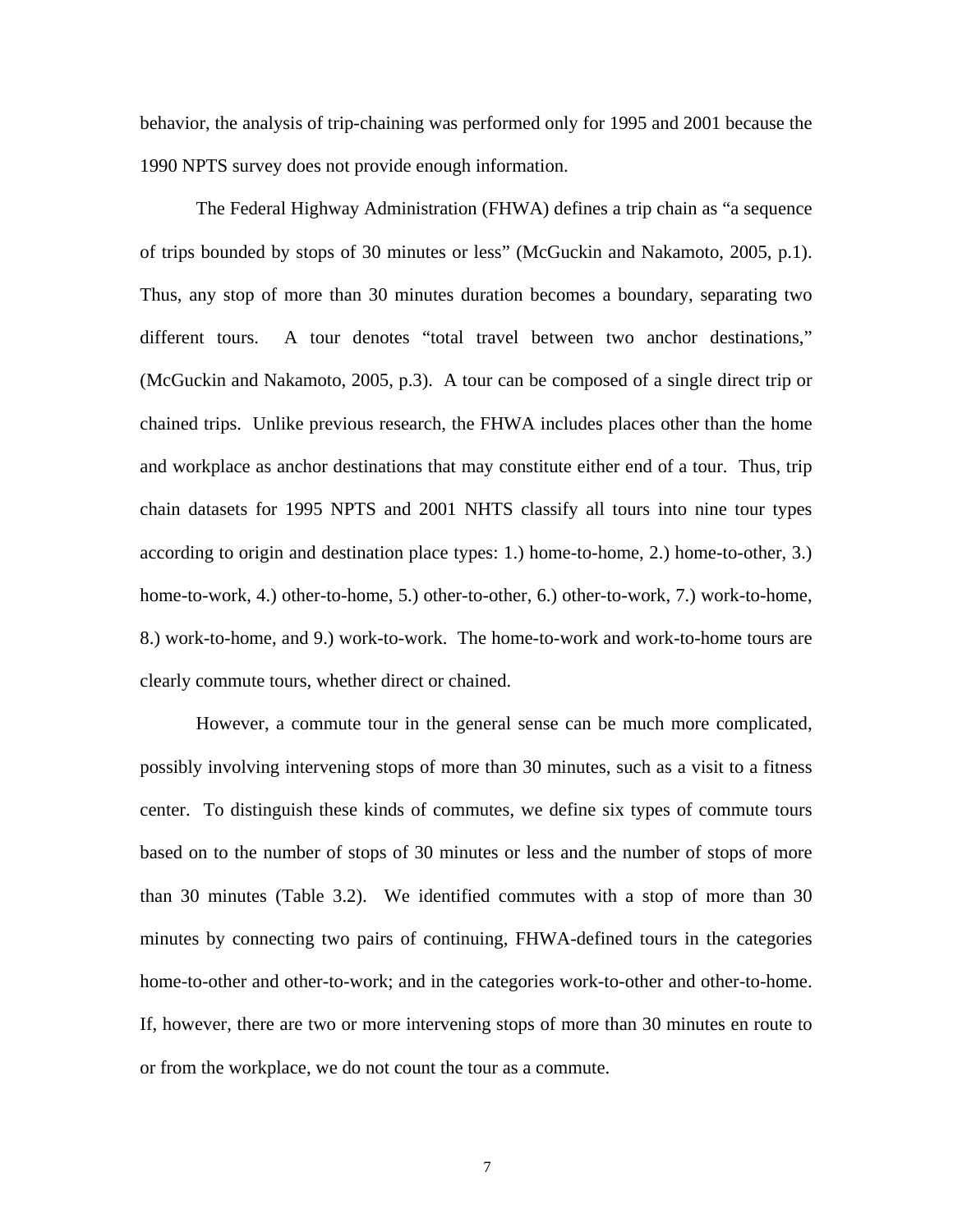Our hypothesis tests are of two types, trip-level analysis and trip-chaining behavior analysis. In the trip-level analysis, we estimate a series of regression models to test hypotheses with regard to trip-level characteristics. We associate trip frequency, distance and duration with socio-demographic and geographic factors. The criterion variables for all regressions are in natural log form because these variables tend to have a skewed distribution and we added a small number (0.1) to each observation to avoid log of zero (Giuliano, 2003).

Explanatory variables include place of residence (MSA size and central city vs. suburbs), survey year, person- and household-level variables (Table 3.3). We also examined whether the impacts of these determinants vary by time of day and day of week (Table 3.1). All variables except the total number of day-trips, distance to work, and income enter the regressions as dummy variables. To adjust for inflation between 1990 and 2001, we converted categorical income variables into approximate continuous measures by assigning the midpoints of each person's household income bracket as the actual income. Based on the urban consumer price index (CPI-U), the 1990 incomes are multiplied by a factor of 1.35425 to adjust them to 2001 values. We also enter the income variable quadratically to account for the possible nonlinear relationship between income and travel behavior.

Some observations from the original data sets were excluded. First, all regression analyses are undertaken only for trips made by persons aged 16 years and older who live in metropolitan areas. Second, trips longer than 75 miles or 120 minutes are also excluded from the regression samples because they are too atypical. Finally, we excluded observations for which trip length/time or any values of the explanatory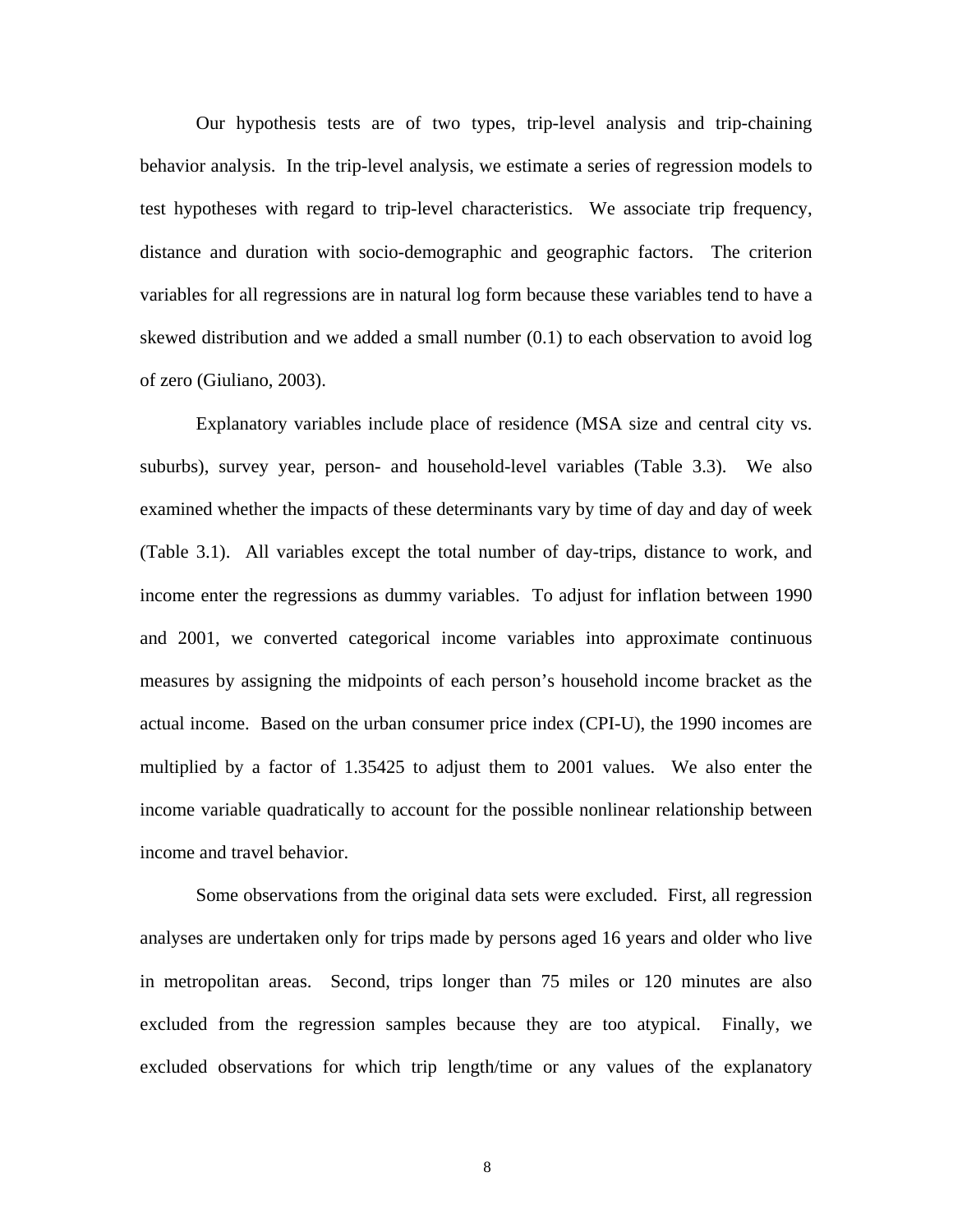variables are unknown. All observations are weighted according to sampling rates because NPTS/NHTS surveys are not based on random sampling. The weight values in the original data set range from thousands to millions. We divided these weight variables by the appropriate sample means in order to scale down to the unweighted sample size (Giuliano, 2003).

In the analysis of trip chaining behavior, we tested the likelihood of trip chaining in commute and non-commute tours via binomial and multinomial logit models. In contrast to the trip-level analysis, trip chaining behavior is tested with a tour level data set. Explanatory variables relate to person level travel demand in addition to the variables used in trip level analyses. Whenever a person used multiple modes in a tour, the mode of transportation variable is defined to be the mode used to travel the greatest distance.

Sampling is different for the commute and non-commute tour models. Whereas models for commute chaining are estimated only for samples of workers, samples for non-commute tour models also include the unemployed. We estimate logit models for both a pooled sample and for samples within each time period from Monday through Thursday.

9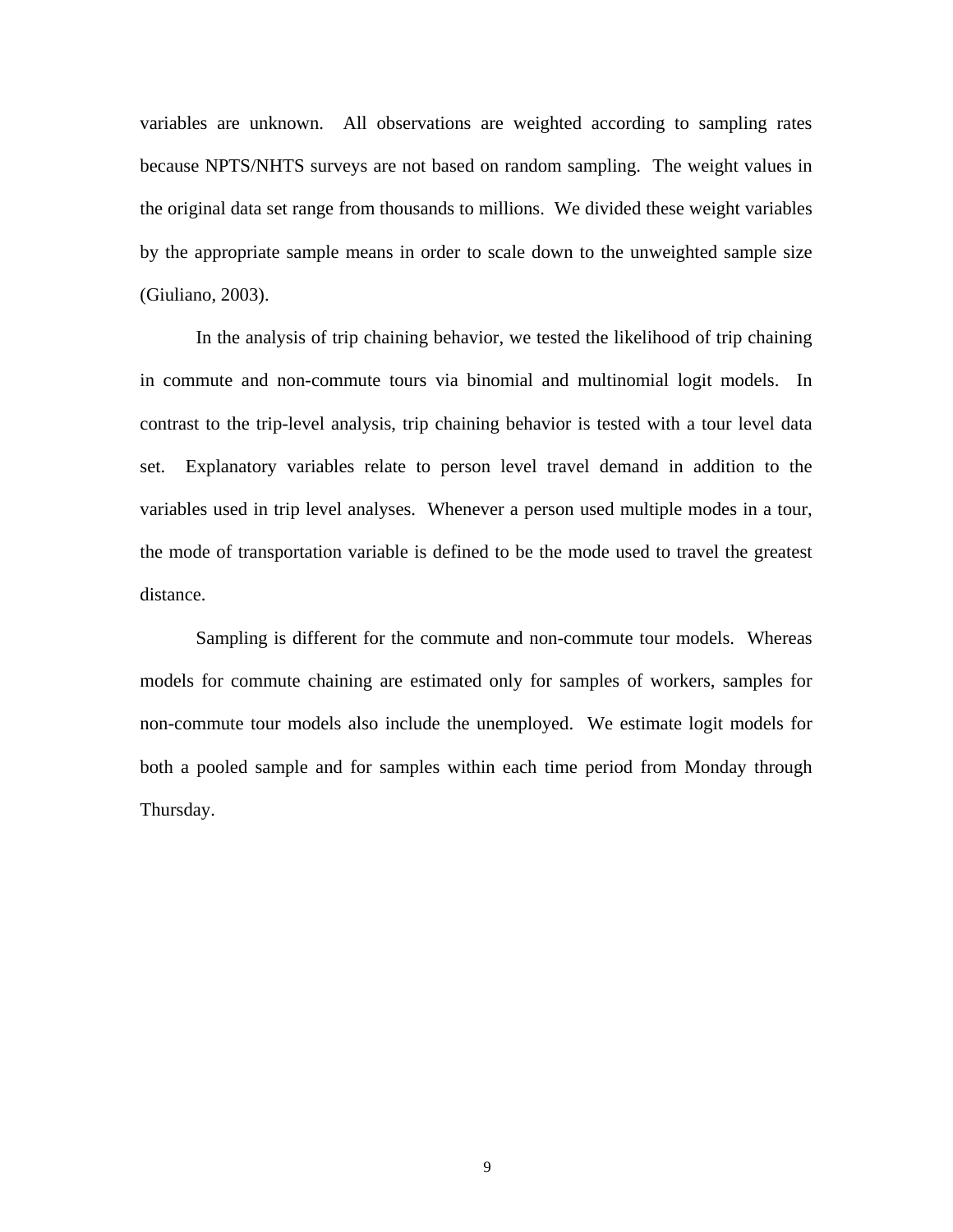#### **4. DESCRIPTIVE ANALYSIS**

#### **The Growth and Characteristics of Work and Non-work Trips**

Most travel by Americans does not involve commuting. In fact, it is now clear that even the majority of peak period travel is not work-related (Table 4.1). Non-work trips accounted for more than four-fifths of all trips in each year of the survey, and were a sizeable majority in every one of the ten time-of-week periods analyzed. They also grew more quickly between the 1990 and 2001 survey years than work trips (by 30 percent as opposed to 23 percent, while the U.S. population grew by 15.8 percent).

The Monday-Thursday AM peaks included the largest number and share of work trips, but these work trips were never the majority trip type, and they fell significantly between survey years. The Friday AM peak shows a larger and increasing proportion of non-work trips. The only period showing a large increase in the proportion of work trips was the Monday-Thursday night off-peak period. There is a stark contrast among growth patterns for work and non-work trips in terms of their temporal distribution across weekly periods. Whereas work trips became more spread out, extending to off-peaks, non-work trips grew faster in the morning peak . The spreading of work trips may be the result of increasingly flexibile work schedules, while the growth in morning-peak non-work trips reflects the increased frequency of non-work trip chaining into commute tours.

Non-work trips are dominated by trips for family or personal business (including shopping and doctor visits). Yet, there was also considerable growth in the school/church trips and the social/recreation trips categories. All three of these frequencies grew most in the Friday AM-peak period, perhaps the result of a trend towards early weekends.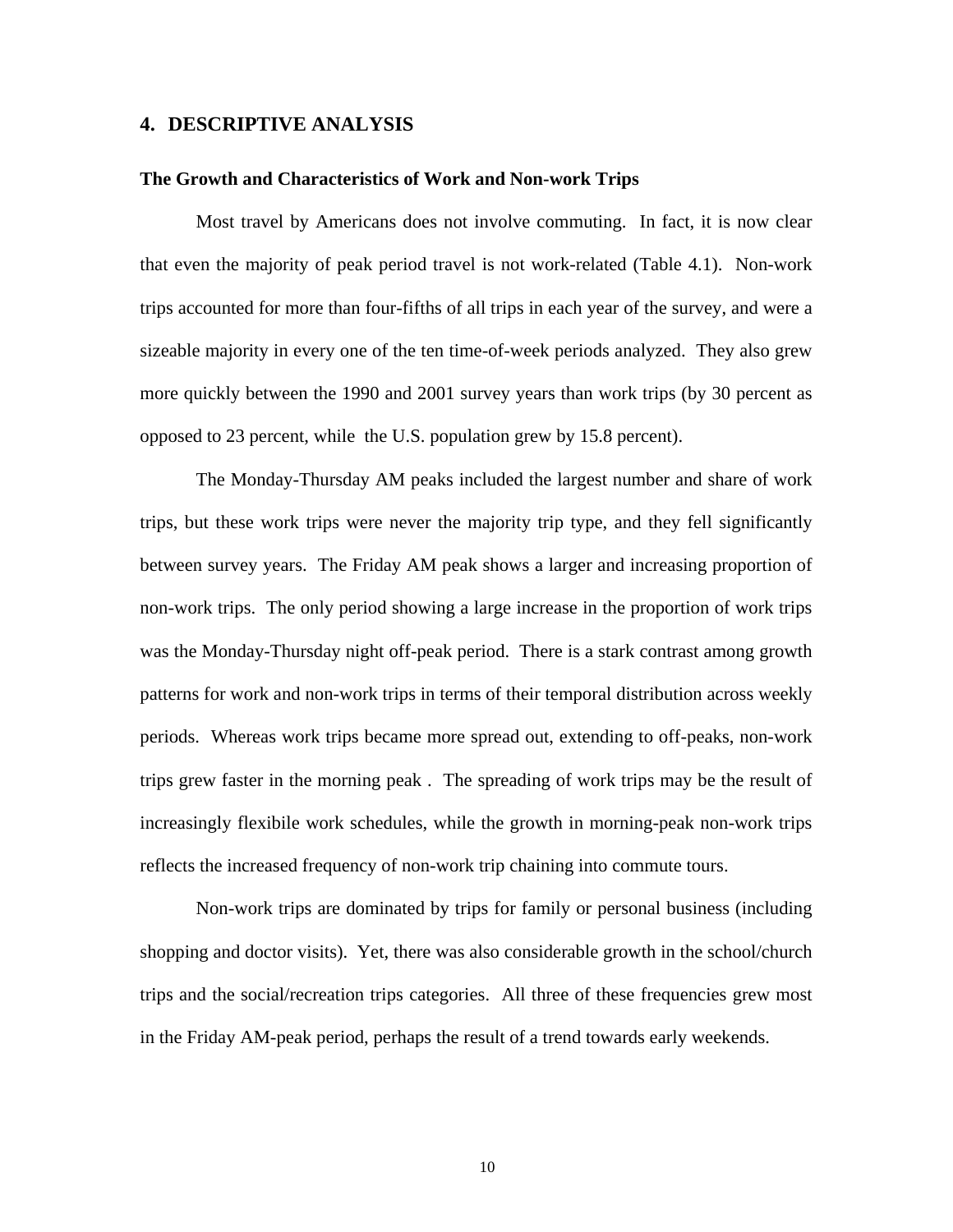These data can also be arranged into broad geographical areas by central city or suburban residence or by five major metropolitan population size classes (Tables 4.2- 4.4). Non-work trip frequencies (trips per person per day) increased everywhere, but significantly more so in some places than others. The only exception to this trend is the slight decline in family and personal trips in the suburbs of the 500k-999k population size-group. Interestingly, the growth in work trip frequencies was positive for all central city residents, but was negative for all suburbanites with the exception of those in the smallest and 1-3 million size classes.

A similar analysis can also be carried out for daily average person-miles and person-minutes of travel (Tables 4.3 and 4.4). Suburban residents traveled greater distances than their central city counterparts in both years, but we know from Table 4.2 that this is not only a result of longer but also the result of more frequent trips. Not surprisingly, the number of average person-minutes traveled per day increased across the board. The increases were most pronounced for central city residents (all size classes and across all trip purposes), with family and personal trips most affected.

#### **The Trip-chaining Phenomenon**

Non-work travel cannot be fully understood without addressing the extent to which non-work trips are linked to work trips. Studying tours is useful. For example, of the 20.7 percent of all tours that involve commuting, only three-quarters are a direct commute in 2001 (Table 4.6). Trip-chaining accounts for the rest. In the case of noncommute tours, which accounts for 78 percent of all tours, 18.4 percent are chained tours. The proportions of chained commute and non-commute tours become slightly larger (37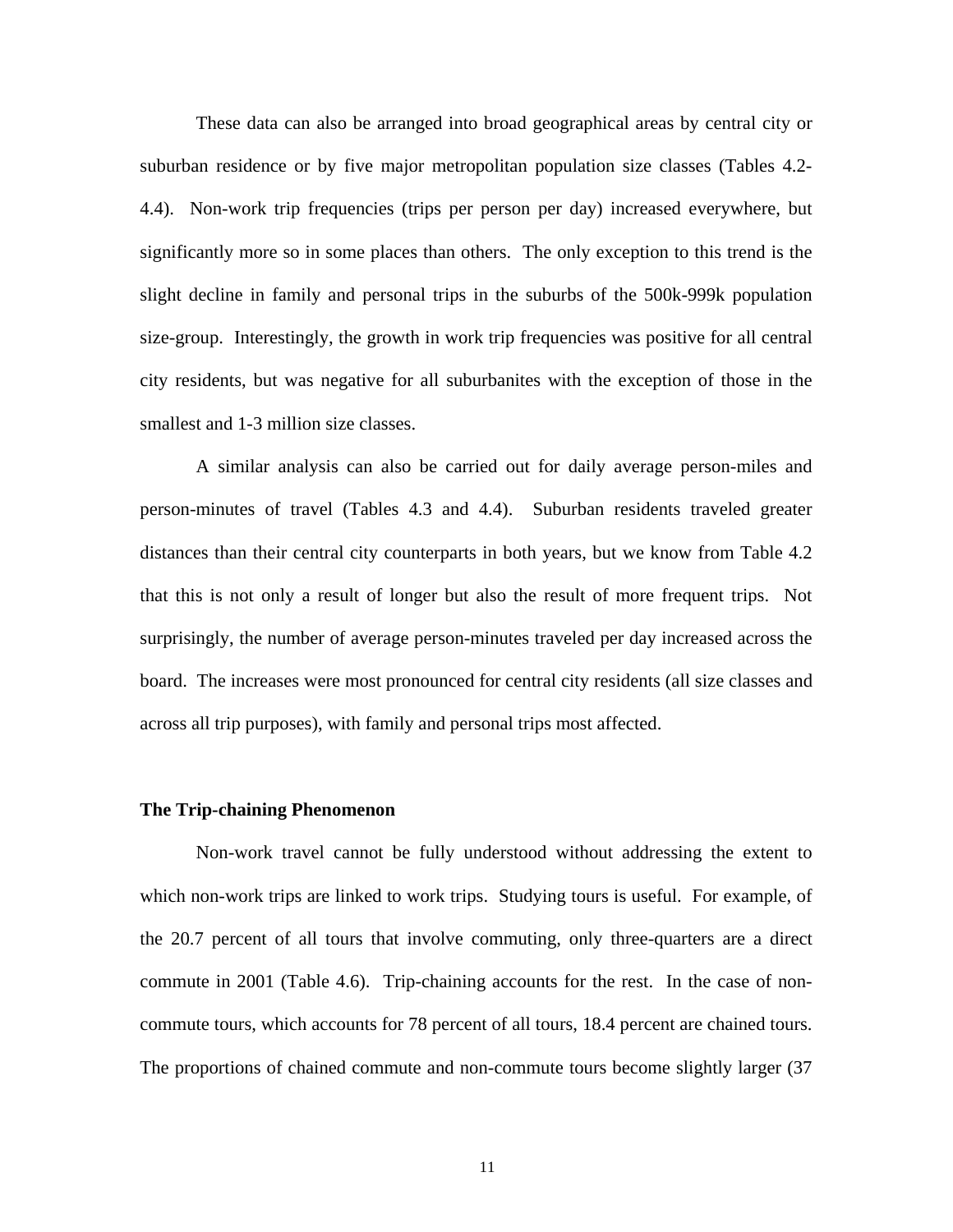percent and 35 percent, respectively) when measured in person-miles traveled (Table 4.8). At the trip level, 37.1 percent of all trips for non-work purposes are chained into either commute or non-commute tours (Table A2). Also, almost one-half of trips for family and personal business purpose are chained.

Most of the chained commute tours are of the chain 1 type, involving a single stop of less than thirty minutes. Most of these tours occur during the peaks, especially in the AM-peak.. However, more complex commute chains involving a stop of more than thirty minutes occur more frequently in the PM-peak or the daytime off-peak than in the AMpeak (Tables 4.6 and 4.8). There are also variations in trip-chaining behavior across different geographies (Table A3). Residents of central cities in the largest metropolitan areas are the least likely to chain trips. This could be the result of differences in accessibility levels and automobile use.

Intertemporally, the apparent decline in total commuting volume may be because of the overestimation of work trips in the 1995 survey. The 1995 data are much more useful for exploring trip-chaining behavior than for commute and non-commute tour comparisons. Many more workers chained non-work trips with their commute tours in 2001 than in 1995. In particular, chained commute tours in the morning peak increased significantly. Trip-chaining also increased among the non-commute tours, and even more so when measured in terms of person miles of travel (PMT). Again, chained noncommute tours increased the fastest in the Monday through Thursday AM peak. This increase in chained tours in the morning peak may be an important factor in the increased congestion of the late 1990s (Gordon *et al.*, 2004). In the next section, we test to what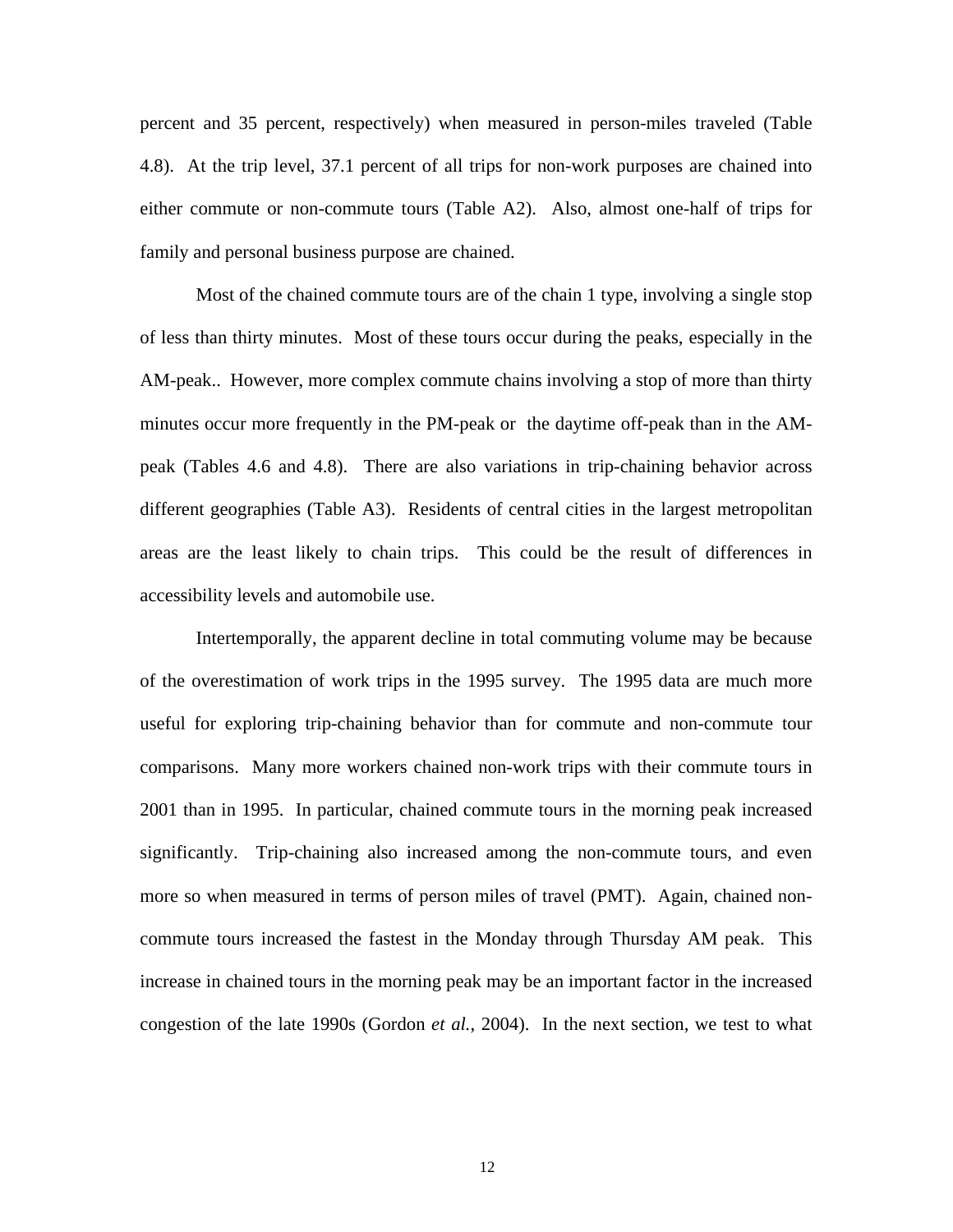extent the increasing tendency to chain trips can be explained by socio-demographic changes. The influence of geographies and trip timing will also be readdressed.

### **5. HYPOTHESES TESTED**

#### **Determinants of Trip Lengths and Times**

The analysis of trip lengths is summarized in Table 5.1. Household income helps to explain longer trips. As expected, the marginal effects of higher income declines with increasing income. Females take shorter non-work and shorter work trips. The latter has been explained in terms of many females' involvement with home-centered activities, but the same reasoning may also apply to non-work trips. The effects of age are mixed. The young (aged 16-24) take shorter work trips but longer non-work trips. On the other hand, seniors take shorter trips of all kinds, work and non-work, although of course fewer members of this group work. Those in the 25-34 cohort take longer trips in all trip categories.

Interestingly, central city residents took significantly shorter trips of all types. Similarly, those not living in the largest (3-million and above) metro areas experienced shorter work-trip lengths. Yet, they chose longer non-work trips. Also, both work and non-work trips all became longer in the second-year of the survey, with the exception of social and recreational trips. Note that these geographic effects occur after household income and the household availability of automobiles has been controlled. As expected, average trip lengths are strongly affected by the number of vehicles and drivers per household.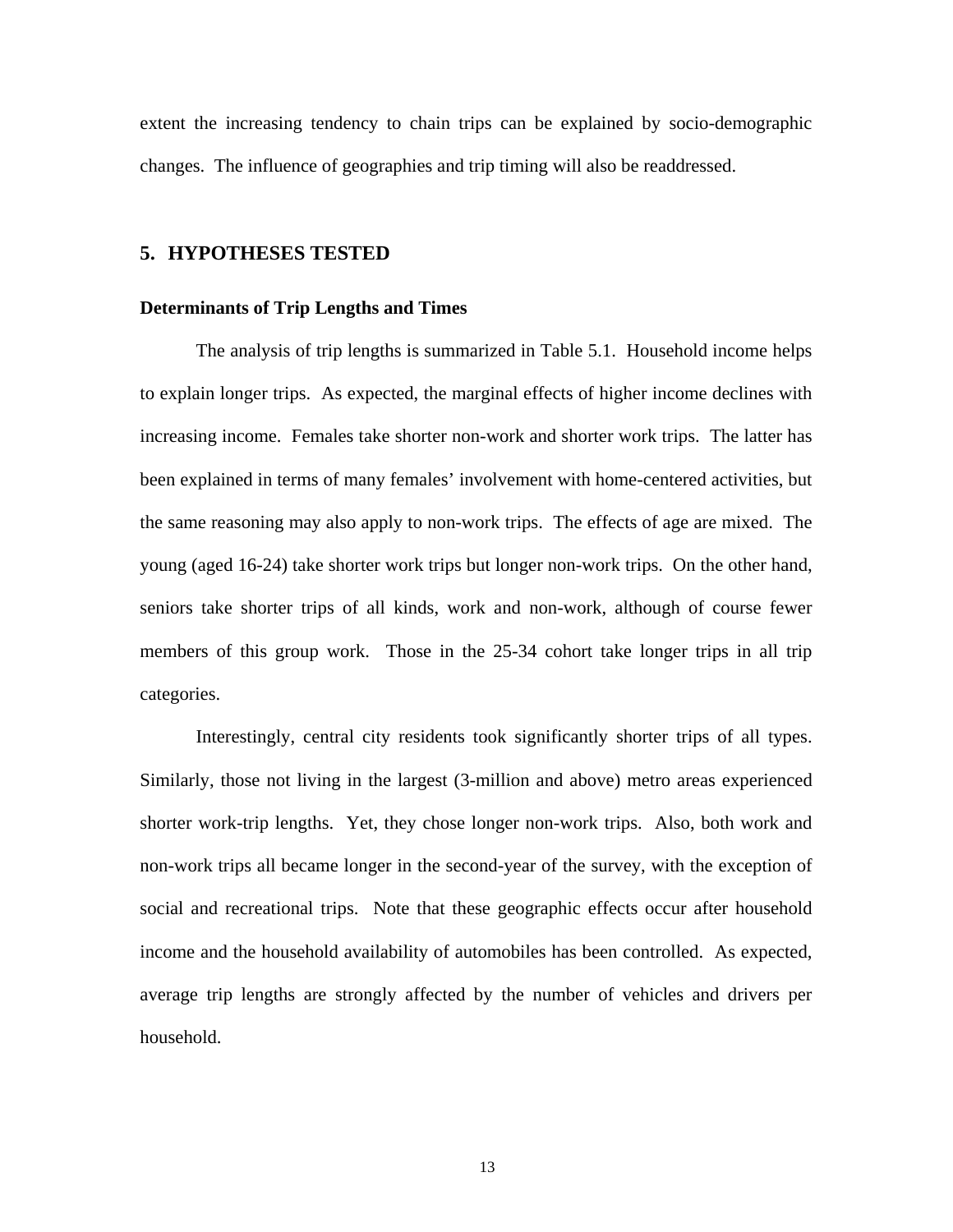Many of these relationships can also be found in the regression analyses of trip times (Table 5.2). The interesting exception is income. Whereas higher-income individuals have longer work-trip times, they have shorter non-work trip times. This may be partly the consequence of location, given that driver licenses has already been taken into account. Non-work trip times and lengths can also be studied by time-of-day, making use of our division of the data into ten time-of-week categories. In both regression equations, the proportion of the variance explained is slightly higher for work than for non-work trips.

Tables 5.3, 5.4 and 5.5 show the links between trip length, trip times, frequency and time of travel. Household income helps to explain more of non-work trip-making for all ten time periods. The square of income is negative and significant in almost all cases, indicating that income has a positive but decreasing effect. Employed individuals understandably take fewer non-work trips during the AM peak and daytime, but more during the night and the Friday PM peak. Households with children have more non-work trip demands, except during the night. Geographical patterns are mixed. Estimated coefficients for central city residency are negatively significant for half of the ten periods. Smaller-MSA residents take more non-work trips on Mondays through Thursdays. But the estimated coefficients for MSA size show a less clear pattern on Fridays and weekends. Females take more non-work trips, except during the weekday nighttime hours.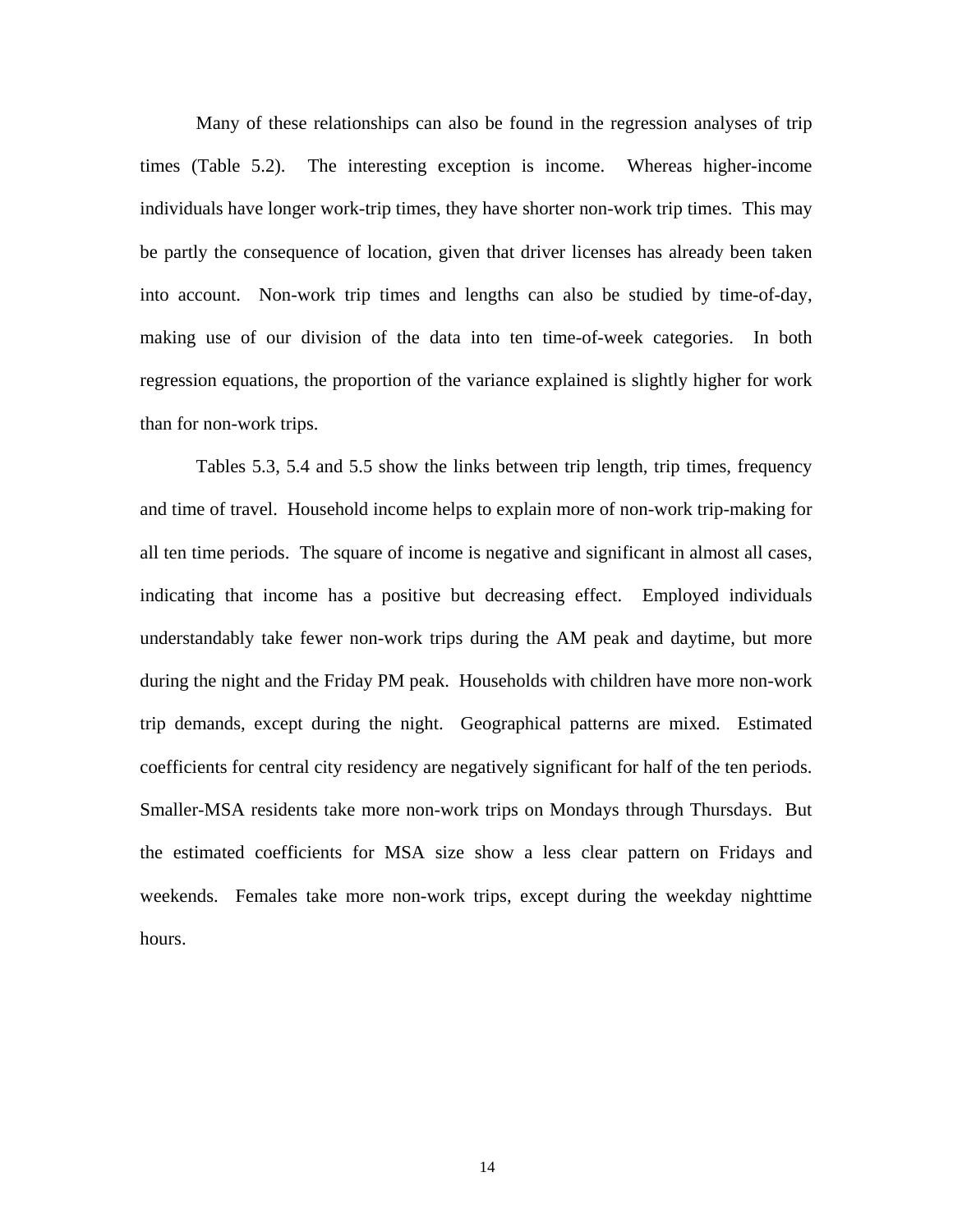#### **Determinants of Tours**

The first tour test is a binomial logit analysis of commute tours focusing on the decision to chain or not to chain (Table 5.6). The results conform to expectations. The odds of chaining are greater as the longer the journey to work and the greater the number of daytrips. That is, the more intense the demand for travel, the more pressure to consolidate trips. These effects are consistent through all time periods. Transit users and those who walk, on the other hand, are understandably less likely to link trips. Females are much more likely to link work trips with non-work trips and do so over all time periods. Age effects are mixed and income is insignificant.

The presence of children affects the odds of commute chaining only in the morning peak. The location of the workers' residence is also a partial predictor of commute chaining behavior. Residents of small metropolitan areas that are less subject to congestion tend to be less likely to chain commute tours, but only in certain periods. Workers residing in less urbanized neighborhoods that have lower accessibility seem to be more likely to chain non-work trips into commute tours. However, only residence in the rural-type neighborhoods is consistently significant through all time periods. Finally, trip-chaining was less likely during the morning commute, and more likely in the afternoon commute, and in Monday-Thursday off-peak commutes.

A more complex analysis relates the probability of engaging in various types of journey-to-work tours, as opposed to making a direct trip. Table 5.7 summarizes estimates of the determinants of making a relatively short (<30 minutes) vs. making a longer stop ( $>30$  minutes). When all time periods are considered (columns A), the coefficients that are statistically significant in both columns rarely change signs. The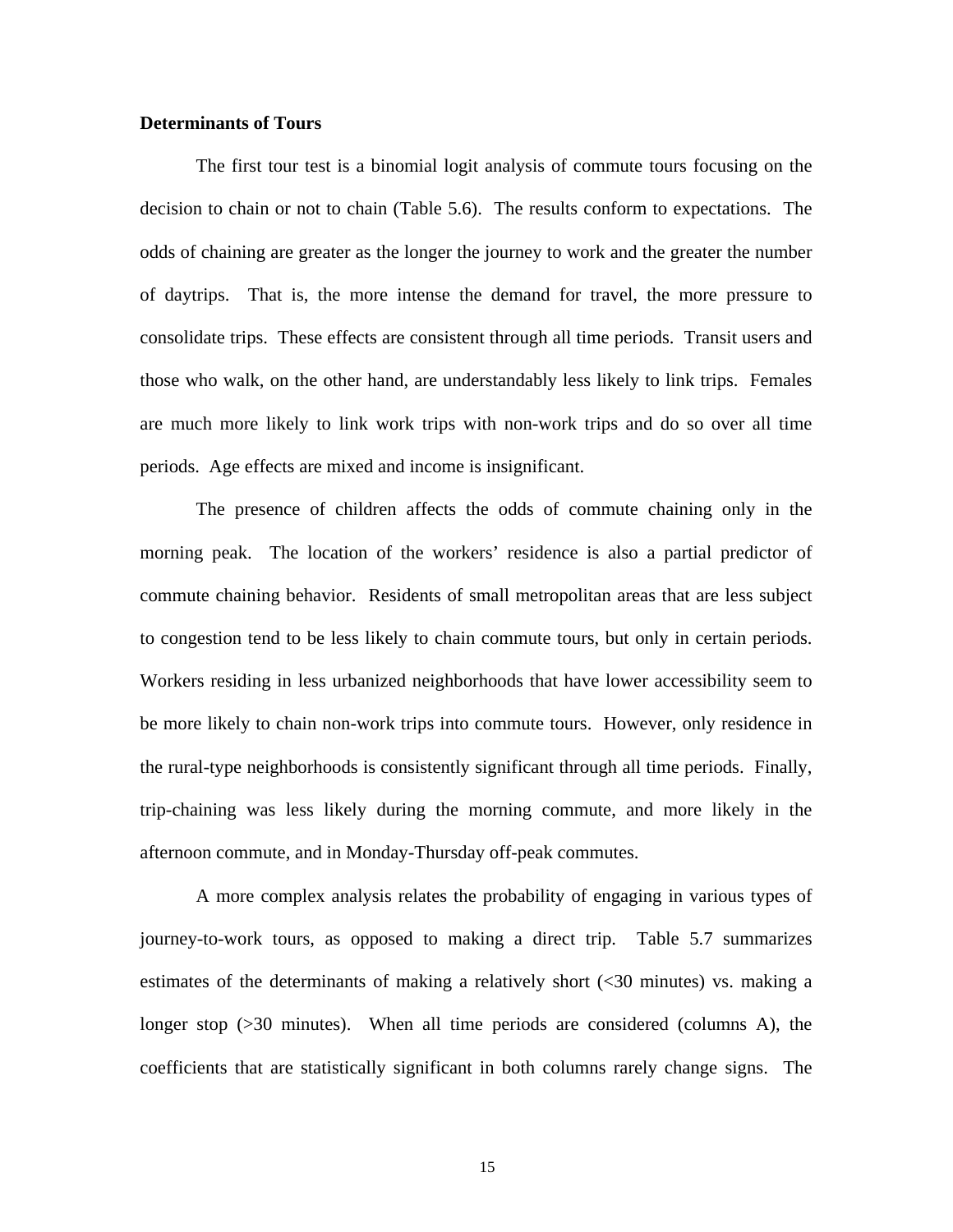variables that change signs include whether or not the commuter holds a part-time job (if so, s/he is more likely to chain with longer stops), whether a child is in the household (if so, the commuter is more likely to tour with shorter stops) and whether or not the trip is on Sundays (if so, longer stops are more likely). Very similar patterns persist when the time-of-week models are estimated separately.

Studying non-commute tours (Table 5.8) identifies the odds of making non-work trips singly or in bunches. We see that trips are more likely to be grouped if there are many trips per day and if non-auto modes are avoided. Income is not a determinant, but gender is: women are more likely to chain. Employment reduces the incentive to chain, as expected.

Many of these results conform to expectations. People are strategic about most of their daily travel, not simply about their journey-to-work. After controlling all the variables cited, people are more likely to chain both commute and non-commute tours in 2001 than in 1995. The increased odds ratios of 1.14 and 1.09 for trip chaining are probably because of the effects of increased traffic.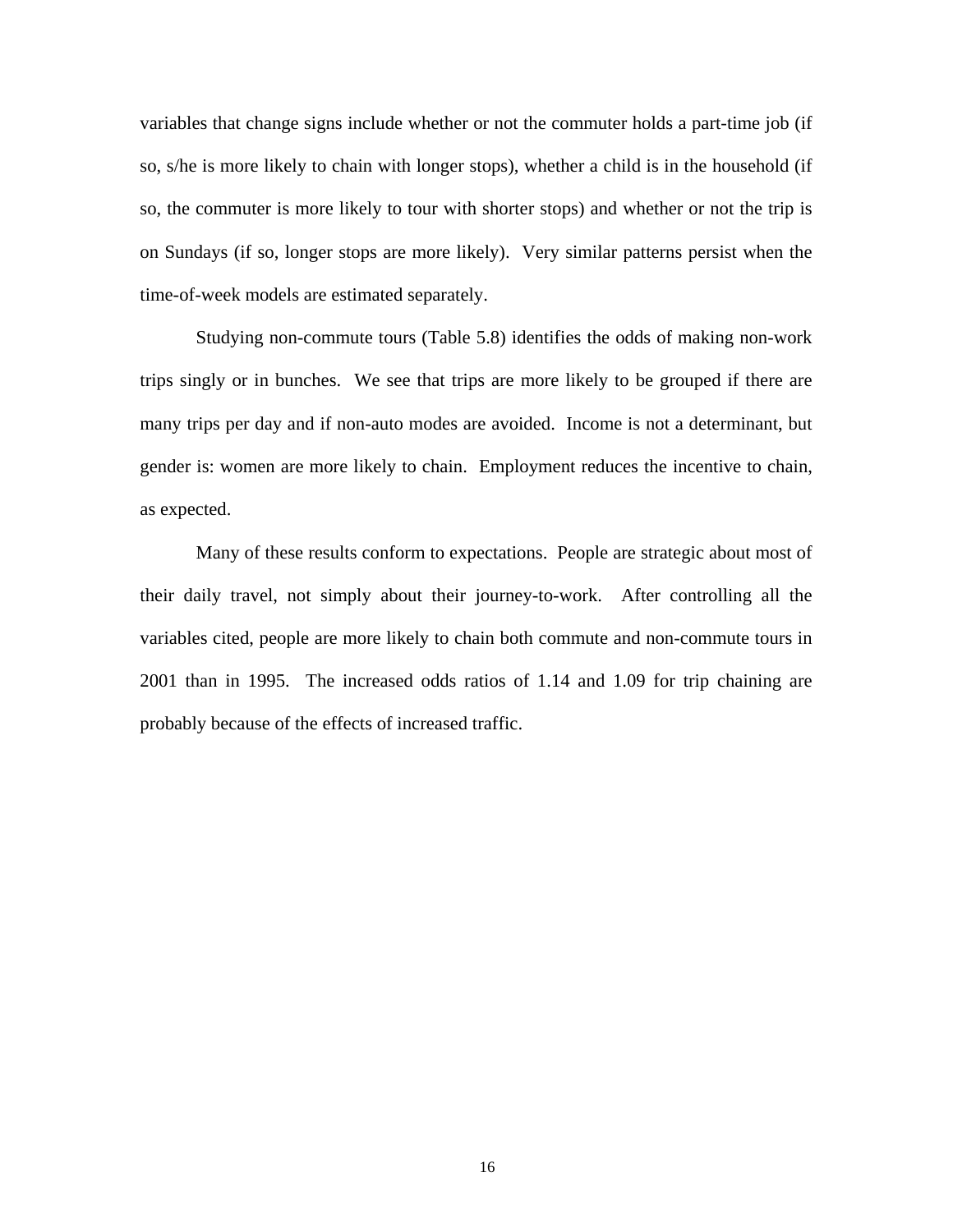### **6. CONCLUSIONS**

Whether we count commutes that are parts of tours or not, work trips are overshadowed throughout the week by non-work travel. Not only this, but our statistical tests show that the patterns and choices involved in non-work travel are linked to economic and demographic explanatory variables in ways that follow common sense intuition. It is very difficult, then, to maintain the idea that households (and by extension whole cities) arrange themselves in space solely in response to journey-to-work distances. In an increasingly affluent, opportunity rich society, complex consumption lifestyles matter more than ever. Households allocate not simply dollars earned but also available hours subject to the normal constraints, including travel and housing costs. Lifestyle choices are much more complex than a simple trade-off between commuting times and housing costs.

Many planners and real estate developers are fully aware of this, and are keen to build planned developments that include varied shopping and recreational lifestyle opportunities. Also, increasingly footloose employers follow the labor force to where households prefer to locate. It follows that regional land use plans should be maximally flexible. We have found no results about the complexities of travel behavior that would justify, or are even consistent with top-down land use planning efforts.

17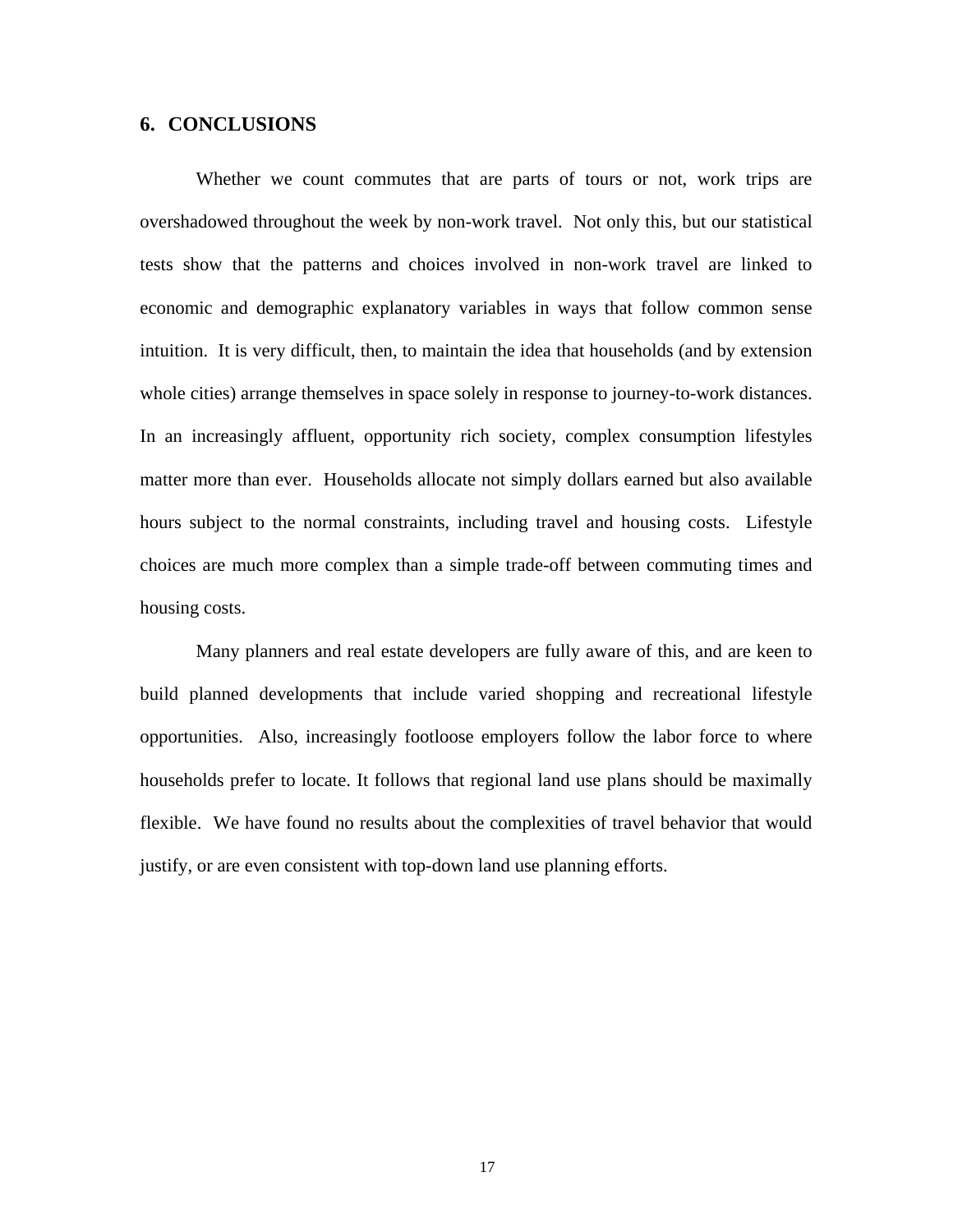#### **REFERENCES**

- Bagley, Michael N., and Patricia L. Mokhtarian. 2002. The impact of residential neighborhood type on travel behavior: A structural equation modeling approach. *The Annals of Regional Science* 36: 279-97.
- Bhat, Chandra R., and Frank S. Koppelman. 1999. A retrospective and prospective survey of time-use research. *Transportation* 26 , no. 2: 119-39.
- Bowman, John L., and Moshe E. Ben-Akiva. 2000. Activity-based disaggregate travel demand model system with activity schedules. *Transportation Research Part A*  $35:1-28$
- Crane, Randall, and Richard Crepeau. 1998. Does neighborhood design influence travel?: A behaviorl analysis of travel diary and GIS data. *Transportation Research Part D: Transport and Environment* 3: 225-38.
- Fox, Michael. 1995. Transport planning and the human activity approach. *Journal of Transport Geography* 3, no. 2: 105-16.
- Giuliano, G, and K. Small. 1993. Is the journey to work explained by urban structure? *Urban Studies* 30, no. 9: 1485-500.
- Giuliano, Genevieve. 2003. Travel, location and race/ethnicity. *Transport Research Part A* 37: 351-72.
- Gordon, Peter, Ajay Kumar, and Harry W. Richardson. 1988. Beyond the journey to work. *Transportation Research A* 6: 419-26.
- Gordon, Peter, Bumsoo Lee, James E. Moore, and Harry W. Richardson. 2005. Do neighborhood attributes affect commuting times? *Western Regional Science Association 44th Annual Meeting*.
- Gordon, Peter, Bumsoo Lee, and Harry W. Richardson. 2004. The commuting conundrum of the 1990s. *Lusk Center Research Brief Winter* .
- Handy, Susan L. 1996. Understanding the link between urban form and nonwork travel behavior. *Journal of Planning Education and Research* 15: 183-98.
- Hu, Patricia S., and Jennifer R. Young. 1999. *Summary of Travel Trends: 1995 Nationwide Personal Transportation Survey*. Federal Highway Administration, U.S. Department of Transportation.
- Kitamura, Ryuichi. 1988. An evaluation of activity-based travel analysis. *Transportation* 15, no. 1-2: 9-34.
- Kitamura, Ryuichi, Patricia L. Mokhtarian, and Laura Laidet. 1997. A micro-analysis of land use and travel in five neighborhoods in the San Francisco Bay Area.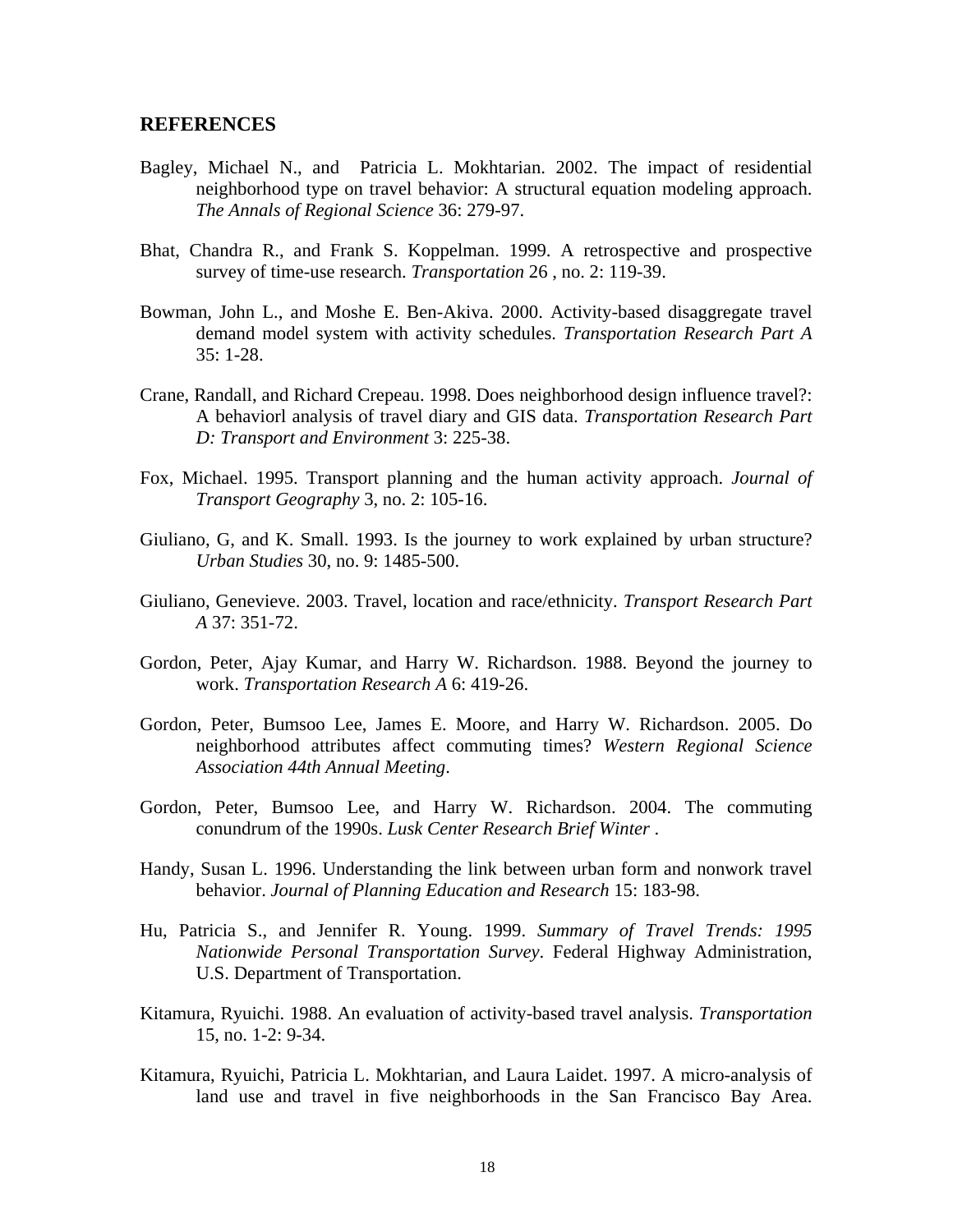*Transportation* 24: 125-58.

- Levinson, David, and Ajay Kumar. 1995. Activity, travel, and the allocation of time. *Journal of the American Planning Association* 61, no. 4: 458-70.
- McGuckin, Nancy, and Yukiko Nakamoto. 2005. Trips, chains, and tours: Using an operational definition. *Data for Understanding Our Nation's Travel: National Household Travel Survey Conference*Transportation Research Board.
- Nelson, Dick, and John Niles. 2000. Observations on the causes of nonwork travel growth. Presented at the *Transportation Research Board, 79th Annual Meeting*.
- Nishii, K., K. Kondo, and R. Kitamura. 1988. Empirical analysis of trip chaining behavior . *Transportation Research Record* 1203: 48-59.
- Recker, W. W., M. G. McNally, and G. S. Root. 1987. An empirical analysis of urban activity patterns. *Geographcial Analysis* 19: 166-81.
- Srinivasan, Sumeeta, and Joseph Ferreira. 2002. Travel behavior at the household level: Understanding linkages with residential choice. *Transportation Research Part D* 7: 225-42.
- Strathman, James G., Kenneth J. Dueker, and Judy S. Davis. 1994. Effects of household structure and selected travel characteristics on trip chaining. *Transportation* 21 : 23-45.
- Wegmann, Frederick J., and Tae Youn Jang. 1998. Trip lingkage patterns for workers. *Journal of Transportation Engineering* 124, no. 3: 264-70.
- Williams, P. A. 1988. A recursive model of intraurban trip-making. *Environment and Planning A* 10: 535-46.
- Zhang, Ming. 2004. Exploring the relationship between urban form and nonwork travel through time use analysis. *Landscape and Urban Planning* forthcoming.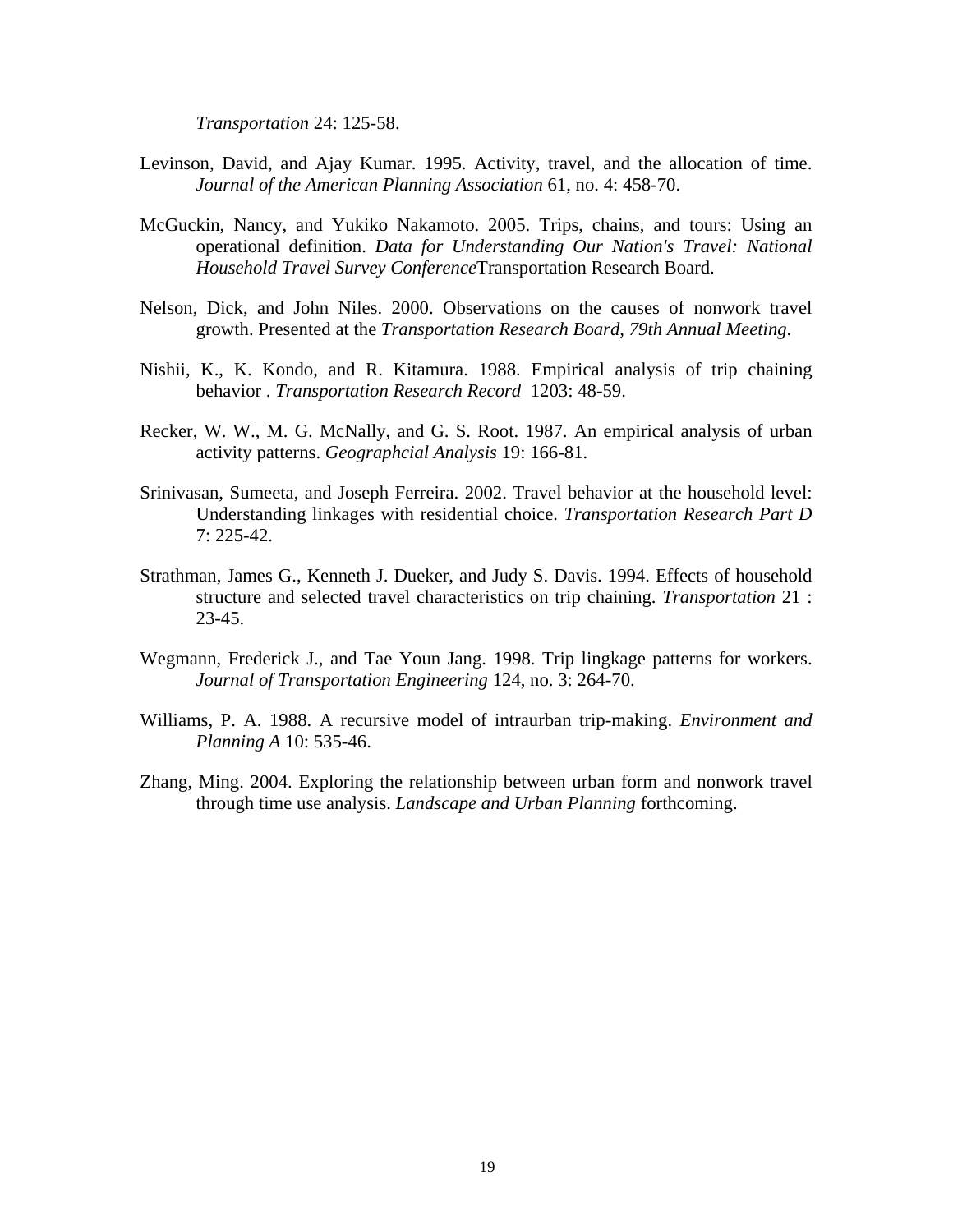# **TABLES AND FIGURES**

| Time of day/week         | Week      | Departure time    |
|--------------------------|-----------|-------------------|
| Mon.-Thu. AM peak        | Mon.-Thu. | $6:00$ am-8:59am  |
| Mon.-Thu. day off-peak   | Mon.-Thu. | 9:00am-3:59pm     |
| Mon.-Thu. PM peak        | Mon.-Thu. | $4:00$ pm-6:59pm  |
| Mon.-Thu. night off-peak | Mon.-Thu. | 7:00pm-5:59am     |
| Friday AM peak           | Friday    | $6:00$ am-8:59am  |
| Friday day off-peak      | Friday    | 9:00am-3:59pm     |
| Friday PM peak           | Friday    | 4:00pm-6:59pm     |
| Friday night off-peak    | Friday    | 7:00pm-5:59am     |
| Saturday                 | Saturday  | $0:00$ am-12:59pm |
| Sunday                   | Sunday    | $0:00$ am-12:59pm |

# **Table 3.1.** Definition of ten periods of the week

**Table 3.2.** Nine types of commute and non-commute tours

|              |                       | Number of stops of 30 | Number of stops of   |
|--------------|-----------------------|-----------------------|----------------------|
|              |                       | minutes or less       | more than 30 minutes |
| Commute tour | Direct commute        |                       |                      |
|              | Commute chain 1       |                       |                      |
|              | Commute chain 2       | 2 and plus            |                      |
|              | Commute chain 3       |                       |                      |
|              | Commute chain 4       |                       |                      |
|              | Commute chain 5       | 2 and plus            |                      |
| Non-commute  | Direct non-commute    |                       |                      |
| tour         | Non-commute chain     | 1 and plus            |                      |
| Other        | Other, involving trip |                       | 2 and plus           |
|              | to/from workplace     |                       |                      |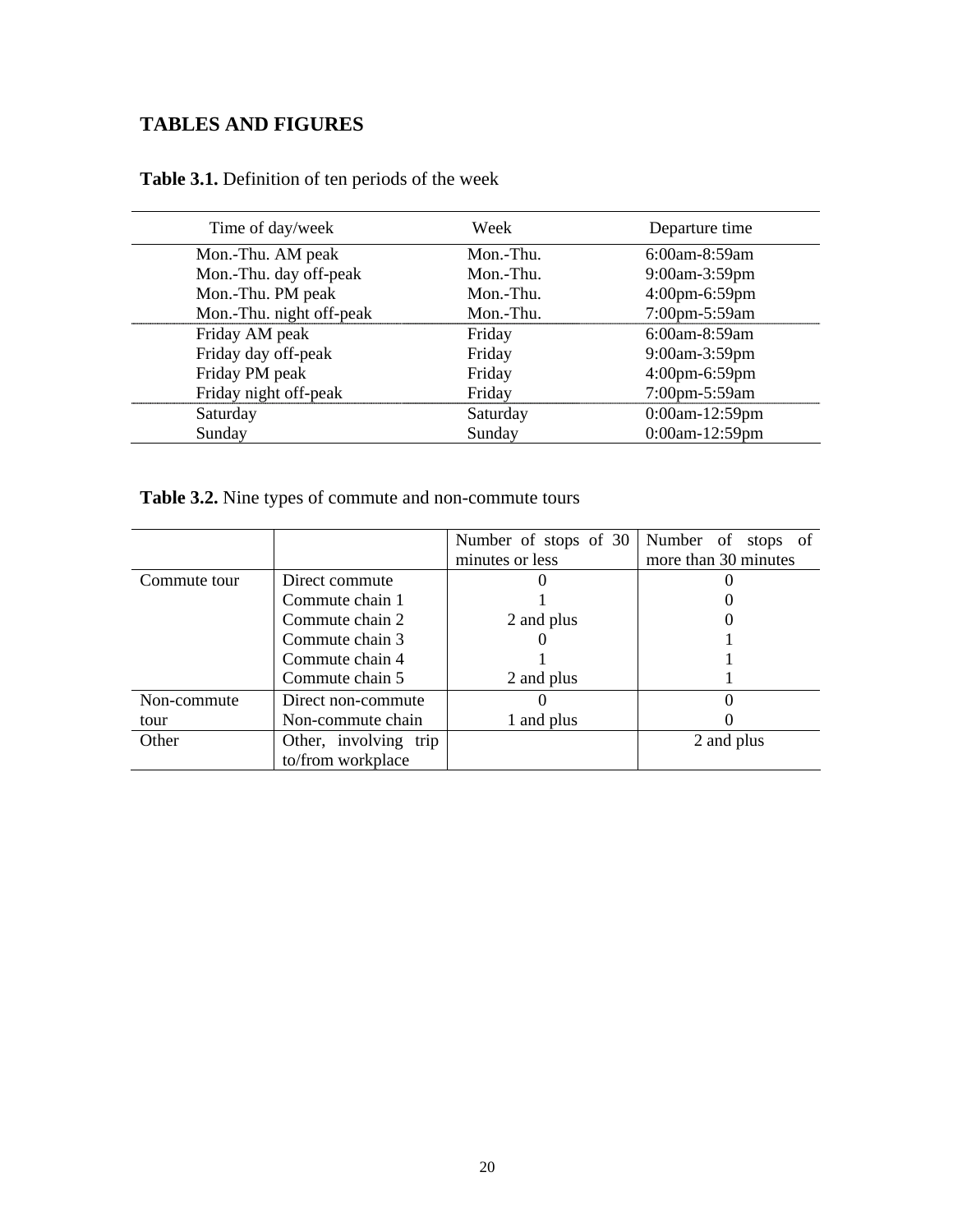|                                     | Variable $^{1)}$                             | Definition                                            | Reference group for<br>dummy variables |
|-------------------------------------|----------------------------------------------|-------------------------------------------------------|----------------------------------------|
| Travel demand                       | Trip frequency                               | Number of total trips<br>on the travel day            |                                        |
|                                     | Tour period<br>of the week                   | See table 3.1.                                        | Mo. through Th.<br>AM peak             |
|                                     | Transportation mode<br>of tour <sup>2)</sup> | Transit; Walk; Others                                 | <b>POV</b>                             |
|                                     | Distance to work                             | Miles to workplace                                    |                                        |
| Individual                          | Gender                                       | Female                                                | Male                                   |
| Characteristics                     | Age                                          | $16-24$ ; 25-34;                                      | $35 - 54$                              |
|                                     |                                              | 55-64; 65 and plus                                    |                                        |
|                                     | <b>Employment status</b>                     | Employed                                              | Unemployed                             |
|                                     | Employment type <sup>3)</sup>                | Part time employed;<br>Multiple jobs                  | Full time employed                     |
|                                     | Driver's license                             | Licensed                                              | No license                             |
| Household<br><b>Characteristics</b> | Income                                       | HH income (\$10,000);<br>HH income square             |                                        |
|                                     | Life cycle                                   | Have children of<br>age 15 and under                  | No children of<br>the ages             |
|                                     | Car ownership                                | # vehicles $<$ # drivers;<br># vehicles $>$ # drivers | # vehicles $=$ # drivers               |
| Geography                           | MSA size                                     | 250K-; 250K-500K;<br>500K-1M; 1M-3M                   | $3M+$                                  |
|                                     | Block group level                            | Second city; Suburban;                                | Urban                                  |
|                                     | urban/rural code                             | Town; Rural                                           |                                        |
| $Year^{3)}$                         |                                              | 2001                                                  | 1990                                   |

**Table 3.3.** Definition of independent variables

1) Variables from the list are selectively used in regression models according to the purpose of each analysis.

2) Main transportation mode of tour is decided as the mode used for the longest segment of the tour when multiple modes are used in a tour.

3) Employment type dummy variables are used only for the sample of employed workers.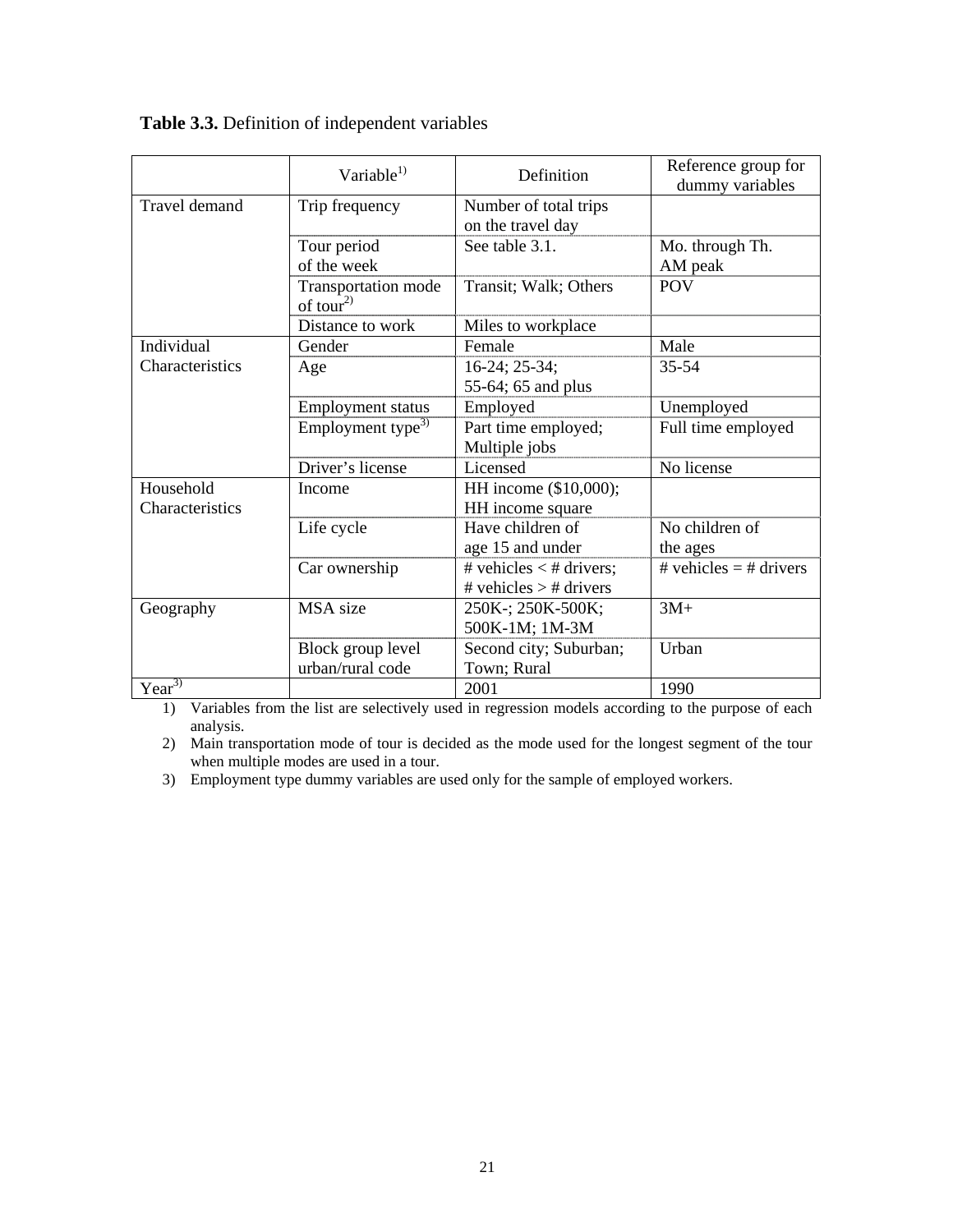|                        | All     |      | Work   |      | Non-work |      |          |      |         |      |            |         |
|------------------------|---------|------|--------|------|----------|------|----------|------|---------|------|------------|---------|
|                        |         |      |        |      |          |      | Family/  |      | School/ |      | Social/    |         |
|                        |         |      |        |      |          |      | personal |      | church  |      | recreation |         |
|                        |         |      |        |      |          |      |          |      |         |      |            |         |
|                        |         | (% ) |        | (% ) |          | (% ) |          | (% ) |         | (% ) |            | $(\% )$ |
| 1990 All (billion)     | 284,551 | 100  | 49,327 | 17.3 | 235,224  | 82.7 | 130,770  | 46.0 | 27,848  | 9.8  | 76,605     | 26.9    |
| Mon-Thu AM peak        | 27,272  | 100  | 12,227 | 44.8 | 15,045   | 55.2 | 6,700    | 24.6 | 6,968   | 25.5 | 1,377      | 5.0     |
| Mon-Thu off-peak day   | 66,526  | 100  | 7,906  | 11.9 | 58,620   | 88.1 | 40,296   | 60.6 | 7,189   | 10.8 | 11,135     | 16.7    |
| Mon-Thu PM peak        | 42,259  | 100  | 10,495 | 24.8 | 31,764   | 75.2 | 19,240   | 45.5 | 2,153   | 5.1  | 10,371     | 24.5    |
| Mon-Thu off-peak night | 32,709  | 100  | 6,152  | 18.8 | 26,557   | 81.2 | 11,897   | 36.4 | 1,853   | 5.7  | 12,807     | 39.2    |
| Friday AM peak         | 5,068   | 100  | 2,536  | 50.0 | 2,532    | 50.0 | 1,198    | 23.6 | 1,113   | 22.0 | 221        | 4.4     |
| Friday off-peak day    | 14,890  | 100  | 1,655  | 11.1 | 13,235   | 88.9 | 9,268    | 62.2 | 1,235   | 8.3  | 2,731      | 18.3    |
| Friday PM peak         | 9,094   | 100  | 2,032  | 22.3 | 7,062    | 77.7 | 4,199    | 46.2 | 191     | 2.1  | 2,672      | 29.4    |
| Friday off-peak night  | 8,723   | 100  | 1,233  | 14.1 | 7,489    | 85.9 | 2,957    | 33.9 | 184     | 2.1  | 4,349      | 49.9    |
| Saturday all day       | 39,108  | 100  | 2,982  | 7.6  | 36,127   | 92.4 | 19,646   | 50.2 | 752     | 1.9  | 15,728     | 40.2    |
| Sunday all day         | 38,902  | 100  | 2,109  | 5.4  | 36,793   | 94.6 | 15,368   | 39.5 | 6,211   | 16.0 | 15,214     | 39.1    |
| 2001 All (billion)     | 366,458 | 100  | 60,651 | 16.6 | 305,807  | 83.4 | 168,438  | 46.0 | 37,659  | 10.3 | 99,711     | 27.2    |
| Mon-Thu AM peak        | 36,121  | 100  | 13,683 | 37.9 | 22,438   | 62.1 | 11,177   | 30.9 | 8,328   | 23.1 | 2,934      | 8.1     |
| Mon-Thu off-peak day   | 89,124  | 100  | 10,724 | 12.0 | 78,400   | 88.0 | 53,182   | 59.7 | 8,589   | 9.6  | 16,629     | 18.7    |
| Mon-Thu PM peak        | 48,367  | 100  | 11,712 | 24.2 | 36,655   | 75.8 | 19,648   | 40.6 | 3,573   | 7.4  | 13,434     | 27.8    |
| Mon-Thu off-peak night | 33,750  | 100  | 7,818  | 23.2 | 25,932   | 76.8 | 10,806   | 32.0 | 2,204   | 6.5  | 12,923     | 38.3    |
| Friday AM peak         | 9,136   | 100  | 3,270  | 35.8 | 5,866    | 64.2 | 3,043    | 33.3 | 2,028   | 22.2 | 794        | 8.7     |
| Friday off-peak day    | 24,927  | 100  | 2,712  | 10.9 | 22,215   | 89.1 | 15,333   | 61.5 | 1,898   | 7.6  | 4,984      | 20.0    |
| Friday PM peak         | 13,240  | 100  | 2,679  | 20.2 | 10,561   | 79.8 | 5,745    | 43.4 | 625     | 4.7  | 4,191      | 31.7    |
| Friday off-peak night  | 10,180  | 100  | 1,815  | 17.8 | 8,365    | 82.2 | 3,192    | 31.4 | 331     | 3.3  | 4,842      | 47.6    |
| Saturday all day       | 54,218  | 100  | 3,786  | 7.0  | 50,431   | 93.0 | 27,420   | 50.6 | 1,686   | 3.1  | 21,325     | 39.3    |
| Sunday all day         | 47,395  | 100  | 2,452  | 5.2  | 44,943   | 94.8 | 18,891   | 39.9 | 8,397   | 17.7 | 17,655     | 37.3    |
| Growth 1990-2001 (%)   | 28.8    |      | 23.0   |      | 30.0     |      | 28.8     |      | 35.2    |      | 30.2       |         |
| Mon-Thu AM peak        | 32.4    |      | 11.9   |      | 49.1     |      | 66.8     |      | 19.5    |      | 113.1      |         |
| Mon-Thu off-peak day   | 34.0    |      | 35.6   |      | 33.7     |      | 32.0     |      | 19.5    |      | 49.3       |         |
| Mon-Thu PM peak        | 14.5    |      | 11.6   |      | 15.4     |      | 2.1      |      | 66.0    |      | 29.5       |         |
| Mon-Thu off-peak night | 3.2     |      | 27.1   |      | $-2.4$   |      | $-9.2$   |      | 18.9    |      | 0.9        |         |
| Friday AM peak         | 80.2    |      | 28.9   |      | 131.7    |      | 154.1    |      | 82.2    |      | 258.9      |         |
| Friday off-peak day    | 67.4    |      | 63.9   |      | 67.9     |      | 65.4     |      | 53.7    |      | 82.5       |         |
| Friday PM peak         | 45.6    |      | 31.8   |      | 49.5     |      | 36.8     |      | 227.2   |      | 56.9       |         |
| Friday off-peak night  | 16.7    |      | 47.1   |      | 11.7     |      | 8.0      |      | 80.3    |      | 11.3       |         |
| Saturday all day       | 38.6    |      | 27.0   |      | 39.6     |      | 39.6     |      | 124.3   |      | 35.6       |         |
| Sunday all day         | 21.8    |      | 16.3   |      | 22.2     |      | 22.9     |      | 35.2    |      | 16.0       |         |

**Table 4.1.** Annual person trips by trip purpose and by time of week, 1990 to 2001

1) 1990 data are adjusted to be comparable with 2001 data because new survey techniques such as travel diary and 'household rostering' are used since 1995 NPTS (Hu and Young, 1999).

2) Persons of age 0 to 4 are excluded from 2001 data because they were not surveyed in the 1990 NPTS.

3) Trips for which day of week or time of day are unknown are excluded.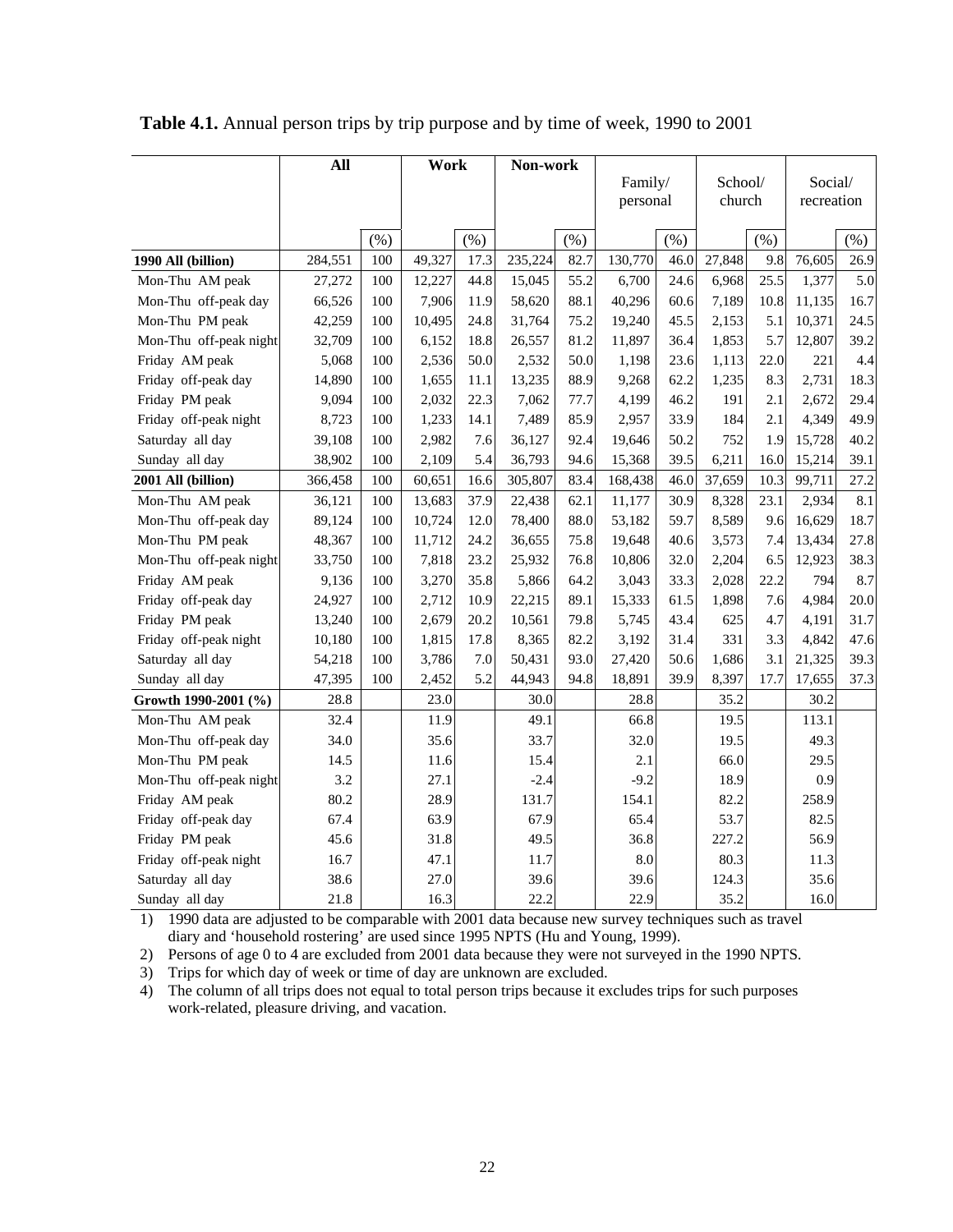| Metro                      |      |      |      | 1990 Adjusted $^{1)}$ |        |                  |      |      |               | $2001^{3}$      |        | $1990 - 2001$ (%) |         |       |         |                        |         |                  |
|----------------------------|------|------|------|-----------------------|--------|------------------|------|------|---------------|-----------------|--------|-------------------|---------|-------|---------|------------------------|---------|------------------|
| Size                       | work | non- |      |                       |        | All <sup>4</sup> | work | Non- |               |                 |        | All <sup>4</sup>  | work    | non-  |         |                        |         | All <sup>4</sup> |
| Groups                     |      | work |      | family school         | social |                  |      | work | Family school |                 | social |                   |         | work  |         | family school          | social  |                  |
|                            |      |      |      | personal church       | recr'l |                  |      |      |               | personal church | recr'l |                   |         |       |         | personal Church recr'l |         |                  |
| Inside $C\overline{C^{2}}$ |      |      |      |                       |        |                  |      |      |               |                 |        |                   |         |       |         |                        |         |                  |
| $<$ 250 $k$                | 0.60 | 3.54 | 1.82 | 0.44                  | 1.27   | 4.14             | 0.70 | 3.68 | 1.87          | 0.57            | 1.25   | 4.39              | 17.54   | 4.12  | 2.38    | 27.58                  | $-1.58$ | 6.07             |
| 250-499k                   | 0.62 | 3.24 | 1.84 | 0.32                  | 1.08   | 3.86             | 0.67 | 3.30 | 1.82          | 0.36            | 1.12   | 3.97              | 9.30    | 1.76  | $-1.33$ | 14.74                  | 3.23    | 2.97             |
| 500-999k                   | 0.61 | 3.00 | 1.69 | 0.33                  | 0.98   | 3.61             | 0.69 | 3.44 | 1.93          | 0.42            | 1.10   | 4.13              | 12.87   | 14.70 | 13.70   | 26.24                  | 12.55   | 14.39            |
| $1-3m$                     | 0.65 | 3.03 | 1.75 | 0.31                  | 0.97   | 3.68             | 0.70 | 3.21 | 1.79          | 0.36            | 1.05   | 3.91              | 7.77    | 6.01  | 2.53    | 16.35                  | 8.96    | 6.32             |
| > 3m                       | 0.61 | 2.68 | 1.47 | 0.35                  | 0.87   | 3.29             | 0.62 | 3.00 | 1.70          | 0.36            | 0.94   | 3.63              | 2.13    | 11.97 | 16.28   | 5.11                   | 7.44    | 10.15            |
| Outside $CC^2$             |      |      |      |                       |        |                  |      |      |               |                 |        |                   |         |       |         |                        |         |                  |
| $<$ 250 $k$                | 0.64 | 3.08 | 1.78 | 0.32                  | 0.99   | 3.72             | 0.67 | 3.43 | 1.89          | 0.43            | 1.12   | 4.10              | 4.65    | 11.44 | 6.31    | 35.00                  | 13.15   | 10.27            |
| 250-499k                   | 0.62 | 3.09 | 1.67 | 0.38                  | 1.04   | 3.71             | 0.62 | 3.34 | 1.82          | 0.42            | 1.10   | 3.96              | $-0.48$ | 8.23  | 9.02    | 2.26                   | 5.51    | 6.78             |
| 500-999k                   | 0.67 | 3.21 | 1.88 | 0.39                  | 0.95   | 3.89             | 0.63 | 3.40 | 1.84          | 0.41            | 1.15   | 4.03              | $-5.83$ | 5.68  | $-1.98$ | 4.53                   | 21.30   | 3.68             |
| $1-3m$                     | 0.63 | 3.10 | 1.74 | 0.34                  | 1.02   | 3.73             | 0.67 | 3.34 | 1.86          | 0.39            | 1.10   | 4.01              | 5.29    | 7.75  | 6.67    | 3.49                   | 7.67    | 7.33             |
| > 3m                       | 0.66 | 3.06 | 1.73 | 0.31                  | 1.02   | 3.71             | 0.64 | 3.24 | 1.76          | 0.40            | 1.09   | 3.89              | $-2.34$ | 6.07  | 1.92    | 27.39                  | 6.58    | 4.58             |

**Table 4.2.** Average daily person trips by trip purpose, MSA size and place of residence, 1990 to 2001 (all modes)

1) 1990 data are adjusted to account for major changes in survey methodology, the use of travel diary and household rostering, since 1995 NPTS. The adjustment is done following the way introduced in the Appendix 2 of (Hu and Young, 1999).

2) Place of residence information (central cities vs. suburbs) is given in 1990 data; whereas it is inferred from zipcode information of residence using GIS for 2001 NHTS data.

3) 0 to 4 year old persons are excluded from 2001 data because persons of the ages were not surveyed in the 1990 NPTS.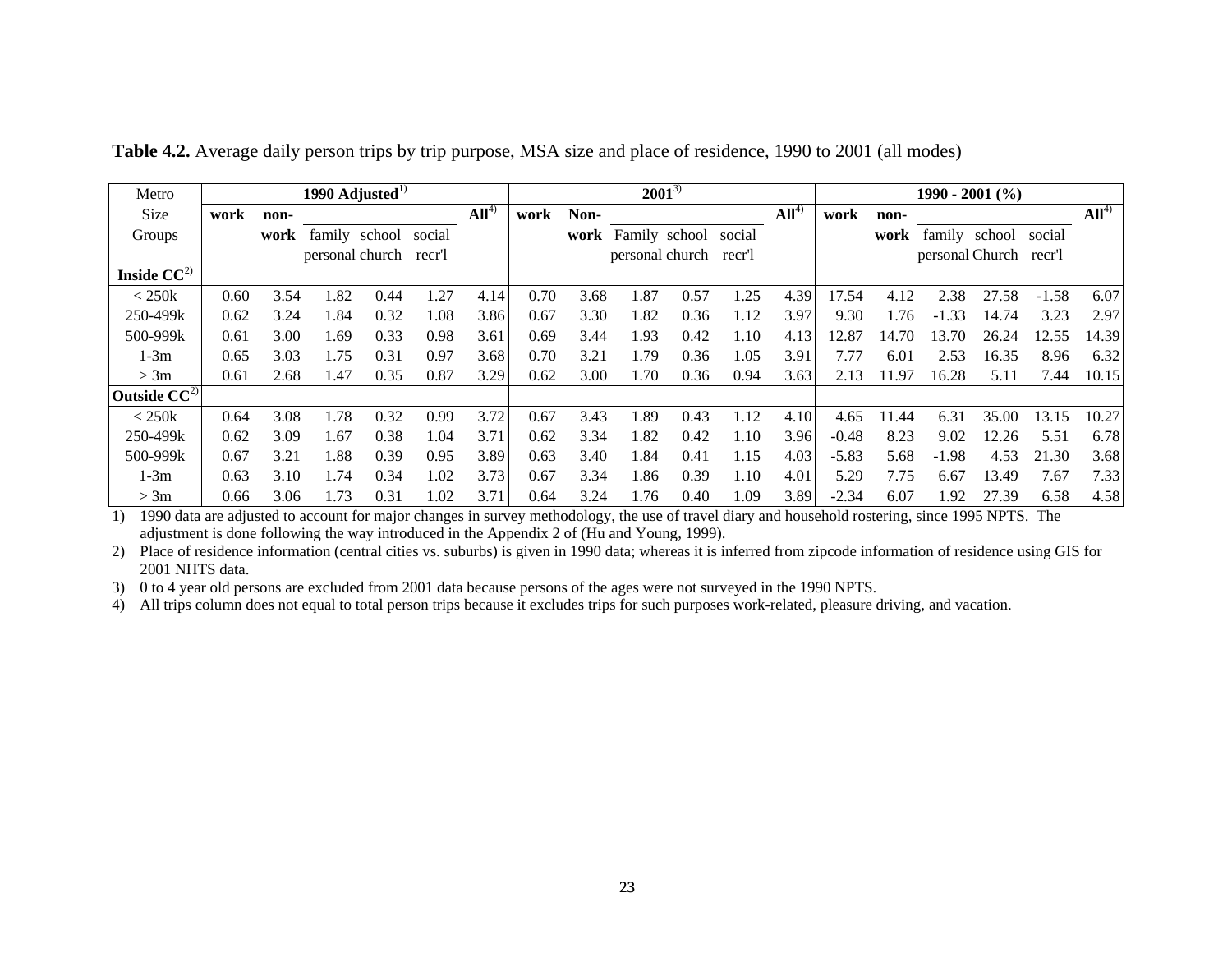| Metro             |      |       |       | 1990 Adjusted        |        |       |      |       |               | 2001            |        |       | $1990 - 2001$ (%) |         |                 |       |          |         |
|-------------------|------|-------|-------|----------------------|--------|-------|------|-------|---------------|-----------------|--------|-------|-------------------|---------|-----------------|-------|----------|---------|
| Size              | work | non-  |       |                      |        | All   | work | Non-  |               |                 |        | All   | work              | non-    |                 |       |          | All     |
| Groups            |      | work  |       | family school social |        |       |      | work  | family school |                 | social |       |                   | work    | family school   |       | social   |         |
|                   |      |       |       | personal church      | recr'l |       |      |       |               | personal church | recr'l |       |                   |         | personal church |       | recr'l   |         |
| <b>Inside CC</b>  |      |       |       |                      |        |       |      |       |               |                 |        |       |                   |         |                 |       |          |         |
| $<$ 250 $k$       | 3.97 | 25.56 | 10.47 | .61                  | 13.48  | 29.53 | 5.42 | 27.83 | 13.23         | 2.52            | 12.08  | 33.26 | 36.50             | 8.90    | 26.29           | 56.78 | $-10.34$ | 12.61   |
| 250-499k          | 4.60 | 22.14 | 10.44 | .24                  | 10.46  | 26.74 | 5.14 | 22.06 | 11.09         | 1.55            | 9.42   | 27.20 | 11.85             | $-0.38$ | 6.19            | 25.15 | $-9.96$  | 1.72    |
| 500-999k          | 5.04 | 20.03 | 9.64  | .69                  | 8.70   | 25.07 | 7.24 | 21.26 | 11.48         | 2.07            | 7.70   | 28.50 | 43.65             | 6.12    | 19.12           | 22.58 | $-11.50$ | 13.66   |
| $1-3m$            | 5.87 | 20.69 | 10.06 | .38                  | 9.25   | 26.56 | 6.34 | 22.15 | 11.55         | 1.88            | 8.72   | 28.50 | 8.10              | 7.05    | 14.79           | 36.28 | $-5.73$  | 7.28    |
| > 3m              | 6.08 | 18.51 | 8.63  | l.39                 | 8.49   | 24.59 | 6.30 | 18.31 | 8.62          | 1.57            | 8.12   | 24.61 | 3.67              | $-1.05$ | $-0.07$         | 12.88 | $-4.34$  | 0.11    |
| <b>Outside CC</b> |      |       |       |                      |        |       |      |       |               |                 |        |       |                   |         |                 |       |          |         |
| $<$ 250 $k$       | 6.84 | 30.95 | 15.70 | 2.07                 | 13.19  | 37.79 | 6.86 | 29.36 | 14.63         | 2.77            | 11.97  | 36.22 | 0.33              | $-5.14$ | $-6.80$         | 33.86 | $-9.27$  | $-4.15$ |
| 250-499k          | 7.05 | 26.32 | 12.12 | 2.40                 | 11.79  | 33.37 | 6.59 | 27.65 | 13.16         | 2.97            | 11.52  | 34.23 | $-6.60$           | 5.05    | 8.54            | 23.64 | $-2.32$  | 2.59    |
| 500-999k          | 8.13 | 28.81 | 15.61 | 2.24                 | 10.96  | 36.93 | 7.69 | 27.75 | 13.54         | 2.49            | 11.72  | 35.44 | $-5.32$           | $-3.69$ | $-13.29$        | 11.20 | 6.94     | $-4.05$ |
| $1-3m$            | 7.14 | 29.79 | 13.36 | .82                  | 14.60  | 36.92 | 7.87 | 28.01 | 13.53         | 2.44            | 12.03  | 35.87 | 10.25             | $-5.98$ | 1.30            | 34.00 | $-17.63$ | $-2.84$ |
| > 3m              | 7.94 | 24.84 | 11.94 | l.75                 | 11.14  | 32.78 | 9.01 | 25.41 | 12.46         | 2.09            | 10.86  | 34.42 | 13.46             | 2.31    | 4.34            | 19.12 | $-2.52$  | 5.01    |

**Table 4.3.** Average daily person miles traveled by trip purpose, MSA size and place of residence, 1990 to 2001 (all modes)

1) 1990 data are adjusted to account for major changes in survey methodology, the use of travel diary and household rostering, since 1995 NPTS. The adjustment is done following the way introduced in the Appendix 2 of (Hu and Young, 1999).

2) Place of residence information (central cities vs. suburbs) is given in 1990 data; whereas it is inferred from zipcode information of residence using GIS for 2001 NHTS data.

3) 0 to 4 year old persons are excluded from 2001 data because persons of the ages were not surveyed in the 1990 NPTS.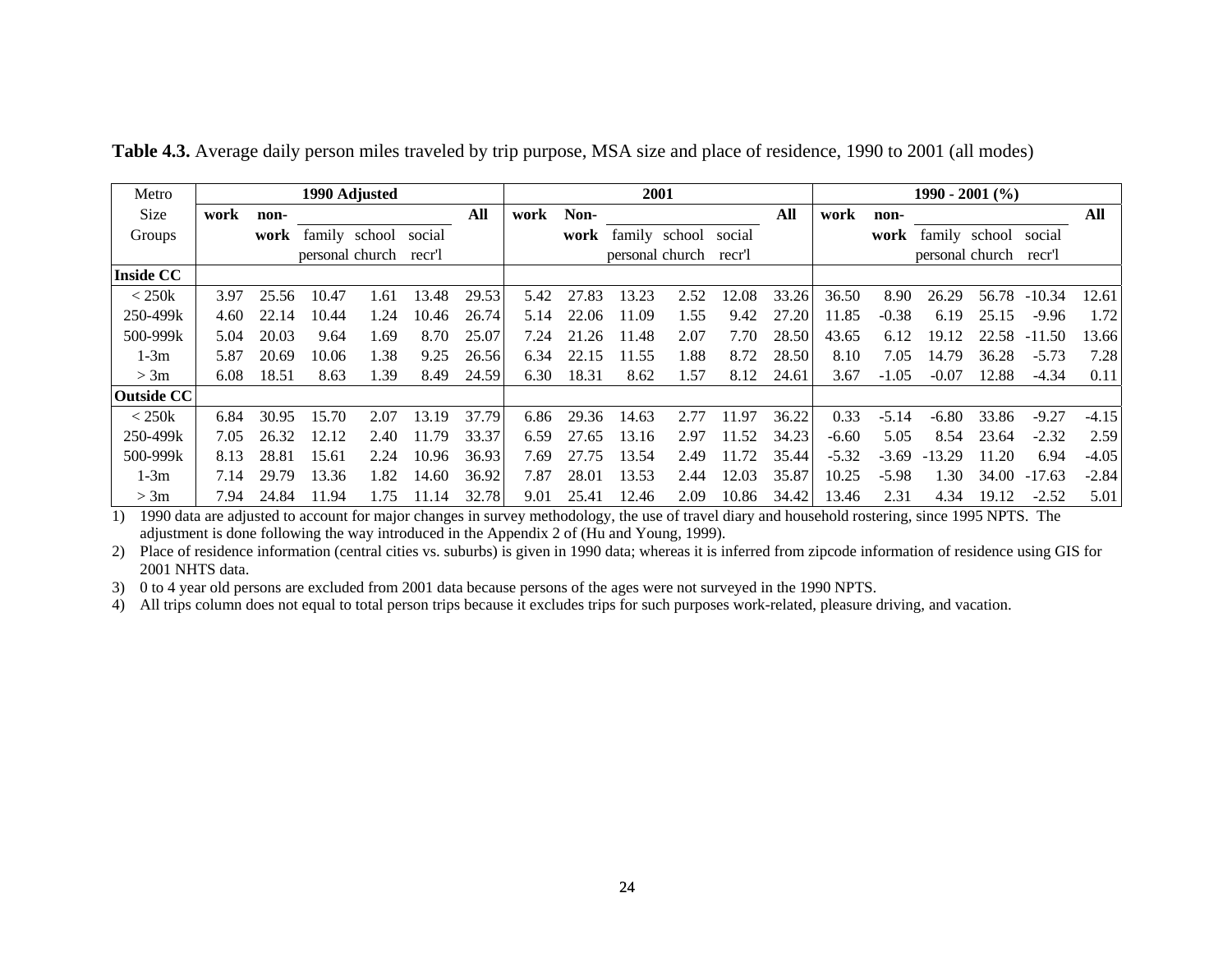| Metro             | 1990 Adjusted |       |       |                        |        |       |       |       | 2001            |      |        |       |       |       | $1990 - 2001$ (%) |                 |        |       |
|-------------------|---------------|-------|-------|------------------------|--------|-------|-------|-------|-----------------|------|--------|-------|-------|-------|-------------------|-----------------|--------|-------|
| Size              | work          | Non-  |       |                        |        | All   | work  | Non-  |                 |      |        | All   | work  | non-  |                   |                 |        | All   |
| Groups            |               | work  |       | family school          | social |       |       | work  | family school   |      | social |       |       | work  |                   | family school   | social |       |
|                   |               |       |       | personal church recr'l |        |       |       |       | personal church |      | recr'l |       |       |       |                   | personal church | recr'l |       |
| <b>Inside CC</b>  |               |       |       |                        |        |       |       |       |                 |      |        |       |       |       |                   |                 |        |       |
| $<$ 250 $k$       | 7.99          | 46.37 | 20.17 | 4.98                   | 21.22  | 54.35 | 11.06 | 60.43 | 28.48           | 7.28 | 24.66  | 71.48 | 38.46 | 30.33 | 41.24             | 46.11           | 16.24  | 31.52 |
| 250-499k          | 9.15          | 44.25 | 21.37 | 4.21                   | 18.67  | 53.40 | 11.34 | 54.40 | 27.10           | 5.47 | 21.83  | 65.74 | 23.99 | 22.93 | 26.85             | 29.77           | 16.91  | 23.11 |
| 500-999k          | 9.78          | 41.57 | 21.17 | 4.23                   | 16.17  | 51.36 | 13.87 | 51.52 | 27.57           | 6.01 | 17.94  | 65.38 | 41.76 | 23.92 | 30.20             | 42.11           | 10.93  | 27.31 |
| $1-3m$            | 12.13         | 42.75 | 22.05 | 4.38                   | 16.32  | 54.89 | 14.87 | 54.03 | 27.34           | 6.22 | 20.47  | 68.90 | 22.58 | 26.37 | 24.00             | 41.88           | 25.41  | 25.53 |
| > 3m              | 13.74         | 42.00 | 19.79 | 5.19                   | 17.01  | 55.73 | 16.74 | 57.22 | 28.42           | 6.86 | 21.94  | 73.96 | 21.85 | 36.25 | 43.59             | 32.08           | 28.98  | 32.70 |
| <b>Outside CC</b> |               |       |       |                        |        |       |       |       |                 |      |        |       |       |       |                   |                 |        |       |
| $<$ 250 $k$       | 11.89         | 49.33 | 24.56 | 4.55                   | 20.21  | 61.21 | 12.17 | 56.39 | 27.69           | 6.95 | 21.75  | 68.56 | 2.36  | 14.33 | 12.73             | 52.65           | 7.63   | 12.00 |
| 250-499k          | 11.44         | 47.07 | 22.11 | 5.53                   | 19.44  | 58.51 | 11.91 | 58.23 | 27.33           | 7.56 | 23.34  | 70.15 | 4.15  | 23.71 | 23.63             | 36.78           | 20.08  | 19.88 |
| 500-999k          | 13.02         | 51.08 | 27.05 | 5.41                   | 18.62  | 64.10 | 13.67 | 59.08 | 28.56           | 6.57 | 23.95  | 72.75 | 5.04  | 15.65 | 5.58              | 21.38           | 28.61  | 13.49 |
| $1-3m$            | 12.99         | 48.27 | 23.43 | 4.59                   | 20.25  | 61.26 | 14.92 | 58.23 | 28.34           | 6.63 | 23.26  | 73.15 | 14.85 | 20.63 | 20.93             | 44.38           | 14.89  | 19.40 |
| > 3m              | 15.20         | 46.01 | 22.59 | 4.34                   | 19.09  | 61.21 | 17.61 | 57.89 | 28.00           | 6.45 | 23.43  | 75.49 | 15.85 | 25.80 | 23.99             | 48.54           | 22.77  | 23.33 |

**Table 4.4.** Average daily person minutes traveled by trip purpose, MSA size and place of residence, 1990 to 2001 (all modes)

1) 1990 data are adjusted to account for major changes in survey methodology, the use of travel diary and household rostering, since 1995 NPTS. The adjustment is done following the way introduced in the Appendix 2 of (Hu and Young, 1999).

2) Place of residence information (central cities vs. suburbs) is given in 1990 data; whereas it is inferred from zipcode information of residence using GIS for 2001 NHTS data.

3) 0 to 4 year old persons are excluded from 2001 data because persons of the ages were not surveyed in the 1990 NPTS.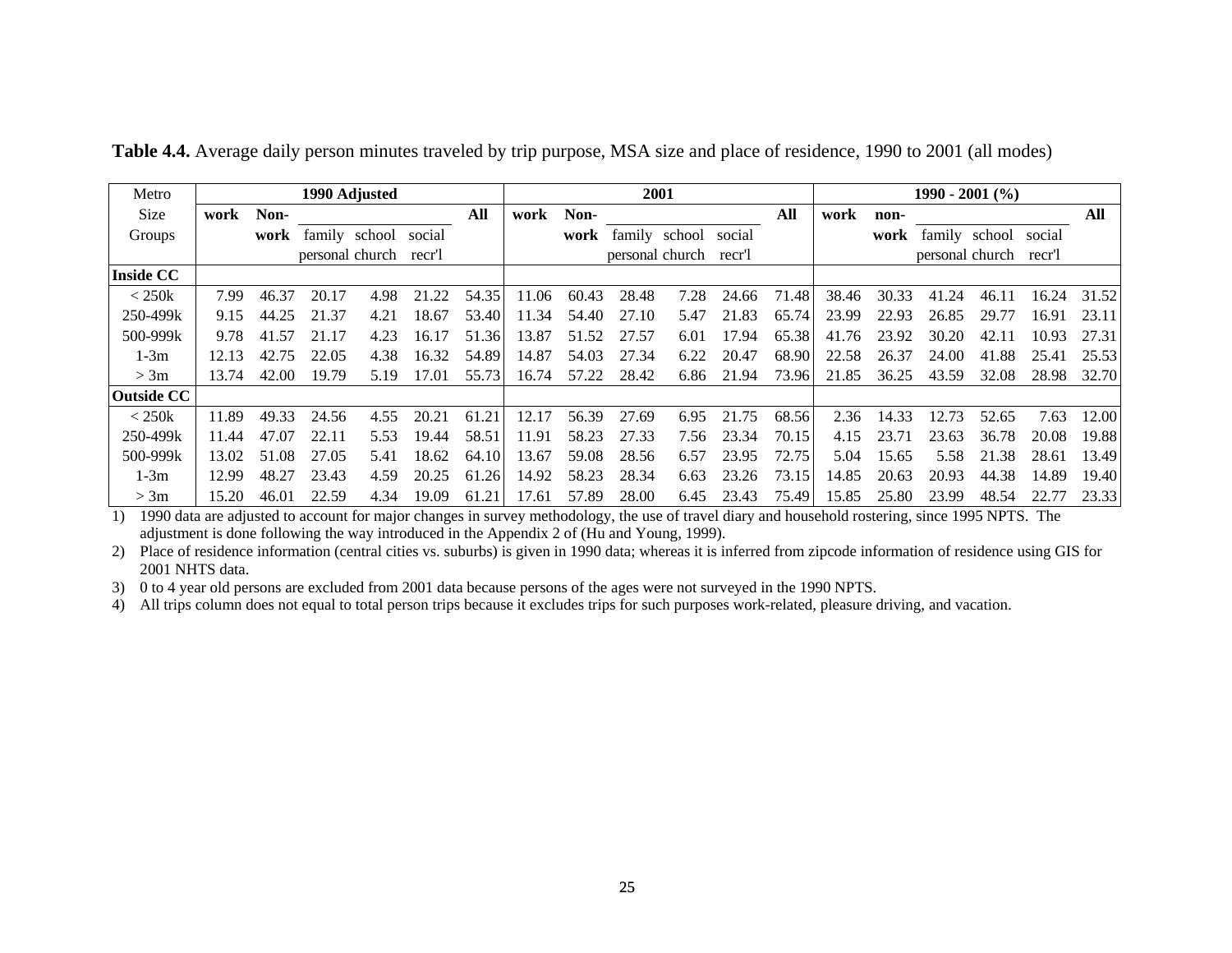|                        | Commute |        |        |        |        |        |                  |        | Non-commute |         |        | Other | All     |
|------------------------|---------|--------|--------|--------|--------|--------|------------------|--------|-------------|---------|--------|-------|---------|
|                        |         | Direct | Chain  |        |        |        |                  |        |             | Direct  | Chain  |       |         |
|                        |         |        |        | Chain1 | Chain2 | Chain3 | Chain4           | Chain5 |             |         |        |       |         |
| All (million)          | 58,681  | 45,868 | 12,813 | 6,456  | 1,885  | 2,874  | 1,037            | 560    | 205,870     | 168,193 | 37,677 | 8,248 | 272,799 |
| Mon-Thu AM peak        | 13,882  | 11,221 | 2,660  | 1,743  | 390    | 370    | 96               | 62     | 14,313      | 12,001  | 2,312  | 785   | 28,979  |
| Mon-Thu off-peak day   | 10,665  | 7,644  | 3,021  | 1,281  | 470    | 745    | 300              | 226    | 51,006      | 39,671  | 11,335 | 2,975 | 64,646  |
| Mon-Thu PM peak        | 11,519  | 8,425  | 3,094  | 1.464  | 462    | 799    | 274              | 96     | 23,338      | 19,434  | 3,905  | 1,234 | 36,091  |
| Mon-Thu off-peak night | 6,199   | 5,490  | 709    | 423    | 64     | 189    | 25               | 8      | 19,700      | 17,370  | 2,330  | 805   | 26,704  |
| Friday AM peak         | 3,305   | 2,686  | 619    | 378    | 97     | 81     | 45               | 17     | 3,778       | 3,094   | 684    | 144   | 7,226   |
| Friday off-peak day    | 2,684   | 1,881  | 803    | 318    | 127    | 191    | 109              | 59     | 14,192      | 10,960  | 3,232  | 770   | 17,646  |
| Friday PM peak         | 2,553   | 1,897  | 656    | 272    | 143    | 142    | 73               | 26     | 6,778       | 5,569   | 1,209  | 296   | 9,626   |
| Friday off-peak night  | 1,434   | 1,251  | 183    | 93     | 20     | 51     | 8                | 10     | 6,620       | 5.766   | 854    | 176   | 8,229   |
| Saturday all day       | 3,875   | 3,198  | 677    | 294    | 75     | 216    | 55               | 38     | 33,976      | 27,208  | 6,768  | 672   | 38,523  |
| Sunday all day         | 2,567   | 2,176  | 391    | 190    | 38     | 91     | 52               | 20     | 32,168      | 27,121  | 5,048  | 393   | 35,128  |
| All $(\% )$            | 21.5    | 16.8   | 4.7    | 2.4    | 0.7    | 1.1    | 0.4              | 0.2    | 75.5        | 61.7    | 13.8   | 3.0   | 100     |
| Mon-Thu AM peak        | 47.9    | 38.7   | 9.2    | 6.0    | 1.3    | 1.3    | $\overline{0.3}$ | 0.2    | 49.4        | 41.4    | 8.0    | 2.7   | 100     |
| Mon-Thu off-peak day   | 16.5    | 11.8   | 4.7    | 2.0    | 0.7    | 1.2    | 0.5              | 0.3    | 78.9        | 61.4    | 17.5   | 4.6   | 100     |
| Mon-Thu PM peak        | 31.9    | 23.3   | 8.6    | 4.1    | 1.3    | 2.2    | 0.8              | 0.3    | 64.7        | 53.8    | 10.8   | 3.4   | 100     |
| Mon-Thu off-peak night | 23.2    | 20.6   | 2.7    | 1.6    | 0.2    | 0.7    | 0.1              | 0.0    | 73.8        | 65.0    | 8.7    | 3.0   | 100     |
| Friday AM peak         | 45.7    | 37.2   | 8.6    | 5.2    | 1.3    | 1.1    | 0.6              | 0.2    | 52.3        | 42.8    | 9.5    | 2.0   | 100     |
| Friday off-peak day    | 15.2    | 10.7   | 4.5    | 1.8    | 0.7    | 1.1    | 0.6              | 0.3    | 80.4        | 62.1    | 18.3   | 4.4   | 100     |
| Friday PM peak         | 26.5    | 19.7   | 6.8    | 2.8    | 1.5    | 1.5    | 0.8              | 0.3    | 70.4        | 57.9    | 12.6   | 3.1   | 100     |
| Friday off-peak night  | 17.4    | 15.2   | 2.2    | 1.1    | 0.2    | 0.6    | 0.1              | 0.1    | 80.4        | 70.1    | 10.4   | 2.1   | 100     |
| Saturday all day       | 10.1    | 8.3    | 1.8    | 0.8    | 0.2    | 0.6    | 0.1              | 0.1    | 88.2        | 70.6    | 17.6   | 1.7   | 100     |
| Sunday all day         | 7.3     | 6.2    | 1.1    | 0.5    | 0.1    | 0.3    | 0.1              | 0.1    | 91.6        | 77.2    | 14.4   | 1.1   | 100     |
| All $(\% )$            | 100.0   | 100.0  | 100.0  | 100.0  | 100.0  | 100.0  | 100.0            | 100.0  | 100.0       | 100.0   | 100.0  | 100.0 | 100.0   |
| Mon-Thu AM peak        | 23.7    | 24.5   | 20.8   | 27.0   | 20.7   | 12.9   | 9.2              | 11.0   | 7.0         | 7.1     | 6.1    | 9.5   | 10.6    |
| Mon-Thu off-peak day   | 18.2    | 16.7   | 23.6   | 19.8   | 24.9   | 25.9   | 28.9             | 40.3   | 24.8        | 23.6    | 30.1   | 36.1  | 23.7    |
| Mon-Thu PM peak        | 19.6    | 18.4   | 24.2   | 22.7   | 24.5   | 27.8   | 26.4             | 17.1   | 11.3        | 11.6    | 10.4   | 15.0  | 13.2    |
| Mon-Thu off-peak night | 10.6    | 12.0   | 5.5    | 6.6    | 3.4    | 6.6    | 2.4              | 1.4    | 9.6         | 10.3    | 6.2    | 9.8   | 9.8     |
| Friday AM peak         | 5.6     | 5.9    | 4.8    | 5.9    | 5.2    | 2.8    | 4.3              | 3.1    | 1.8         | 1.8     | 1.8    | 1.7   | 2.6     |
| Friday off-peak day    | 4.6     | 4.1    | 6.3    | 4.9    | 6.7    | 6.6    | 10.5             | 10.5   | 6.9         | 6.5     | 8.6    | 9.3   | 6.5     |
| Friday PM peak         | 4.4     | 4.1    | 5.1    | 4.2    | 7.6    | 4.9    | 7.1              | 4.6    | 3.3         | 3.3     | 3.2    | 3.6   | 3.5     |
| Friday off-peak night  | 2.4     | 2.7    | 1.4    | 1.4    | 1.1    | 1.8    | 0.8              | 1.8    | 3.2         | 3.4     | 2.3    | 2.1   | 3.0     |
| Saturday all day       | 6.6     | 7.0    | 5.3    | 4.6    | 4.0    | 7.5    | 5.3              | 6.7    | 16.5        | 16.2    | 18.0   | 8.1   | 14.1    |
| Sunday all day         | 4.4     | 4.7    | 3.1    | 2.9    | 2.0    | 3.2    | 5.0              | 3.5    | 15.6        | 16.1    | 13.4   | 4.8   | 12.9    |

**Table 4.5.** Number of tours by tour type and period of the week, 1995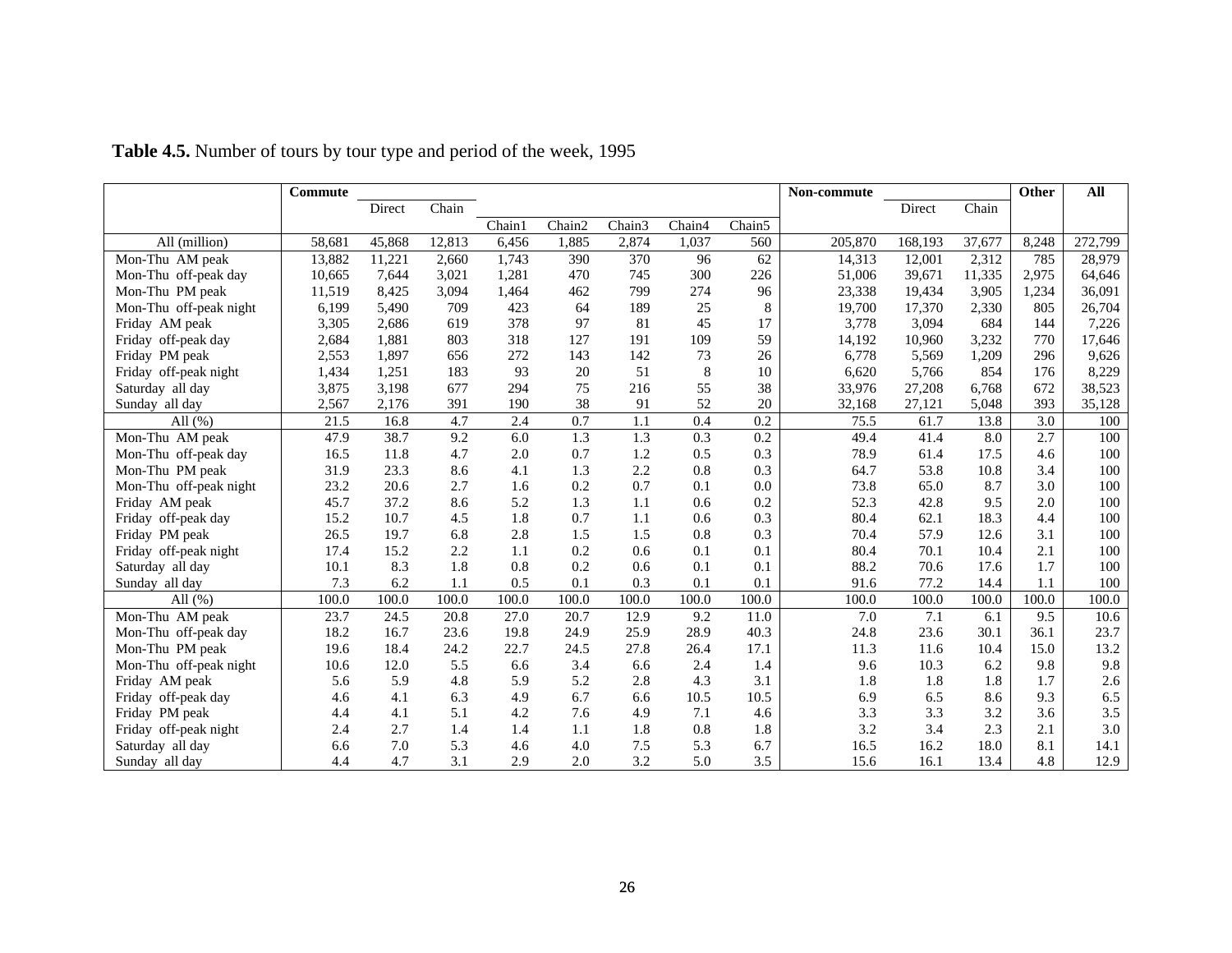|                        | Commute |        |        |        |        |        |                |        | Non-commute |         |        | Other | All     |
|------------------------|---------|--------|--------|--------|--------|--------|----------------|--------|-------------|---------|--------|-------|---------|
|                        |         | Direct | Chain  |        |        |        |                |        |             | Direct  | Chain  |       |         |
|                        |         |        |        | Chain1 | Chain2 | Chain3 | Chain4         | Chain5 |             |         |        |       |         |
| All (million)          | 56,903  | 43,162 | 13,740 | 7,041  | 2,025  | 3,147  | 979            | 549    | 213,827     | 174,461 | 39,366 | 4,497 | 275,226 |
| Mon-Thu AM peak        | 13,519  | 10,440 | 3,079  | 1,974  | 463    | 466    | 114            | 63     | 15,835      | 13,337  | 2,498  | 590   | 29,943  |
| Mon-Thu off-peak day   | 10,793  | 7,613  | 3,180  | 1,336  | 493    | 849    | 305            | 198    | 53,041      | 41,250  | 11,792 | 762   | 64,596  |
| Mon-Thu PM peak        | 11,198  | 8,059  | 3,139  | 1,469  | 444    | 855    | 260            | 111    | 23,470      | 19,672  | 3,798  | 594   | 35,262  |
| Mon-Thu off-peak night | 5,913   | 5,097  | 816    | 506    | 80     | 186    | 34             | 11     | 18,905      | 16,599  | 2,305  | 1,157 | 25,974  |
| Friday AM peak         | 3,266   | 2,544  | 722    | 480    | 99     | 98     | 31             | 14     | 4,218       | 3,580   | 639    | 110   | 7,595   |
| Friday off-peak day    | 2,749   | 1,927  | 822    | 318    | 135    | 192    | 96             | 81     | 14,744      | 11,304  | 3,440  | 171   | 17,664  |
| Friday PM peak         | 2,476   | 1,761  | 715    | 345    | 146    | 143    | 45             | 36     | 6,725       | 5,504   | 1,221  | 175   | 9,375   |
| Friday off-peak night  | 1,298   | 1,077  | 221    | 131    | 28     | 53     | $\overline{7}$ | 1      | 6,317       | 5,595   | 722    | 353   | 7,968   |
| Saturday all day       | 3,443   | 2,813  | 630    | 326    | 74     | 157    | 55             | 18     | 36,016      | 28,563  | 7,453  | 356   | 39,815  |
| Sunday all day         | 2,247   | 1,831  | 416    | 157    | 64     | 148    | 30             | 16     | 34,558      | 29,059  | 5,498  | 229   | 37,034  |
| All $(% )$             | 20.7    | 15.7   | 5.0    | 2.6    | 0.7    | 1.1    | 0.4            | 0.2    | 77.7        | 63.4    | 14.3   | 1.6   | 100     |
| Mon-Thu AM peak        | 45.1    | 34.9   | 10.3   | 6.6    | 1.5    | 1.6    | 0.4            | 0.2    | 52.9        | 44.5    | 8.3    | 2.0   | 100     |
| Mon-Thu off-peak day   | 16.7    | 11.8   | 4.9    | 2.1    | 0.8    | 1.3    | 0.5            | 0.3    | 82.1        | 63.9    | 18.3   | 1.2   | 100     |
| Mon-Thu PM peak        | 31.8    | 22.9   | 8.9    | 4.2    | 1.3    | 2.4    | 0.7            | 0.3    | 66.6        | 55.8    | 10.8   | 1.7   | 100     |
| Mon-Thu off-peak night | 22.8    | 19.6   | 3.1    | 1.9    | 0.3    | 0.7    | 0.1            | 0.0    | 72.8        | 63.9    | 8.9    | 4.5   | 100     |
| Friday AM peak         | 43.0    | 33.5   | 9.5    | 6.3    | 1.3    | 1.3    | 0.4            | 0.2    | 55.5        | 47.1    | 8.4    | 1.5   | 100     |
| Friday off-peak day    | 15.6    | 10.9   | 4.7    | 1.8    | 0.8    | 1.1    | 0.5            | 0.5    | 83.5        | 64.0    | 19.5   | 1.0   | 100     |
| Friday PM peak         | 26.4    | 18.8   | 7.6    | 3.7    | 1.6    | 1.5    | 0.5            | 0.4    | 71.7        | 58.7    | 13.0   | 1.9   | 100     |
| Friday off-peak night  | 16.3    | 13.5   | 2.8    | 1.6    | 0.4    | 0.7    | 0.1            | 0.0    | 79.3        | 70.2    | 9.1    | 4.4   | 100     |
| Saturday all day       | 8.6     | 7.1    | 1.6    | 0.8    | 0.2    | 0.4    | 0.1            | 0.0    | 90.5        | 71.7    | 18.7   | 0.9   | 100     |
| Sunday all day         | 6.1     | 4.9    | 1.1    | 0.4    | 0.2    | 0.4    | 0.1            | 0.0    | 93.3        | 78.5    | 14.8   | 0.6   | 100     |
| All $(\% )$            | 100.0   | 100.0  | 100.0  | 100.0  | 100.0  | 100.0  | 100.0          | 100.0  | 100.0       | 100.0   | 100.0  | 100.0 | 100.0   |
| Mon-Thu AM peak        | 23.8    | 24.2   | 22.4   | 28.0   | 22.9   | 14.8   | 11.6           | 11.4   | 7.4         | 7.6     | 6.3    | 13.1  | 10.9    |
| Mon-Thu off-peak day   | 19.0    | 17.6   | 23.1   | 19.0   | 24.3   | 27.0   | 31.1           | 36.0   | 24.8        | 23.6    | 30.0   | 16.9  | 23.5    |
| Mon-Thu PM peak        | 19.7    | 18.7   | 22.8   | 20.9   | 21.9   | 27.2   | 26.6           | 20.2   | 11.0        | 11.3    | 9.6    | 13.2  | 12.8    |
| Mon-Thu off-peak night | 10.4    | 11.8   | 5.9    | 7.2    | 3.9    | 5.9    | 3.5            | 2.0    | 8.8         | 9.5     | 5.9    | 25.7  | 9.4     |
| Friday AM peak         | 5.7     | 5.9    | 5.3    | 6.8    | 4.9    | 3.1    | 3.2            | 2.6    | 2.0         | 2.1     | 1.6    | 2.5   | $2.8\,$ |
| Friday off-peak day    | 4.8     | 4.5    | 6.0    | 4.5    | 6.7    | 6.1    | 9.8            | 14.7   | 6.9         | 6.5     | 8.7    | 3.8   | 6.4     |
| Friday PM peak         | 4.4     | 4.1    | 5.2    | 4.9    | 7.2    | 4.5    | 4.6            | 6.6    | 3.1         | 3.2     | 3.1    | 3.9   | 3.4     |
| Friday off-peak night  | 2.3     | 2.5    | 1.6    | 1.9    | 1.4    | 1.7    | 0.8            | 0.3    | 3.0         | 3.2     | 1.8    | 7.8   | 2.9     |
| Saturday all day       | 6.1     | 6.5    | 4.6    | 4.6    | 3.6    | 5.0    | 5.6            | 3.3    | 16.8        | 16.4    | 18.9   | 7.9   | 14.5    |
| Sunday all day         | 3.9     | 4.2    | 3.0    | 2.2    | 3.2    | 4.7    | 3.1            | 3.0    | 16.2        | 16.7    | 14.0   | 5.1   | 13.5    |

**Table 4.6.** Number of tours by tour type and period of the week, 2001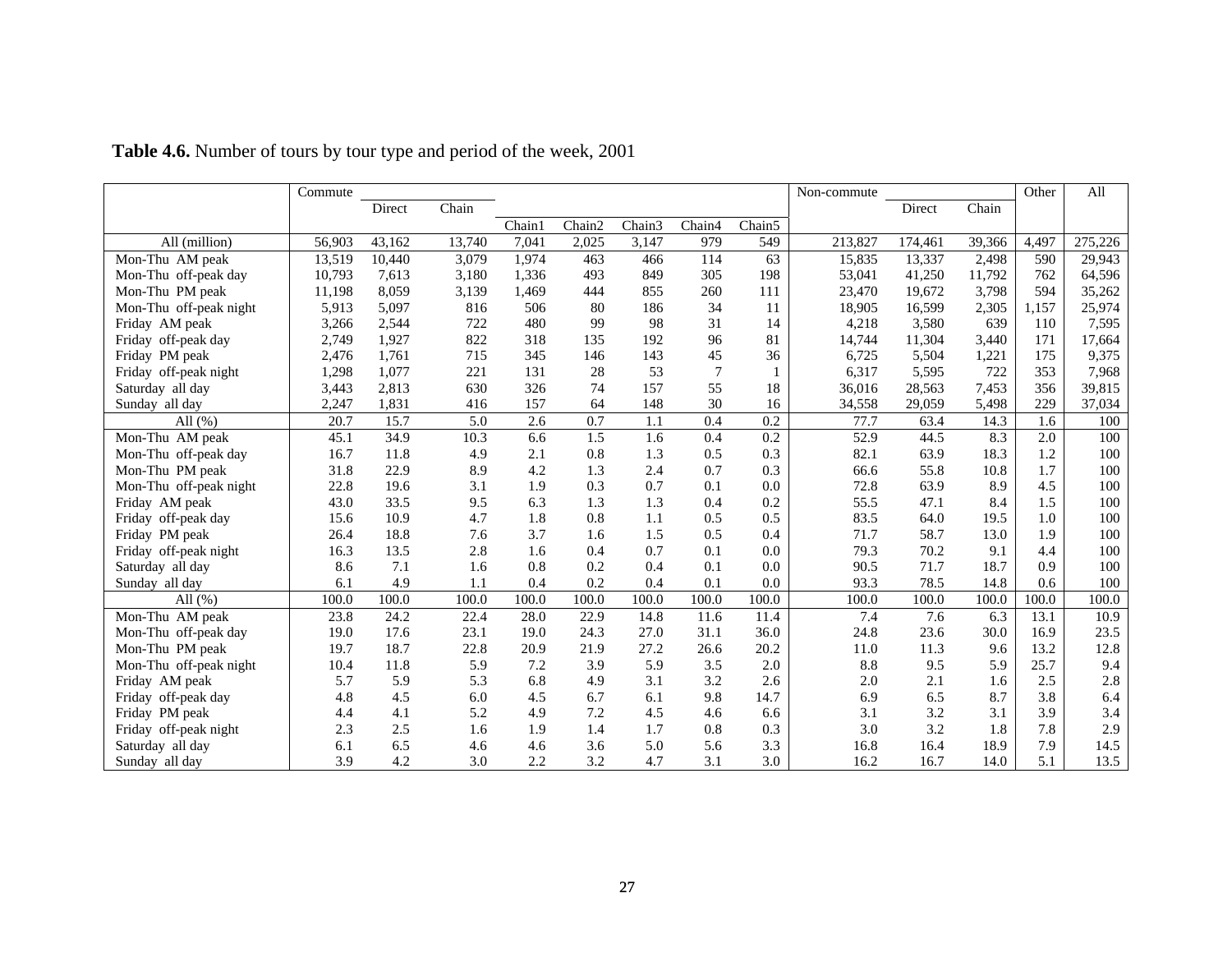|                        | Commute |        |       |        |        |        |        |                   | Non-commute      |         |       | Other | All     |
|------------------------|---------|--------|-------|--------|--------|--------|--------|-------------------|------------------|---------|-------|-------|---------|
|                        |         | Direct | Chain |        |        |        |        |                   |                  | Direct  | Chain |       |         |
|                        |         |        |       | Chain1 | Chain2 | Chain3 | Chain4 | Chain5            |                  |         |       |       |         |
| All (billion)          | 769.7   | 512.9  | 257   | 99.2   | 42.9   | 64.0   | 28.5   | $\overline{22.1}$ | 2,469.3          | 1,636.2 | 833.2 | 171.5 | 3,410.5 |
| Mon-Thu AM peak        | 183.5   | 131.9  | 52    | 27.4   | 8.8    | 9.9    | 2.8    | 2.6               | 175.6            | 122.6   | 53.1  | 16.1  | 375.2   |
| Mon-Thu Daytime        | 125.3   | 65.8   | 59    | 17.6   | 9.2    | 15.3   | 8.0    | 9.4               | 545.1            | 326.6   | 218.5 | 53.4  | 723.9   |
| Mon-Thu PM peak        | 162.9   | 102.6  | 60    | 24.3   | 8.8    | 17.7   | 6.9    | 2.5               | 213.4            | 149.1   | 64.3  | 23.9  | 400.1   |
| Mon-Thu Nightime       | 87.6    | 72.8   | 15    | 7.2    | 2.1    | 4.5    | 0.8    | 0.2               | 213.6            | 156.1   | 57.5  | 21.2  | 322.3   |
| Friday AM peak         | 42.9    | 31.5   | 11    | 4.7    | 1.7    | 1.5    | 2.6    | 0.8               | 67.1             | 39.8    | 27.3  | 4.0   | 113.9   |
| Friday Daytime         | 31.8    | 16.4   | 15    | 4.5    | 1.9    | 3.9    | 2.9    | 2.1               | 167.6            | 97.5    | 70.1  | 12.8  | 212.1   |
| Friday PM peak         | 32.5    | 20.6   | 12    | 4.3    | 2.6    | 2.8    | 1.6    | 0.7               | 79.6             | 56.5    | 23.1  | 7.2   | 119.3   |
| Friday Nightime        | 21.9    | 17.1   | 5     | 1.8    | 0.6    | 1.8    | 0.3    | 0.3               | 75.2             | 57.8    | 17.4  | 5.2   | 102.3   |
| Saturday all day       | 49.9    | 32.5   | 17    | 4.5    | 5.0    | 4.7    | 1.8    | 1.4               | 479.7            | 315.3   | 164.4 | 14.3  | 543.8   |
| Sunday all day         | 31.4    | 21.5   | 10    | 3.0    | 2.1    | 1.8    | 0.8    | 2.0               | 452.6            | 314.8   | 137.7 | 13.6  | 497.5   |
| All $(\% )$            | 22.6    | 15.0   | 7.5   | 2.9    | 1.3    | 1.9    | 0.8    | 0.6               | 72.4             | 48.0    | 24.4  | 5.0   | 100     |
| Mon-Thu AM peak        | 48.9    | 35.2   | 13.7  | 7.3    | 2.4    | 2.6    | 0.7    | 0.7               | 46.8             | 32.7    | 14.1  | 4.3   | 100     |
| Mon-Thu off-peak day   | 17.3    | 9.1    | 8.2   | 2.4    | 1.3    | 2.1    | 1.1    | 1.3               | 75.3             | 45.1    | 30.2  | 7.4   | 100     |
| Mon-Thu PM peak        | 40.7    | 25.6   | 15.1  | 6.1    | 2.2    | 4.4    | 1.7    | 0.6               | 53.3             | 37.3    | 16.1  | 6.0   | 100     |
| Mon-Thu off-peak night | 27.2    | 22.6   | 4.6   | 2.2    | 0.7    | 1.4    | 0.3    | 0.1               | 66.3             | 48.4    | 17.8  | 6.6   | 100     |
| Friday AM peak         | 37.6    | 27.6   | 10.0  | 4.2    | 1.5    | 1.3    | 2.3    | 0.7               | 58.9             | 35.0    | 23.9  | 3.5   | 100     |
| Friday off-peak day    | 15.0    | 7.8    | 7.2   | 2.1    | 0.9    | 1.8    | 1.4    | 1.0               | 79.0             | 46.0    | 33.0  | 6.0   | 100     |
| Friday PM peak         | 27.3    | 17.3   | 10.0  | 3.6    | 2.2    | 2.3    | 1.3    | 0.6               | 66.7             | 47.4    | 19.3  | 6.0   | 100     |
| Friday off-peak night  | 21.4    | 16.7   | 4.7   | 1.7    | 0.6    | 1.8    | 0.3    | 0.3               | 73.5             | 56.6    | 17.0  | 5.1   | 100     |
| Saturday all day       | 9.2     | 6.0    | 3.2   | 0.8    | 0.9    | 0.9    | 0.3    | 0.3               | 88.2             | 58.0    | 30.2  | 2.6   | 100     |
| Sunday all day         | 6.3     | 4.3    | 2.0   | 0.6    | 0.4    | 0.4    | 0.2    | 0.4               | 91.0             | 63.3    | 27.7  | 2.7   | 100     |
| All $(\% )$            | 100.0   | 100.0  | 100.0 | 100.0  | 100.0  | 100.0  | 100.0  | 100.0             | 100.0            | 100.0   | 100.0 | 100.0 | 100.0   |
| Mon-Thu AM peak        | 23.8    | 25.7   | 20.1  | 27.6   | 20.6   | 15.5   | 9.8    | 11.7              | $\overline{7.1}$ | 7.5     | 6.4   | 9.4   | 11.0    |
| Mon-Thu off-peak day   | 16.3    | 12.8   | 23.2  | 17.7   | 21.5   | 23.9   | 27.9   | 42.6              | 22.1             | 20.0    | 26.2  | 31.1  | 21.2    |
| Mon-Thu PM peak        | 21.2    | 20.0   | 23.5  | 24.5   | 20.5   | 27.7   | 24.3   | 11.5              | 8.6              | 9.1     | 7.7   | 13.9  | 11.7    |
| Mon-Thu off-peak night | 11.4    | 14.2   | 5.8   | 7.2    | 4.9    | 7.0    | 2.8    | 0.9               | 8.6              | 9.5     | 6.9   | 12.4  | 9.5     |
| Friday AM peak         | 5.6     | 6.1    | 4.4   | 4.8    | 4.1    | 2.3    | 9.1    | 3.6               | 2.7              | 2.4     | 3.3   | 2.3   | 3.3     |
| Friday off-peak day    | 4.1     | 3.2    | 6.0   | 4.6    | 4.4    | 6.1    | 10.3   | 9.6               | 6.8              | 6.0     | 8.4   | 7.4   | 6.2     |
| Friday PM peak         | 4.2     | 4.0    | 4.6   | 4.3    | 6.0    | 4.4    | 5.6    | 3.1               | 3.2              | 3.5     | 2.8   | 4.2   | 3.5     |
| Friday off-peak night  | 2.8     | 3.3    | 1.9   | 1.8    | 1.3    | 2.9    | 1.1    | 1.4               | 3.0              | 3.5     | 2.1   | 3.0   | 3.0     |
| Saturday all day       | 6.5     | 6.3    | 6.8   | 4.5    | 11.7   | 7.3    | 6.3    | 6.3               | 19.4             | 19.3    | 19.7  | 8.3   | 15.9    |
| Sunday all day         | 4.1     | 4.2    | 3.8   | 3.0    | 4.9    | 2.9    | 2.8    | 9.2               | 18.3             | 19.2    | 16.5  | 7.9   | 14.6    |

**Table 4.7.** Person miles traveled (PMT) by tour type and period of the week, 1995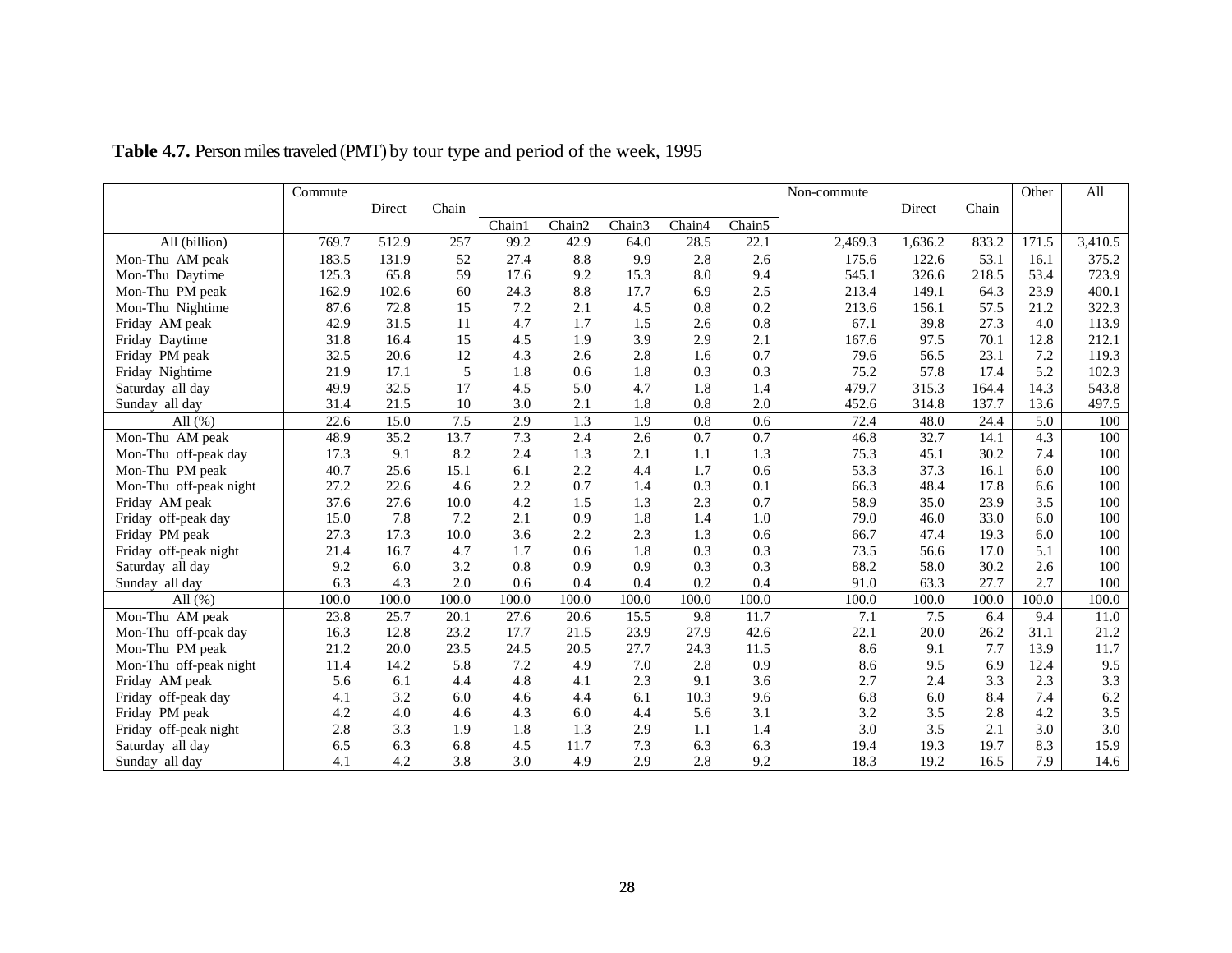|                        | Commute |        |       |        |        |        |        |        | Non-commute |         |         | Other | All     |
|------------------------|---------|--------|-------|--------|--------|--------|--------|--------|-------------|---------|---------|-------|---------|
|                        |         | Direct | Chain |        |        |        |        |        |             | Direct  | Chain   |       |         |
|                        |         |        |       | Chain1 | Chain2 | Chain3 | Chain4 | Chain5 |             |         |         |       |         |
| All (billion)          | 810.5   | 510.5  | 300   | 117.3  | 48.2   | 83.2   | 28.2   | 23.1   | 2,891.9     | 1,882.9 | 1.009.0 | 78.0  | 3,780.4 |
| Mon-Thu AM peak        | 186.3   | 126.9  | 59    | 30.7   | 10.7   | 10.7   | 4.4    | 2.8    | 236.5       | 145.5   | 91.0    | 17.0  | 439.8   |
| Mon-Thu Daytime        | 141.2   | 73.3   | 68    | 21.8   | 10.3   | 20.9   | 8.4    | 6.7    | 653.7       | 392.0   | 261.7   | 12.6  | 807.5   |
| Mon-Thu PM peak        | 168.7   | 99.8   | 69    | 23.1   | 10.2   | 24.5   | 6.8    | 4.4    | 260.5       | 184.6   | 75.8    | 8.5   | 437.7   |
| Mon-Thu Nightime       | 94.5    | 71.2   | 23    | 10.8   | 3.1    | 7.6    | 0.6    | 1.2    | 216.0       | 160.5   | 55.5    | 19.9  | 330.4   |
| Friday AM peak         | 45.5    | 31.1   | 14    | 8.6    | 2.3    | 2.2    | 0.6    | 0.6    | 59.6        | 40.4    | 19.2    | 2.8   | 107.8   |
| Friday Daytime         | 40.0    | 20.3   | 20    | 5.4    | 3.4    | 3.5    | 2.7    | 4.6    | 207.6       | 117.4   | 90.1    | 2.4   | 250.0   |
| Friday PM peak         | 37.1    | 22.8   | 14    | 5.7    | 2.9    | 3.1    | 1.2    | 1.4    | 98.3        | 72.1    | 26.2    | 1.4   | 136.7   |
| Friday Nightime        | 23.1    | 17.2   | 6     | 3.6    | 0.9    | 1.2    | 0.2    | 0.0    | 95.4        | 72.6    | 22.8    | 4.4   | 122.8   |
| Saturday all day       | 44.3    | 29.6   | 15    | 5.0    | 2.6    | 4.3    | 2.1    | 0.7    | 557.8       | 357.8   | 200.1   | 5.6   | 607.7   |
| Sunday all day         | 29.8    | 18.2   | 12    | 2.6    | 1.7    | 5.2    | 1.3    | 0.8    | 506.6       | 340.1   | 166.5   | 3.6   | 540.0   |
| All $(\% )$            | 21.4    | 13.5   | 7.9   | 3.1    | 1.3    | 2.2    | 0.7    | 0.6    | 76.5        | 49.8    | 26.7    | 2.1   | 100     |
| Mon-Thu AM peak        | 42.4    | 28.9   | 13.5  | 7.0    | 2.4    | 2.4    | 1.0    | 0.6    | 53.8        | 33.1    | 20.7    | 3.9   | 100     |
| Mon-Thu off-peak day   | 17.5    | 9.1    | 8.4   | 2.7    | 1.3    | 2.6    | 1.0    | 0.8    | 81.0        | 48.5    | 32.4    | 1.6   | 100     |
| Mon-Thu PM peak        | 38.5    | 22.8   | 15.8  | 5.3    | 2.3    | 5.6    | 1.6    | 1.0    | 59.5        | 42.2    | 17.3    | 1.9   | 100     |
| Mon-Thu off-peak night | 28.6    | 21.6   | 7.0   | 3.3    | 1.0    | 2.3    | 0.2    | 0.4    | 65.4        | 48.6    | 16.8    | 6.0   | 100     |
| Friday AM peak         | 42.2    | 28.9   | 13.3  | 8.0    | 2.2    | 2.0    | 0.6    | 0.5    | 55.3        | 37.4    | 17.9    | 2.6   | 100     |
| Friday off-peak day    | 16.0    | 8.1    | 7.9   | 2.2    | 1.3    | 1.4    | 1.1    | 1.9    | 83.0        | 47.0    | 36.1    | 1.0   | 100     |
| Friday PM peak         | 27.1    | 16.6   | 10.5  | 4.1    | 2.2    | 2.3    | 0.9    | 1.0    | 71.9        | 52.7    | 19.2    | 1.0   | 100     |
| Friday off-peak night  | 18.8    | 14.0   | 4.8   | 2.9    | 0.7    | 1.0    | 0.1    | 0.0    | 77.7        | 59.1    | 18.6    | 3.6   | 100     |
| Saturday all day       | 7.3     | 4.9    | 2.4   | 0.8    | 0.4    | 0.7    | 0.3    | 0.1    | 91.8        | 58.9    | 32.9    | 0.9   | 100     |
| Sunday all day         | 5.5     | 3.4    | 2.1   | 0.5    | 0.3    | 1.0    | 0.2    | 0.1    | 93.8        | 63.0    | 30.8    | 0.7   | 100     |
| All $(\% )$            | 100.0   | 100.0  | 100.0 | 100.0  | 100.0  | 100.0  | 100.0  | 100.0  | 100.0       | 100.0   | 100.0   | 100.0 | 100.0   |
| Mon-Thu AM peak        | 23.0    | 24.9   | 19.8  | 26.2   | 22.3   | 12.9   | 15.6   | 12.1   | 8.2         | 7.7     | 9.0     | 21.7  | 11.6    |
| Mon-Thu off-peak day   | 17.4    | 14.4   | 22.6  | 18.5   | 21.3   | 25.1   | 29.7   | 28.8   | 22.6        | 20.8    | 25.9    | 16.2  | 21.4    |
| Mon-Thu PM peak        | 20.8    | 19.5   | 23.0  | 19.7   | 21.2   | 29.4   | 24.1   | 19.0   | 9.0         | 9.8     | 7.5     | 10.9  | 11.6    |
| Mon-Thu off-peak night | 11.7    | 13.9   | 7.8   | 9.2    | 6.5    | 9.2    | 2.0    | 5.0    | 7.5         | 8.5     | 5.5     | 25.5  | 8.7     |
| Friday AM peak         | 5.6     | 6.1    | 4.8   | 7.3    | 4.8    | 2.6    | 2.2    | 2.5    | 2.1         | 2.1     | 1.9     | 3.5   | 2.9     |
| Friday off-peak day    | 4.9     | 4.0    | 6.6   | 4.6    | 7.0    | 4.2    | 9.6    | 20.0   | 7.2         | 6.2     | 8.9     | 3.1   | 6.6     |
| Friday PM peak         | 4.6     | 4.5    | 4.8   | 4.8    | 6.1    | 3.8    | 4.4    | 5.9    | 3.4         | 3.8     | 2.6     | 1.7   | 3.6     |
| Friday off-peak night  | 2.8     | 3.4    | 2.0   | 3.1    | 1.9    | 1.4    | 0.6    | 0.1    | 3.3         | 3.9     | 2.3     | 5.6   | 3.2     |
| Saturday all day       | 5.5     | 5.8    | 4.9   | 4.3    | 5.4    | 5.2    | 7.3    | 3.1    | 19.3        | 19.0    | 19.8    | 7.1   | 16.1    |
| Sunday all day         | 3.7     | 3.6    | 3.9   | 2.2    | 3.5    | 6.2    | 4.6    | 3.4    | 17.5        | 18.1    | 16.5    | 4.6   | 14.3    |

**Table 4.8.** Person miles traveled (PMT) by tour type and period of the week, 2001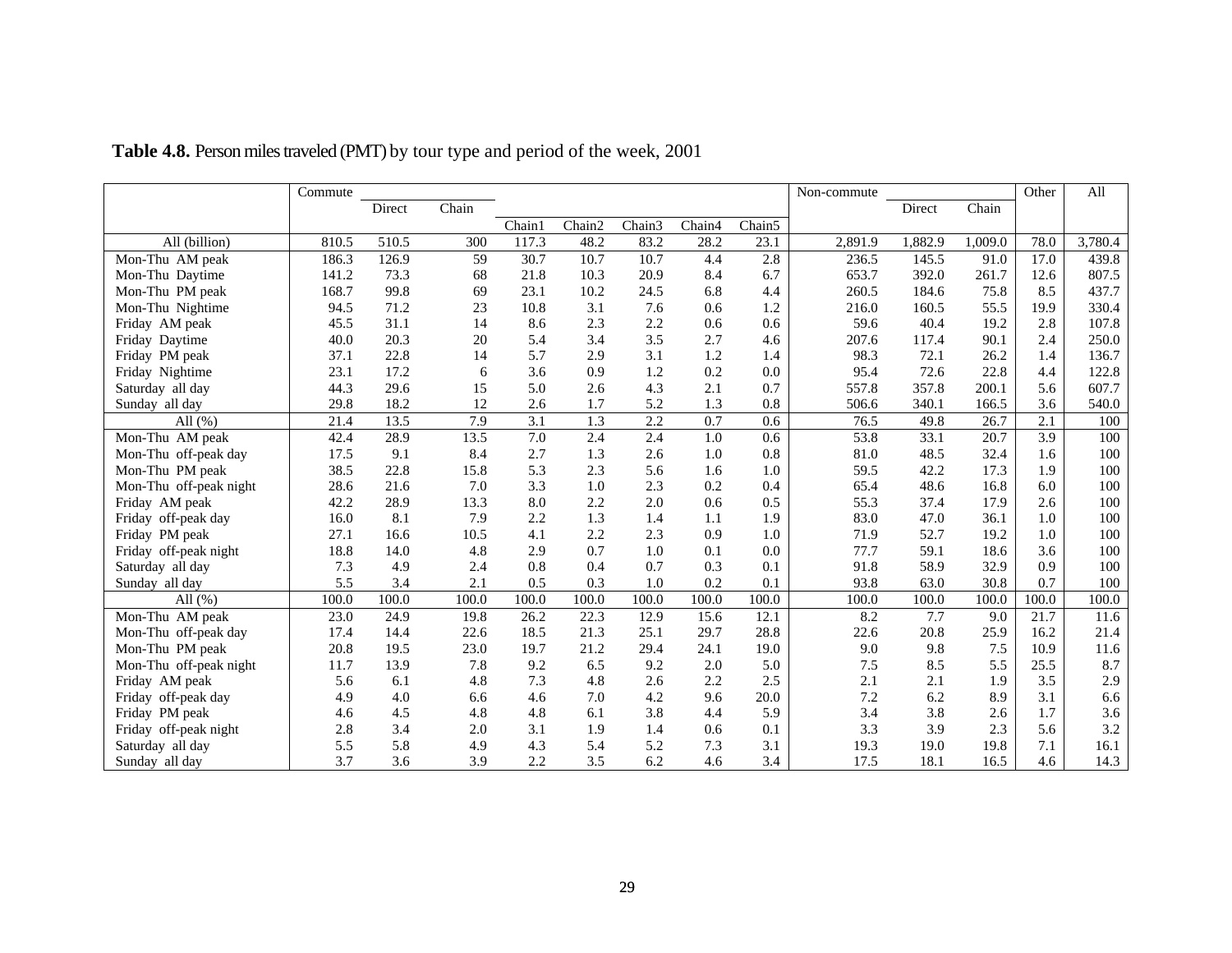| Dependent:                 | Work                    | Nonwork                         | Family/personal |                 | School/church |              | Social/recr'l |                      |
|----------------------------|-------------------------|---------------------------------|-----------------|-----------------|---------------|--------------|---------------|----------------------|
| $log(miles/trip+0.1)$      | $(N=81,814)$            | $(N=295,866)$                   | $(N=186,390)$   |                 | $(N=20,729)$  |              | $(N=88,747)$  |                      |
|                            | Beta                    | Beta                            | Beta            |                 | Beta          |              | Beta          | t                    |
| Intercept                  | 23.43 ***<br>1.369      | 78.63 ***<br>1.223              | 1.154           | 56.37 ***       | 1.059         | 22.97 ***    | 1.448         | 51.90 ***            |
| D female                   | $-0.275 - 35.98$ ***    | $-13.23$ ***<br>$-0.059$        | $-0.056$        | $-9.99$ ***     | $-0.044$      | $-2.83$ ***  | $-0.013$      | $-1.56$              |
| D employed                 | $6.53$ ***<br>0.327     | 0.006<br>1.18                   | $-0.023$        | $-3.42$ ***     | 0.128         | $7.45$ ***   | 0.055         | $5.35$ ***           |
| D driver license           | $8.32$ ***<br>0.229     | 0.018<br>1.50                   | $-0.052$        | $-3.22$ ***     | 0.230         | $7.72$ ***   | 0.064         | $3.07$ ***           |
| D age 16-24                | $-5.21$ ***<br>$-0.060$ | 0.129<br>$19.14$ ***            | 0.112           | $12.17$ ***     | 0.165         | $8.16***$    | $-0.003$      | $-0.24$              |
| D age 25-34                | $2.87$ ***<br>0.026     | $20.38$ ***<br>0.118            | 0.101           | $14.30$ ***     | 0.203         | 8.81 ***     | 0.088         | 8.13<br>***          |
| D age 55-64                | $-4.76$ ***<br>$-0.068$ | $-0.019$<br>$-2.31$ **          | $-0.005$        | $-0.49$         | $-0.182$      | $-5.80$ ***  | 0.003         | 0.20                 |
| D age $65 +$               | $-0.334 - 11.81$        | $-12.99$ ***<br>***<br>$-0.111$ | $-0.116$        | $-10.91$ ***    | $-0.307$      | $-10.14$ *** | $-0.053$      | $-3.30$ ***          |
| HH income                  | $13.20$ ***<br>0.049    | 0.026<br>$12.53$ ***            | 0.023           | $9.14***$       | 0.029         | $4.26$ ***   | 0.020         | $5.27$ ***           |
| HH income square           | $-9.73$ ***<br>$-0.002$ | $-8.70$ ***<br>$-0.001$         | $-0.001$        | $-5.99$ ***     | $-0.001$      | $-3.60$ ***  | $-0.001$      | $-3.95$ ***          |
| D with child age 15 -      | 0.011<br>1.41           | $-18.28$ ***<br>$-0.089$        | $-0.057$        | $-9.40$ ***     | $-0.104$      | $-6.19$ ***  | $-0.072$      | $-7.99$ ***          |
| D #vehicles $\lt$ #drivers | $-0.082$<br>$-7.08$ *** | $-0.061$<br>$-9.74$ ***         | $-0.051$        | $-6.60$ ***     | $-0.107$      | $-5.34$ ***  | $-0.030$      | $-2.45$ **           |
| D #vehicles $>$ #drivers   | $10.97$ ***<br>0.099    | $11.51$ ***<br>0.061            | 0.055           | $8.34$ ***      | 0.002         | 0.10         | 0.086         | $8.91***$            |
| D Cental City              | $-0.207 - 25.22$ ***    | $-0.156 - 33.07$ ***            | $-0.160$        | $-27.33$<br>*** | $-0.183$      | $-11.08$ *** |               | $-0.134 - 15.34$ *** |
| D MSA 250K -               | $-0.264 - 20.21$ ***    | $-0.006$<br>$-0.86$             | 0.022           | $2.33**$        | $-0.083$      | $-3.31$ ***  | $-0.067$      | $-4.95$ ***          |
| D MSA 250K-500K            | $-0.149 - 11.49$ ***    | $8.60$ ***<br>0.063             | 0.079           | $8.64$ ***      | 0.105         | $4.27$ ***   | 0.008         | 0.59                 |
| <b>D MSA 500K-1M</b>       | $-5.00$ ***<br>$-0.065$ | $9.53$ ***<br>0.070             | 0.103           | 11.18<br>***    | 0.007         | 0.28         | 0.017         | 1.25                 |
| D MSA 1M-3M                | $-0.013$<br>$-1.40$     | $11.95$ ***<br>0.065            | 0.082           | $12.22$ ***     | 0.046         | $2.39**$     | 0.029         | $2.94$ ***           |
| D Year 2001                | 0.027<br>$3.41$ ***     | $7.48$ ***<br>0.035             | 0.073           | 12.48 ***       | 0.042         | $2.63$ ***   | $-0.042$      | $-4.82$ ***          |
| R-Square                   | 0.050                   | 0.013                           | 0.012           |                 | 0.045         |              | 0.009         |                      |
| Adj R-Sq                   | 0.049                   | 0.013                           | 0.012           |                 | 0.044         |              | 0.009         |                      |

Table 5.1. Determinants of trip distance per trip by trip purpose (POV modes)

2) In all tables reporting regression results, \*\*\* significant at 0.01 percent level; \*\* significant at 0.05 percent level; \* significant at 0.1 percent.

| Dependent:                      |              | Work                 |                               | <b>Nonwork</b>                             | Family/personal |              | School/church |                      |          | Social/recr'l    |
|---------------------------------|--------------|----------------------|-------------------------------|--------------------------------------------|-----------------|--------------|---------------|----------------------|----------|------------------|
| $log(miles/trip+0.1)$           | $(N=81,814)$ |                      |                               | $(N=295,866)$                              | $(N=186,390)$   |              | $(N=20,729)$  |                      |          | $(N=88,747)$     |
|                                 | <b>B</b> eta | t                    | Beta                          |                                            | Beta            | t            | Beta          | t                    | Beta     | t                |
| Intercept                       | 2.585        | $62.16$ ***          |                               | 2.458 227.35 ***                           | 2.400           | 167.98 ***   | 2.334         | 74.90 ***            |          | 2.630 135.72 *** |
| D female                        |              | $-0.167 - 30.72$ *** | $-0.028$                      | $-9.10$ ***                                | $-0.017$        | $-4.33$ ***  | $-0.019$      | $-1.82*$             | $-0.013$ | $-2.28$ **       |
| D employed                      | 0.230        | $6.47$ ***           | $-0.002$                      | $-0.65$                                    | $-0.013$        | $-2.75$ ***  | 0.072         | $6.17***$            | 0.017    | $2.40**$         |
| D driver license                | 0.033        | $1.68*$              |                               | $-0.124 - 15.06$ ***                       | $-0.160$        | $-14.12$ *** | 0.069         | $3.42$ ***           | $-0.124$ | $-8.54$ ***      |
| D age 16-24                     |              | $-0.126 - 15.27$ *** | 0.027                         | $5.87$ ***                                 | 0.006           | 0.90         | 0.119         | $8.70***$            | $-0.073$ | $-8.91$ ***      |
| D age 25-34                     | $-0.016$     | $-2.51$ **           | 0.033                         | $8.14***$                                  | 0.019           | $3.85$ ***   | 0.081         | $5.22$ ***           | 0.018    | $2.41**$         |
| D age 55-64                     | 0.007        | 0.65                 | 0.065                         | $11.53$ ***                                | 0.078           | $11.35$ ***  | $-0.075$      | $-3.53$ ***          | 0.076    | $7.20$ ***       |
| D age $65 +$                    | $-0.131$     | $-6.52$ ***          | 0.069                         | $11.51$ ***                                | 0.074           | $10.01$ ***  | $-0.051$      | $-2.49$ **           | 0.088    | $7.92$ ***       |
| HH income                       | 0.012        | $4.63***$            | $-0.011$                      | $-7.48$ ***                                | $-0.015$        | $-8.25$ ***  | $-0.014$      | $-2.99$ ***          | $-0.008$ | $-3.00$ ***      |
| HH income square                | 0.000        | $-3.13$ ***          | 0.000                         | $4.85***$                                  | 0.001           | $5.60$ ***   | 0.001         | $2.74$ ***           | 0.000    | 1.25             |
| D with child age 15 -           | $-0.003$     | $-0.61$              | $-0.055$                      | $-16.28$ ***                               | $-0.040$        | $-9.40$ ***  | $-0.097$      | $-8.57$ ***          | $-0.023$ | $-3.69$ ***      |
| D #vehicles $<$ #drivers -0.040 |              | $-4.89$ ***          | 0.014                         | $3.08$ ***                                 | 0.028           | $5.07$ ***   | $-0.023$      | $-1.72*$             | 0.016    | $1.85*$          |
| D #vehicles $>$ #drivers        | 0.049        | $7.63***$            | 0.021                         | $5.66$ ***                                 | 0.021           | $4.53***$    | 0.002         | 0.18                 | 0.024    | $3.66$ ***       |
| D Central City                  |              |                      | $-0.064 - 10.92$ *** $-0.016$ | $-4.82$ ***                                | $-0.016$        | $-4.03$ ***  | $-0.015$      | $-1.37$              | $-0.009$ | $-1.54$          |
| D MSA 250K -                    |              |                      |                               | $-0.343 - 36.84$ *** $-0.123$ $-23.87$ *** | $-0.105$        | $-16.17$ *** |               | $-0.209 - 12.32$ *** | $-0.155$ | $-16.39$ ***     |
| D MSA 250K-500K                 |              |                      |                               | $-0.227 - 24.60$ *** $-0.056$ $-11.01$ *** | $-0.051$        | $-7.94$ ***  | $-0.056$      | $-3.40$ ***          | $-0.076$ | $-8.00$ ***      |
| <b>D MSA 500K-1M</b>            |              | $-0.175 - 19.03$ *** | $-0.036$                      | $-6.95$ ***                                | $-0.010$        | $-1.59$      | $-0.124$      | $-7.28$ ***          | $-0.070$ | $-7.43$ ***      |
| D MSA 1M-3M                     |              |                      | $-0.109 - 16.23$ *** $-0.032$ | $-8.43$<br>***                             | $-0.025$        | $-5.26$ ***  | $-0.076$      | $-5.76$ ***          | $-0.038$ | $-5.52$ ***      |
| D Year 2001                     | 0.140        | $24.96$ ***          | 0.194                         | 59.84 ***                                  | 0.222           | 54.64 ***    | 0.182         | $16.72$ ***          | 0.139    | $23.16$ ***      |
| R-Square                        | 0.055        |                      | 0.021                         |                                            | 0.025           |              | 0.038         |                      | 0.016    |                  |
| Adj R-Sq                        | 0.055        |                      | 0.021                         |                                            | 0.025           |              | 0.037         |                      | 0.016    |                  |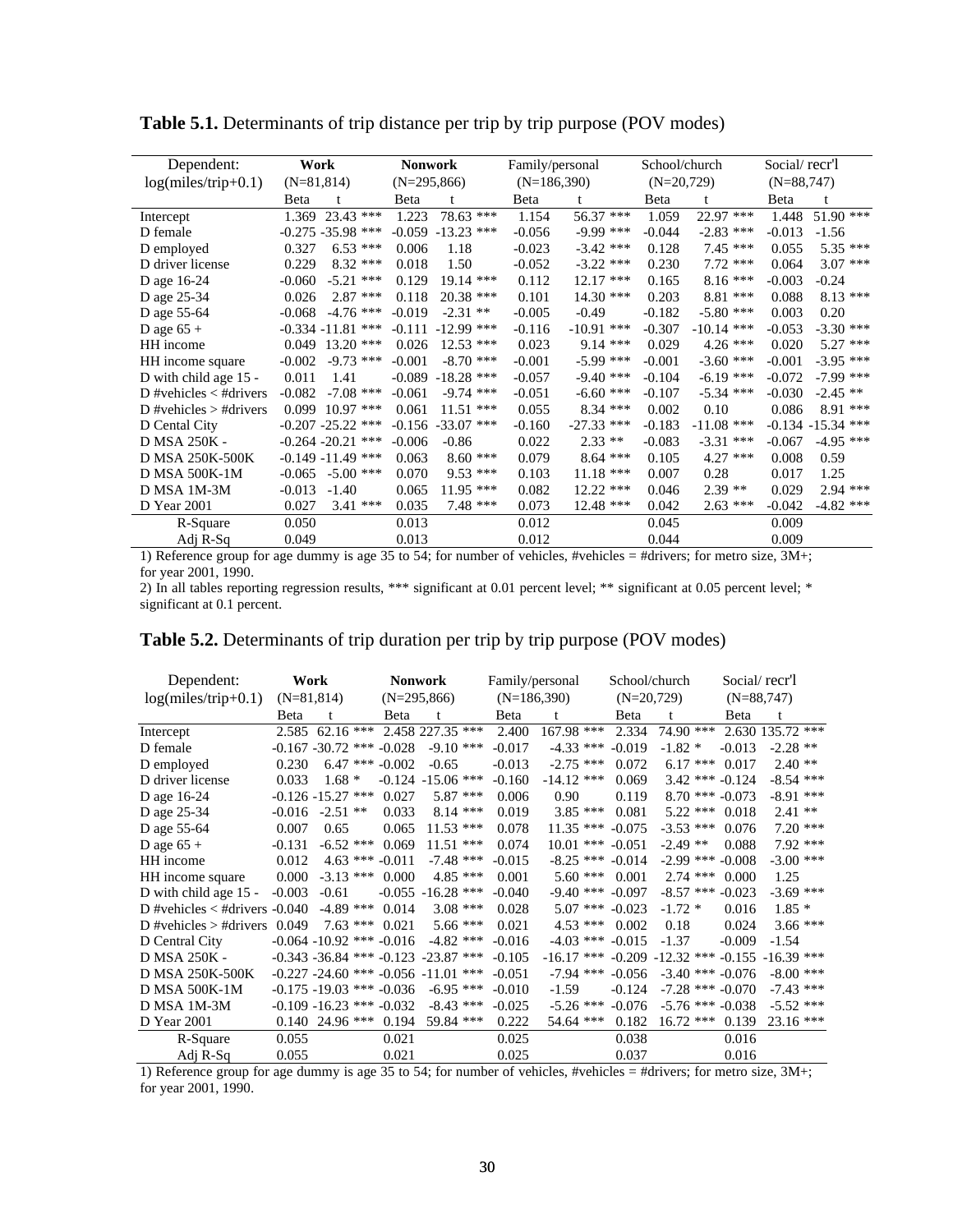| Dependent:               | M-T AM peak    |                               | M-T Daytime    |                                   | M-T PM peak    |                      | M-T Nightime   |                   | Saturday             |                        |
|--------------------------|----------------|-------------------------------|----------------|-----------------------------------|----------------|----------------------|----------------|-------------------|----------------------|------------------------|
| $log(miles/trip+0.1)$    | $(N=17, 155)$  |                               | $(N=80,182)$   |                                   | $(N=36,622)$   |                      | $(N=26,331)$   |                   | $(N=47,701)$         |                        |
|                          | Beta           | t                             | Beta           | t                                 | Beta           | t                    | Beta           | t                 | <b>B</b> eta         | t                      |
| Intercept                | 1.028          | 15.48 ***                     | 1.194          | 38.83 ***                         | 1.035          | 23.32 ***            | 0.950          | $18.45$ ***       | 1.261                | ***<br>31.83           |
| D female                 | $-0.060$       |                               |                | $-3.29$ *** $-0.108$ $-12.73$ *** | $-0.030$       | $-2.49$ **           | 0.013          | 0.87              | $-0.039$             | $-3.48$ ***            |
| D employed               | $-0.008$       | $-0.38$                       | $-0.021$       | $-2.18$ **                        | 0.025          | $1.64*$              | 0.010          | 0.52              | $-0.012$             | $-0.80$                |
| D driver license         | 0.017          | 0.32                          | $-0.034$       | $-1.41$                           | 0.115          | $3.35$ ***           | 0.114          | $2.93$ ***        | 0.163                | 5.48 ***               |
| D age 16-24              | 0.249          | 9.21 ***                      | 0.070          | $5.10***$                         | 0.140          | $7.62$ ***           |                | $0.222$ 11.22 *** | 0.087                | 5.15 ***               |
| D age 25-34              | 0.159          | $6.91$ *** $0.092$            |                | $7.97$ ***                        | 0.178          | $11.52$ ***          | 0.168          | 9.15 ***          | 0.123                | 8.24 ***               |
| D age 55-64              | $-0.064$       | $-1.81*$                      | $-0.032$       | $-2.21$ **                        | $-0.009$       | $-0.38$              | 0.045          | 1.57              | $-0.016$             | $-0.79$                |
| D age $65 +$             | $-0.144$       | $-3.82$ *** $-0.089$          |                | $-6.10$ ***                       | $-0.011$       | $-0.45$              | 0.051          | 1.51              | $-0.194$             | $-8.44$ ***            |
| HH income                | 0.043          | $5.32$ ***                    | 0.021          | 5.43 ***                          | 0.036          | $6.26$ ***           | 0.036          | 5.47 ***          | 0.016                | $3.00$ ***             |
| HH income square         | $-0.002$       | $-4.47$ *** $-0.001$          |                | $-3.43$ *** $-0.001$              |                | $-3.99$ ***          | $-0.001$       | $-3.04$ ***       | 0.000                | $-1.63$                |
| D with child age 15 -    |                | $-0.256 - 12.30$ *** $-0.056$ |                | $-5.75$ *** $-0.098$              |                | $-7.44$ ***          | $-0.087$       |                   | $-5.68$ *** $-0.089$ | $-7.21$ ***            |
| D #vehicles $<$ #drivers | $-0.063$       | $-2.58$ *** $-0.027$          |                | $-2.23$ **                        | $-0.100$       | $-5.79$ ***          | $-0.098$       |                   | $-4.76$ *** $-0.029$ | $-1.76*$               |
| D #vehicles $>$ #drivers | 0.138          | $6.29$ ***                    | 0.073          | $7.31***$                         | 0.067          | $4.61$ ***           | 0.046          | $2.70$ ***        | 0.082                | $6.14***$              |
| D Central City           | $-0.120$       |                               |                | $-6.23$ *** $-0.138$ $-15.44$ *** |                | $-0.153 - 11.82$ *** | $-0.132$       | $-8.71$           | *** $-0.240 - 19.76$ | ***                    |
| D MSA 250K -             | 0.099          | $3.32$ ***                    | 0.040          | $2.90$ ***                        | $-0.019$       | $-0.92$              | $-0.054$       | $-2.23$ **        | 0.040                | $2.04$ **              |
| D MSA 250K-500K          | 0.155          | $5.28$ ***                    | 0.063          | $4.52$ ***                        | 0.043          | $2.13**$             | 0.079          | $3.27$ ***        | 0.104                | 5.40 ***               |
|                          |                | $6.83***$                     |                | 4.59 ***                          | 0.049          | $2.42$ **            |                | 4.22 ***          | 0.154                | 7.93 ***               |
| <b>D MSA 500K-1M</b>     | 0.208          |                               | 0.063          |                                   |                |                      | 0.103          |                   |                      |                        |
| D MSA 1M-3M              | 0.145          | $6.53$ ***                    | 0.122          | 11.84 ***                         | 0.069          | $4.63$ ***           | 0.055          | $3.12$ ***        | 0.055                | 4.07 ***               |
| D Year 2001              | 0.015          | 0.73                          | 0.045          | $5.06$ ***                        | 0.070          | 5.56 ***             | 0.092          |                   | $6.29$ *** $-0.023$  | $-1.92*$               |
| R-Square                 | 0.032          |                               | 0.012          |                                   | 0.018          |                      | 0.019          |                   | 0.018                |                        |
| Adj R-Sq                 | 0.031          |                               | 0.012          |                                   | 0.018          |                      | 0.018          |                   | 0.017                |                        |
|                          |                |                               |                |                                   |                |                      |                |                   |                      |                        |
| Dependent:               | Fri. AM peak   |                               | Fri. Daytime   |                                   | Fri. PM peak   |                      | Fri. Nightime  |                   | Sunday               |                        |
| $log(miles/trip+0.1)$    | $(N=4,005)$    |                               | $(N=21,033)$   |                                   | $(N=9,911)$    |                      | $(N=8,091)$    |                   | $(N=43,561)$         |                        |
|                          | Beta           | t                             | Beta           | t                                 | Beta           | t                    | Beta           | t                 | Beta                 | t                      |
| Intercept                | 1.055          | 7.95 ***                      | 1.331          | 23.30 ***                         | 1.551          | 18.64 ***            | 1.056          | $11.51$ ***       | 1.449                | 36.92 ***              |
| D female                 | $-0.172$       | $-4.48$ *** $-0.117$          |                | $-6.91$ ***                       | $-0.097$       | $-4.03$ ***          | 0.111          |                   | $4.18$ *** $-0.014$  | $-1.15$                |
| D employed               | $-0.098$       | $-2.19**$                     | $-0.120$       | $-5.98$ ***                       | $-0.023$       | $-0.76$              | 0.135          |                   | $3.84$ *** $-0.042$  | $-2.78$<br>***         |
| D driver license         | 0.081          | 0.78                          | 0.021          | 0.47                              | 0.015          | 0.24                 | 0.192          |                   | $2.73$ *** $-0.054$  | $-1.88*$               |
| D age 16-24              | 0.525          | $8.95***$                     | 0.022          | 0.77                              | 0.092          | $2.48**$             | 0.143          | $3.93***$         | 0.106                | 5.93 ***               |
| D age 25-34              | 0.004          | 0.09                          | $-0.034$       | $-1.51$                           | 0.106          | $3.51$ ***           | 0.118          | $3.50$ ***        | 0.108                | $7.12$ ***             |
| D age 55-64              | 0.152          | $2.14**$                      | $-0.069$       | $-2.35$ **                        | 0.076          | $1.68*$              | $-0.025$       | $-0.44$           | 0.033                | 1.54                   |
| D age $65 +$             | $-0.102$       | $-1.36$                       | $-0.211$       | $-7.22$ ***                       | $-0.236$       | $-4.88$ ***          | 0.036          | 0.55              | $-0.088$             | $-3.64$ ***            |
| HH income                | 0.067          | $4.12$ *** 0.009              |                | 1.18                              | $-0.027$       | $-2.39$ **           | $-0.033$       | $-2.58$ ***       | 0.040                | $7.15***$              |
|                          | $-0.004$       |                               | 0.000          | $-0.95$                           | 0.002          | $2.41**$             | 0.002          | $2.84$ ***        | $-0.002$             | $-6.29$ ***            |
| HH income square         | 0.129          | $-3.81$ ***                   | $-0.042$       | $-2.22$ **                        | $-0.020$       | $-0.77$              | $-0.022$       | $-0.76$           | $-0.075$             |                        |
| D with child age 15 -    |                | $3.05$ ***                    |                |                                   |                | $-6.97$ ***          | $-0.120$       |                   | $-3.27$ *** $-0.011$ | $-5.86$ ***<br>$-0.65$ |
| D #vehicles $<$ #drivers | $-0.434$       | $-8.39$ ***                   | 0.001<br>0.104 | 0.04                              | $-0.226$       |                      |                |                   |                      |                        |
| D #vehicles $>$ #drivers | $-0.198$       | $-4.28$ ***                   |                | 5.16 ***                          | 0.088          | $3.01$ ***           | 0.171          | $5.24$ ***        | $-0.020$             | $-1.39$                |
| D Central City           | $-0.198$       | $-4.88$ *** $-0.117$          |                | $-6.49$ *** $-0.190$              |                | $-7.34$ ***          | $-0.072$       | $-2.49$ **        |                      | $-0.132 - 10.55$ ***   |
| D MSA 250K -             | 0.089          | 1.32                          | $-0.040$       | $-1.51$                           | $-0.188$       | $-4.92$ ***          | 0.062          | 1.35              | $-0.053$             | $-2.63$ ***            |
| D MSA 250K-500K          | $-0.068$       | $-1.17$                       | 0.146          | $5.54$ ***                        | $-0.033$       | $-0.84$              | 0.075          | $1.74*$           | 0.009                | 0.47                   |
| <b>D MSA 500K-1M</b>     | 0.102          | 1.62                          | 0.068          | $2.39**$                          | 0.044          | 1.07                 | 0.166          | $3.71***$         | $-0.048$             | $-2.47$ **             |
| D MSA 1M-3M              | $-0.017$       | $-0.37$                       | $-0.046$       | $-2.23$ **                        | 0.027          | 0.92                 | 0.096          | $2.83$ ***        | 0.016                | 1.12                   |
| D Year 2001              | $-0.013$       | -0.29                         | 0.052          | $2.78$ ***                        | 0.087          | 3.36 ***             | 0.062          | $2.23$ **         | 0.001                | 0.10                   |
| R-Square<br>Adj R-Sq     | 0.058<br>0.053 |                               | 0.012<br>0.011 |                                   | 0.026<br>0.024 |                      | 0.017<br>0.015 |                   | 0.008<br>0.007       |                        |

**Table 5.3.** Determinants of non-work trip distance per trip by time of day/week (POV modes)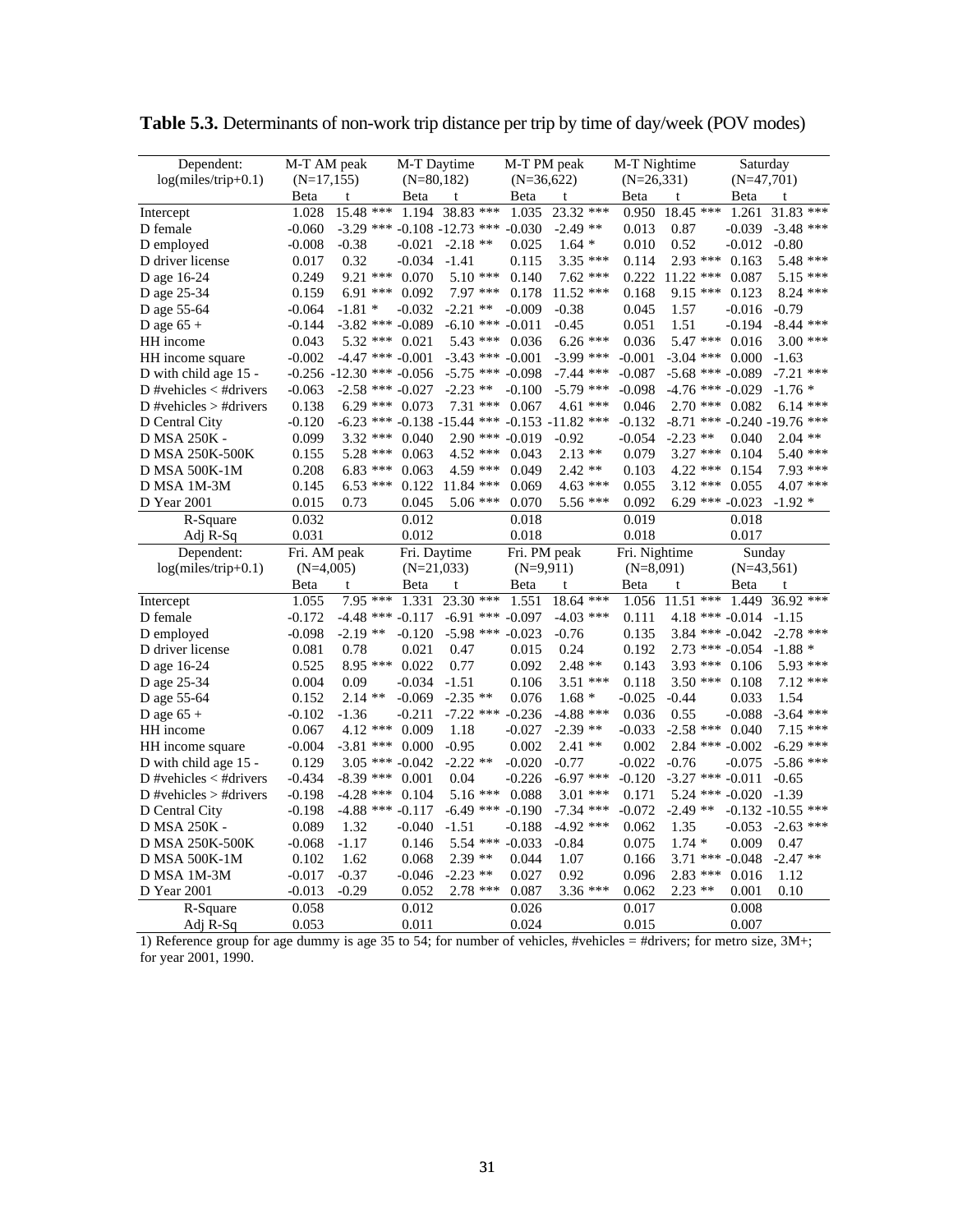| Dependent:                                | M-T AM peak    |                               | M-T Daytime    |                      | M-T PM peak    |                      | M-T Nightime   |             | Saturday             |                             |
|-------------------------------------------|----------------|-------------------------------|----------------|----------------------|----------------|----------------------|----------------|-------------|----------------------|-----------------------------|
| $log(minutes/trip+0.1)$                   | $(N=17, 155)$  |                               | $(N=80,182)$   |                      | $(N=36,622)$   |                      | $(N=26,331)$   |             | $(N=47,701)$         |                             |
|                                           | Beta           | t                             | Beta           | t                    | Beta           | t                    | Beta           | t           | Beta                 | t                           |
| Intercept                                 | 2.428          | $51.53$ ***                   |                | 2.457 115.58 ***     | 2.459          | 78.14 ***            | 2.276          | 63.78 ***   | 2.442                | ***<br>88.35                |
| D female                                  | $-0.052$       | $-4.00$ *** $-0.046$          |                | $-7.77$ *** $-0.013$ |                | $-1.50$              | 0.010          | 1.01        | $-0.024$             | ***<br>$-3.03$              |
| D employed                                | $-0.034$       | $-2.24$ **                    | $-0.022$       | $-3.28$ ***          | $-0.002$       | $-0.21$              | $-0.018$       | $-1.36$     | $-0.028$             | $-2.66$ ***                 |
| D driver license                          | $-0.118$       | $-3.20$ *** $-0.132$          |                | $-7.96$ ***          | $-0.078$       | $-3.23$ ***          | $-0.046$       | $-1.69*$    | $-0.081$             | $-3.89$ ***                 |
| D age 16-24                               | 0.153          | 7.95 *** -0.009               |                | $-0.98$              | 0.022          | $1.72 *$             | 0.069          | $5.00$ ***  | 0.032                | $2.68$ ***                  |
| D age 25-34                               | 0.076          | $4.69$ *** $-0.009$           |                | $-1.12$              | 0.062          | $5.72$ ***           | 0.044          | $3.43$ ***  | 0.075                | $7.19***$                   |
| D age 55-64                               | 0.023          | 0.93                          | 0.029          | 2.89 ***             | 0.040          | $2.47**$             | 0.094          | $4.77$ ***  | 0.091                | $6.41$ ***                  |
| D age $65 +$                              | $-0.018$       | $-0.69$                       | 0.054          | $5.35$ ***           | 0.084          | $4.69$ ***           | 0.144          | $6.17***$   | 0.046                | 2.86 ***                    |
| HH income                                 | $-0.009$       | $-1.61$                       | $-0.019$       | $-7.14$ *** $-0.010$ |                | $-2.59$ ***          | $-0.004$       | $-0.92$     | 0.002                | 0.59                        |
| HH income square                          | 0.000          | 1.24                          | 0.001          | $5.07$ ***           | 0.000          | $1.86*$              | 0.000          | 1.40        | 0.000                | $-1.71*$                    |
| D with child age 15 -                     |                | $-0.170 - 11.54$ *** $-0.059$ |                | $-8.82$ *** $-0.091$ |                | $-9.76$ ***          | $-0.024$       | $-2.25$ **  | $-0.032$             | $-3.69$ ***                 |
| D #vehicles $<$ #drivers                  | -0.012         | $-0.71$                       | 0.024          | $2.90$ *** $-0.007$  |                | $-0.57$              | $-0.066$       | $-4.60$ *** | 0.067                | 5.83 ***                    |
| D #vehicles $>$ #drivers                  | 0.070          | 4.48 ***                      | 0.011          | 1.63                 | 0.033          | $3.23$ ***           | 0.005          | 0.46        | 0.043                | 4.57 ***                    |
| D Central City                            | 0.002          | 0.18                          | $-0.018$       | $-2.95$ ***          | $-0.019$       | $-2.03$ **           | 0.001          | 0.07        | $-0.049$             | $-5.74$ ***                 |
| D MSA 250K -                              | $-0.088$       | $-4.18$ *** $-0.089$          |                | $-9.48$ ***          |                | $-0.161 - 11.25$ *** | $-0.161$       | $-9.49$ *** | $-0.106$             | ***<br>$-7.71$              |
| D MSA 250K-500K                           | $-0.039$       | $-1.88*$                      | $-0.040$       | $-4.16$ ***          | $-0.113$       | $-7.87$ ***          | $-0.060$       |             | $-3.57$ *** $-0.018$ | $-1.35$                     |
| D MSA 500K-1M                             | 0.022          | 1.04                          | $-0.017$       | $-1.77*$             | $-0.079$       | $-5.55$ ***          | $-0.011$       | $-0.65$     | 0.036                | $2.63$ ***                  |
|                                           |                |                               |                |                      |                | $-3.19$ ***          |                | $-4.53$ *** |                      | $-3.83$ ***                 |
| D MSA 1M-3M                               | 0.024          | 1.53                          | 0.007          | 1.00                 | $-0.034$       |                      | $-0.056$       |             | $-0.036$             | ***                         |
| D Year 2001                               | 0.137          | 9.57 ***                      | 0.202          | 32.52 ***            | 0.217          | 24.23 ***            | 0.236          | $23.19$ *** | 0.150                | 17.81                       |
| R-Square                                  | 0.028          |                               | 0.025          |                      | 0.029          |                      | 0.031          |             | 0.015                |                             |
| Adj R-Sq                                  | 0.027          |                               | 0.024          |                      | 0.029          |                      | 0.030          |             | 0.015                |                             |
|                                           |                |                               |                |                      |                |                      |                |             |                      |                             |
| Dependent:                                | Fri. AM peak   |                               | Fri. Daytime   |                      |                | Fri. PM peak         | Fri. Nightime  |             | Sunday               |                             |
| log(minutes/trip+0.1)                     | $(N=4,005)$    |                               |                | $(N=21,033)$         | $(N=9,911)$    |                      | $(N=8,091)$    |             | $(N=43,561)$         |                             |
|                                           | Beta           | t                             | Beta           | t                    | Beta           | t                    | Beta           | t           | Beta                 | t                           |
| Intercept                                 | 2.372          | $24.79$ ***                   | 2.443          | $61.60$ ***          | 2.466          | 41.74 ***            | 2.436          | 39.22 ***   | 2.571                | 95.07 ***                   |
| D female                                  | $-0.081$       | $-2.94$ ***                   | $-0.041$       | $-3.49$ ***          | 0.001          | 0.04                 | 0.075          |             | 4.14 *** $-0.018$    | $-2.26$ **                  |
| D employed                                | -0.035         | $-1.08$                       | $-0.039$       | $-2.80$ ***          | 0.064          | $2.95$ ***           | 0.079          | $3.33***$   | $-0.028$             | $-2.68$ ***                 |
| D driver license                          | $-0.101$       | $-1.35$                       | $-0.129$       | $-4.13$ *** $-0.018$ |                | $-0.41$              | $-0.132$       |             | $-2.78$ *** $-0.162$ | $-8.18$ ***                 |
| D age 16-24                               | 0.312          | $7.37***$                     | 0.024          | 1.22                 | 0.009          | 0.35                 | 0.044          | $1.78*$     | $-0.021$             | $-1.68*$                    |
| D age 25-34                               | -0.049         | $-1.41$                       | $-0.058$       | $-3.73$ ***          | 0.049          | $2.30**$             | 0.046          | $2.01$ **   | 0.037                | $3.50$ ***                  |
| D age 55-64                               | 0.132          | $2.58$ ***                    | 0.069          | $3.41$ ***           | 0.135          | $4.25$ ***           | 0.097          | $2.49**$    | 0.110                | $7.42$ ***                  |
| D age $65 +$                              | 0.035          | 0.64                          | 0.063          | $3.13***$            | 0.064          | $1.87*$              | 0.206          | $4.70$ ***  | 0.109                | $6.51$ ***                  |
| HH income                                 | 0.004          | 0.36                          | $-0.022$       | $-4.12$ ***          | $-0.044$       | $-5.47$ ***          | $-0.048$       | $-5.58$ *** | $-0.004$             | $-1.07$                     |
|                                           | 0.000          | $-0.54$                       | 0.001          | $3.02$ ***           | 0.002          | 5.45 ***             | 0.002          | 4.93 ***    | 0.000                | $-0.17$                     |
| HH income square<br>D with child age 15 - | 0.047          | 1.54                          | $-0.021$       | $-1.61$              | $-0.017$       | $-0.92$              | $-0.005$       | $-0.24$     | $-0.035$             |                             |
| D #vehicles $<$ #drivers                  | $-0.210$       |                               | 0.044          | $2.74$ ***           | $-0.054$       | $-2.35$ **           | 0.049          | $1.97**$    | 0.035                | $-3.99$ ***<br>2.96 ***     |
| D #vehicles $>$ #drivers                  | $-0.165$       | $-5.63$ ***                   | 0.053          |                      | 0.000          | $-0.02$              | 0.111          |             | $-0.001$             | $-0.15$                     |
|                                           |                | $-4.93$ ***                   |                | $3.83$ ***           |                |                      |                | $5.00$ ***  |                      |                             |
| D Central City                            | $-0.034$       | $-1.15$                       | 0.024          | $1.91*$              | $-0.009$       | $-0.48$              | 0.024          | 1.22        | 0.001                | 0.15                        |
| D MSA 250K -                              | $-0.093$       | $-1.91*$                      | $-0.107$       | $-5.78$ ***          | $-0.172$       | $-6.33$ ***          | $-0.067$       | $-2.14$ **  |                      | $-0.151 - 10.83$ ***<br>*** |
| D MSA 250K-500K                           | $-0.143$       | $-3.42$ ***                   | 0.005          | 0.27                 | $-0.080$       | $-2.91$ ***          | 0.034          | 1.16        | $-0.110$             | $-8.18$<br>***              |
| <b>D MSA 500K-1M</b>                      | $-0.091$       | $-2.01$ **                    | $-0.029$       | $-1.49$              | $-0.046$       | $-1.57$              | 0.015          | 0.49        | $-0.145 - 10.89$     | ***                         |
| D MSA 1M-3M                               | $-0.088$       | $-2.64$ *** $-0.047$<br>***   |                | $-3.28$ ***          | $-0.035$       | $-1.64*$             | 0.006          | 0.26        | $-0.086$             | $-8.56$                     |
| D Year 2001                               | 0.175          | 5.27                          | 0.217          | 16.81 ***            | 0.203          | $11.02$ ***          | 0.202          | $10.69$ *** |                      | 0.188 22.14 ***             |
| R-Square<br>Adj R-Sq                      | 0.048<br>0.044 |                               | 0.028<br>0.027 |                      | 0.026<br>0.024 |                      | 0.030<br>0.028 |             | 0.026<br>0.025       |                             |

**Table 5.4.** Determinants of non-work trip duration per trip by time of day/week (POV modes)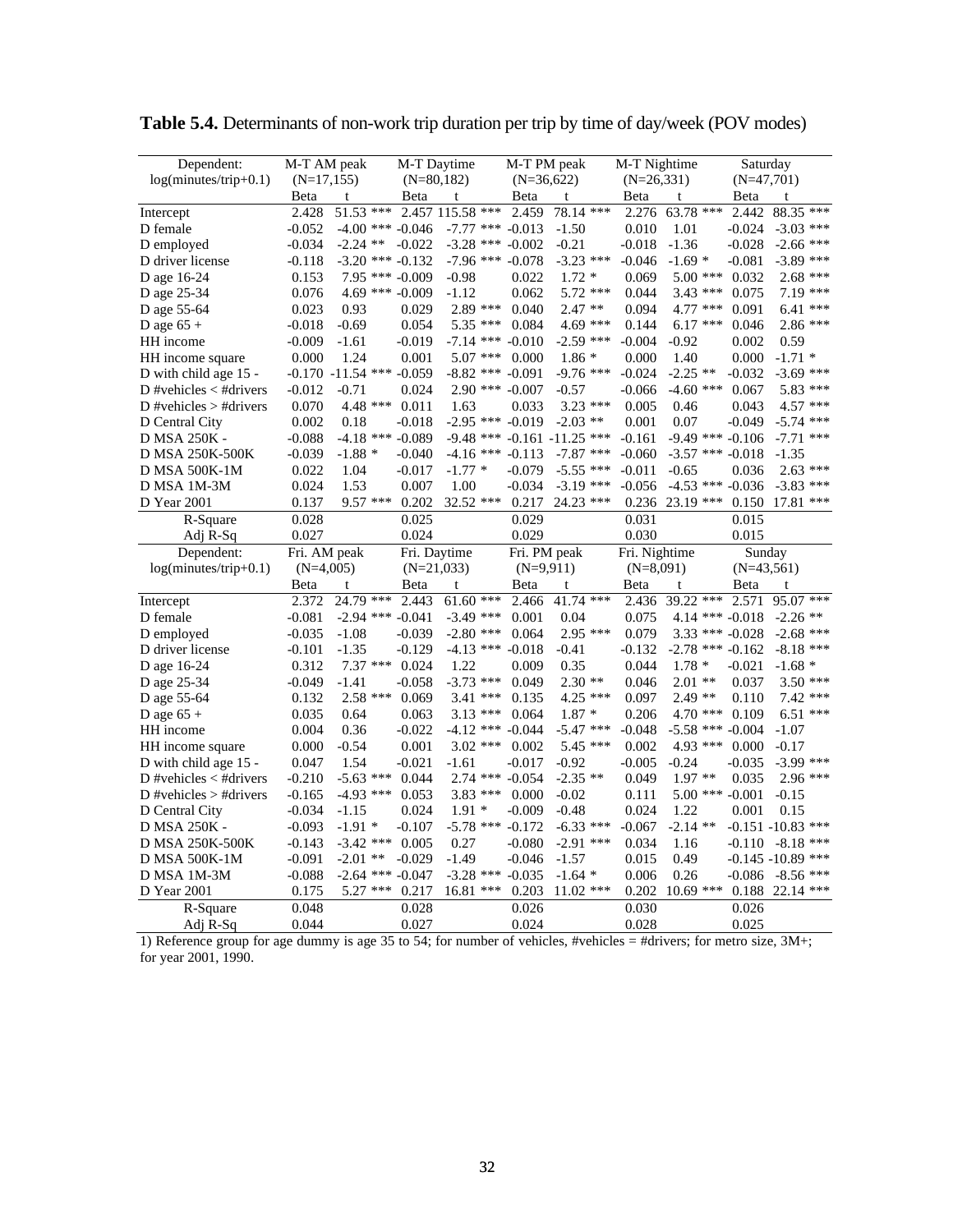| Dependent:                                     | M-T AM peak                  |                                             | M-T Daytime   |                               | M-T PM peak   |                                   |               | M-T Nightime                  | Saturday     |                      |
|------------------------------------------------|------------------------------|---------------------------------------------|---------------|-------------------------------|---------------|-----------------------------------|---------------|-------------------------------|--------------|----------------------|
| $log(\text{\# non-work trips}+0.1)$ (N=62,604) |                              |                                             | $(N=62,604)$  |                               | $(N=62,604)$  |                                   |               | $(N=62,604)$                  | $(N=14,269)$ |                      |
|                                                | Beta                         | t                                           | Beta          | t                             | Beta          | t                                 | Beta          | t                             | Beta         | t                    |
| Intercept                                      |                              | $-2.452 - 100.58$ ***                       |               | $-1.944 - 51.39$ ***          |               | $-2.283 - 70.26$ ***              | $-2.091$      | $-68.11$ ***                  |              | $-1.232 - 14.81$ *** |
| D female                                       | 0.079                        | 9.57 ***                                    |               | $0.229$ 17.81 ***             | 0.222         | $20.02$ ***                       | $-0.013$      | $-1.24$                       | 0.140        | 4.91 ***             |
| D employed                                     | $-0.166$                     | $-15.31$ *** $-0.771$ $-45.87$ *** $-0.004$ |               |                               |               | $-0.25$                           | 0.030         | $2.21$ **                     | 0.029        | 0.79                 |
| D driver license                               | 0.338                        | 20.54 ***                                   | 1.078         | $42.19$ ***                   | 0.539         | 24.57 ***                         | 0.391         | 18.87 ***                     | 1.116        | $19.93$ ***          |
| D age 16-24                                    | 0.161                        | 12.77 ***                                   | 0.034         | $1.72*$                       | 0.054         | $3.24$ ***                        | 0.305         | 19.23 ***                     | 0.068        | 1.57                 |
| D age 25-34                                    | 0.012                        | 1.06                                        | $-0.046$      | $-2.75$ *** $-0.001$          |               | $-0.08$                           | 0.105         | $7.67$ *** $-0.041$           |              | $-1.07$              |
| D age 55-64                                    | 0.007                        | 0.48                                        | 0.109         | $4.74$ *** $-0.132$           |               | $-6.70$ ***                       | $-0.148$      | $-7.94$ *** $-0.103$          |              | $-1.99$ **           |
| D age $65 +$                                   | $-0.035$                     | $-2.15$ **                                  | 0.248         | $9.87$ *** $-0.114$           |               | $-5.29$ ***                       |               | $-0.212 - 10.41$ *** $-0.303$ |              | $-5.54$ ***          |
| HH income                                      | 0.022                        | $5.71$ ***                                  | 0.041         | $6.91***$                     | 0.063         | $12.49$ ***                       | 0.042         | $8.77$ ***                    | 0.119        | 9.03<br>***          |
| HH income square                               | $-0.001$                     | $-4.08$ *** $-0.002$                        |               |                               |               | $-4.83$ *** $-0.003$ $-10.43$ *** | $-0.002$      | $-7.66$ *** $-0.006$          |              | $-7.58$ ***          |
| D with child age 15 -                          | 0.310                        | 34.34 ***                                   | 0.096         | $6.89***$                     | 0.108         | $8.97***$                         | $-0.018$      | $-1.60$                       | 0.022        | 0.70                 |
| D #vehicles $\lt$ #drivers                     | $-0.027$                     | $-2.37$ **                                  |               | $-0.247 - 13.80$ *** $-0.095$ |               | $-6.20$ ***                       | $-0.104$      | $-7.16$ *** $-0.292$          |              | $-7.34$ ***          |
| D #vehicles $>$ #drivers                       | 0.017                        | $1.68*$                                     | 0.040         | $2.55**$                      | 0.026         | $1.93*$                           | 0.042         | $3.27$ *** $-0.040$           |              | $-1.17$              |
| D Central City                                 | $-0.007$                     | $-0.75$                                     | $-0.050$      | $-3.67$ ***                   | $-0.032$      | $-2.76$ ***                       | 0.007         | 0.65                          | $-0.118$     | $-3.89$ ***          |
| D MSA 250K -                                   | 0.091                        | $6.45***$                                   | 0.211         | $9.61$ ***                    | 0.149         | $7.89$ ***                        | 0.046         | $2.60$ ***                    | 0.148        | 2.94 ***             |
| D MSA 250K-500K                                | 0.085                        | $6.08$ ***                                  | 0.153         | $7.05$ ***                    | 0.134         | $7.18$ ***                        | 0.058         | $3.27$ *** -0.014             |              | $-0.28$              |
| <b>D MSA 500K-1M</b>                           | 0.063                        | 4.40 ***                                    | 0.177         | $8.00$ ***                    | 0.161         | $8.48$ ***                        | 0.036         | $2.00**$                      | 0.022        | 0.46                 |
| D MSA 1M-3M                                    | 0.018                        | $1.76*$                                     | 0.063         | $3.97$ ***                    | 0.102         | 7.51 ***                          | 0.049         | $3.79$ ***                    | 0.123        | $3.50$ ***           |
| D Year 2001                                    | 0.198                        | 23.28 ***                                   |               | $0.312$ 23.70 ***             | 0.052         | $4.63***$                         | $-0.048$      | $-4.52$ ***                   | 0.349        | $11.87$ ***          |
| R-Square                                       | 0.043                        |                                             | 0.088         |                               | 0.029         |                                   | 0.026         |                               | 0.066        |                      |
| Adj R-Sq                                       | 0.043                        |                                             | 0.087         |                               | 0.029         |                                   | 0.025         |                               | 0.065        |                      |
|                                                |                              |                                             |               |                               |               |                                   |               |                               |              |                      |
| Dependent:                                     |                              |                                             | Fri. Daytime  |                               | Fri. PM peak  |                                   | Fri. Nightime |                               | Sunday       |                      |
| $log(\text{\# non-wordk trips}+0.1)$           | Fri. AM peak<br>$(N=14,144)$ |                                             | $(N=14, 144)$ |                               | $(N=14, 144)$ |                                   |               | $(N=14, 144)$                 | $(N=15,051)$ |                      |
|                                                | Beta                         | t                                           | Beta          | t                             | Beta          | t                                 | Beta          | t                             | Beta         | t                    |
| Intercept                                      | $-2.404$                     | $-45.68$ ***                                |               | $-1.983 - 23.68$ ***          |               | $-2.193 - 30.14$ ***              | $-2.081$      | -29.12 *** -1.034 -12.97 ***  |              |                      |
| D female                                       | 0.114                        | $6.48$ ***                                  | 0.227         | ***<br>8.10                   | 0.229         | $9.40$ ***                        | 0.054         | $2.23$ **                     | 0.190        | $6.82$ ***           |
| D employed                                     | $-0.172$                     | $-7.46$ *** $-0.606$ $-16.48$               |               | ***                           | 0.057         | $1.79*$                           | 0.109         | $3.47$ *** $-0.052$           |              | $-1.45$              |
| D driver license                               | 0.304                        | ***<br>8.57                                 | 0.983         | $17.43$ ***                   | 0.457         | $9.32$ ***                        | 0.346         | $7.19$ ***                    | 1.035        | 19.61 ***            |
|                                                | 0.159                        | 5.87 ***                                    | 0.032         | 0.73                          | 0.013         | 0.34                              | 0.433         | $11.75$ ***                   | 0.052        | 1.23                 |
| D age 16-24<br>D age 25-34                     | 0.007                        | 0.29                                        | $-0.042$      | $-1.16$                       | 0.019         | 0.60                              | 0.157         | $5.03$ ***                    | 0.064        | $1.77*$              |
| D age 55-64                                    | $-0.020$                     | $-0.65$                                     | 0.125         | $2.49**$                      | $-0.084$      | $-1.92*$                          | $-0.276$      | $-6.43$ *** $-0.089$          |              | $-1.79*$             |
| D age $65 +$                                   | $-0.062$                     | $-1.85*$                                    | 0.285         | 5.29 ***                      | $-0.163$      | $-3.49$ ***                       | $-0.359$      | $-7.82$ *** $-0.240$          |              | $-4.46$ ***          |
| HH income                                      | 0.016                        | $2.10**$                                    | 0.066         | $5.33$ ***                    | 0.065         | $6.00$ ***                        | 0.094         | $8.80***$                     | 0.035        | $2.80$ ***           |
| HH income square                               | 0.000                        | $-0.72$                                     | $-0.002$      | $-3.28$ *** $-0.002$          |               | $-3.70$ ***                       | $-0.004$      | $-6.46$ *** $-0.001$          |              | $-1.54$              |
| D with child age 15 -                          | 0.246                        | 12.87 ***                                   | 0.078         | $2.56$ **                     | 0.110         | $4.17***$                         | $-0.105$      | $-4.06$ ***                   | 0.092        | $3.07$ ***           |
| D #vehicles $<$ #drivers                       | $-0.094$                     | $-3.92$ ***                                 | $-0.194$      | $-5.07$ ***                   | $-0.014$      | $-0.43$                           | $-0.053$      | $-1.61$                       | $-0.233$     | $-5.98$ ***          |
| D #vehicles $>$ #drivers                       | -0.019                       | $-0.86$                                     | $-0.025$      | $-0.74$                       | $-0.067$      | $-2.27$ **                        | $-0.016$      | $-0.55$                       | $-0.052$     | $-1.53$              |
| D Central City                                 | 0.015                        | 0.82                                        | $-0.038$      | $-1.27$                       | $-0.054$      | $-2.09$ **                        | 0.023         | 0.91                          | $-0.137$     | $-4.70$ ***          |
| D MSA 250K -                                   | $-0.018$                     | $-0.62$                                     | 0.246         | 5.18 ***                      | 0.305         | $7.39$ ***                        | 0.102         | $2.52**$                      | 0.188        | 3.90 ***             |
| D MSA 250K-500K                                | 0.093                        | 3.19 ***                                    | 0.286         | $6.17$ ***                    | 0.194         | $4.82$ ***                        | 0.137         | 3.47 ***                      | 0.061        | 1.35                 |
| <b>D MSA 500K-1M</b>                           | 0.028                        | 0.96                                        | 0.139         | 2.96 ***                      | 0.034         | 0.83                              | 0.029         | 0.72                          | 0.200        | $4.23$ ***           |
| D MSA 1M-3M                                    | $-0.003$                     | $-0.16$                                     | 0.075         | $2.15**$                      | 0.092         | $3.04$ ***                        | 0.042         | 1.42                          | 0.045        | 1.32                 |
| D Year 2001                                    | 0.254                        | 13.89 ***                                   | 0.372         | 12.79 ***                     | 0.137         | $5.42$ ***                        | $-0.075$      | $-3.01$ ***                   | 0.289        | $10.32$ ***          |
| R-Square                                       | 0.044                        |                                             | 0.074         |                               | 0.034         |                                   | 0.049         |                               | 0.050        |                      |

**Table 5.5.** Determinants of non-work trip frequency by time of day/week (POV modes)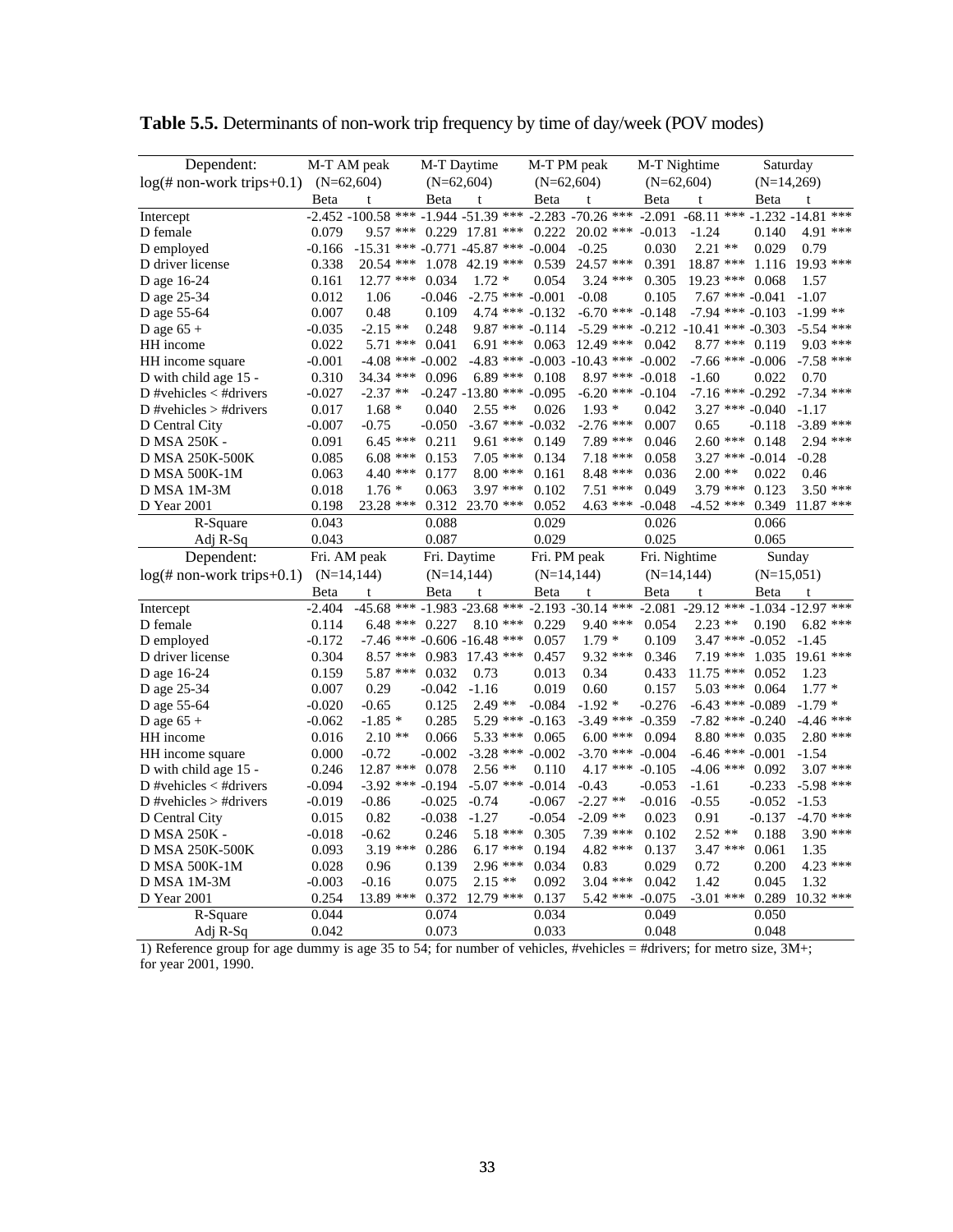|                       | A) All time period |        |                   | B) Mon-Thu sample |       |                   | C) M_Th AM peak |            |                   | D) M_Th day off peak |        |                   | E) M_Th PM peak |        |                   | F) M_Th night off peak |        |            |
|-----------------------|--------------------|--------|-------------------|-------------------|-------|-------------------|-----------------|------------|-------------------|----------------------|--------|-------------------|-----------------|--------|-------------------|------------------------|--------|------------|
|                       | Beta               |        | $e^{\text{Beta}}$ | Beta              |       | $e^{\text{Beta}}$ | Beta            |            | $e^{\text{Beta}}$ | Beta                 |        | $e^{\text{Beta}}$ | Beta            |        | $e^{\text{Beta}}$ | Beta                   |        | $e^{Beta}$ |
| Intercept             | $-3.0066$          | ***    | 0.05              | $-3.0464$         | ***   | 0.05              | $-4.2885$       | ***        | 0.01              | $-2.4281$            | ***    | 0.09              | $-2.1938$       | ***    | 0.11              | $-3.6726$              | ***    | 0.03       |
| # day trips           | 0.2102             | ***    | 1.23              | 0.2169            | ***   | 1.24              | 0.2782          | ***        | 1.32              | 0.1641               | ***    | 1.18              | 0.2285          | ***    | 1.26              | 0.233                  | ***    | 1.26       |
| Distance to work      | 0.0131             | ***    | 1.01              | 0.0121            | ***   | 1.01              | 0.0105          | ***        | 1.01              | 0.0285               | ***    | 1.03              | 0.00455         | ***    | 1.00              | 0.0115                 | ***    | 1.01       |
| D Transit             | $-0.3042$          | ***    | 0.74              | $-0.2578$         | ***   | 0.77              | $-0.3663$       | ***        | 0.69              | $-0.1943$            | $***$  | 0.82              | $-0.2515$       | ***    | 0.78              | $-0.0861$              |        | 0.92       |
| D Walk                | $-0.4947$          | ***    | 0.61              | $-0.5419$         | ***   | 0.58              | $-0.5003$       | ***        | 0.61              | $-0.3297$            | ***    | 0.72              | $-0.7059$       | ***    | 0.49              | $-0.3421$              |        | 0.71       |
| D Others              | $-0.3315$          | ***    | 0.72              | $-0.1894$         | $***$ | 0.83              | $-0.1603$       |            | 0.85              | $-0.1324$            |        | 0.88              | $-0.3145$       | $***$  | 0.73              | $-0.0685$              |        | 0.93       |
| D female              | 0.4715             | ***    | 1.60              | 0.4972            | ***   | 1.64              | 0.6113          | ***        | 1.84              | 0.3859               | ***    | 1.47              | 0.5463          | ***    | 1.73              | 0.3798                 | ***    | 1.46       |
| D age 16-24           | $-0.0932$          | ***    | 0.91              | $-0.0876$         | ***   | 0.92              | 0.265           | ***        | 1.30              | $-0.3083$            | ***    | 0.73              | $-0.1605$       | ***    | 0.85              | 0.2582                 | ***    | 1.29       |
| D age 25-34           | 0.1709             | ***    | 1.19              | 0.1731            | ***   | 1.19              | 0.3264          | $***$      | 1.39              | 0.0336               |        | 1.03              | 0.1282          | ***    | 1.14              | 0.3961                 | ***    | 1.49       |
| D age 55-64           | $-0.011$           |        | 0.99              | $-0.00238$        |       | 1.00              | 0.1297          | $\ast$     | 1.14              | 0.1375               | $***$  | 1.15              | $-0.2787$       | ***    | 0.76              | 0.0271                 |        | 1.03       |
| D age $65 +$          | $-0.0463$          |        | 0.95              | $-0.00203$        |       | 1.00              | $-0.0717$       |            | 0.93              | 0.0655               |        | 1.07              | $-0.113$        |        | 0.89              | $-0.1553$              |        | 0.86       |
| HH income             | 0.00349            |        | 1.00              | 0.0142            |       | 1.01              | 0.00254         |            | 1.00              | 0.0469               | ***    | 1.05              | $-0.00301$      |        | 1.00              | $-0.00534$             |        | 0.99       |
| HH income square      | 0.000636           |        | 1.00              | 0.000138          |       | 1.00              | 0.00116         |            | 1.00              | $-0.00129$           |        | 1.00              | 0.000144        |        | 1.00              | 0.00339                | $\ast$ | 1.00       |
| D Part time           | $-0.1421$          | ***    | 0.87              | $-0.1882$         | ***   | 0.83              | 0.2036          | ***        | 1.23              | 0.011                |        | 1.01              | $-0.6377$       | ***    | 0.53              | $-0.6245$              | ***    | 0.54       |
| D with child age 15 - | 0.2661             | ***    | 1.30              | 0.2908            | ***   | 1.34              | 1.0679          | ***        | 2.91              | $-0.00448$           |        | 1.00              | $-0.0352$       |        | 0.97              | 0.00389                |        | 1.00       |
| D MSA 250K -          | $-0.1157$          | ***    | 0.89              | $-0.1118$         | ***   | 0.89              | $-0.051$        |            | 0.95              | $-0.0374$            |        | 0.96              | $-0.3759$       | ***    | 0.69              | 0.2776                 | $***$  | 1.32       |
| D MSA 250K-500K       | $-0.1145$          | ***    | 0.89              | $-0.1071$         | ***   | 0.90              | $-0.1208$       | $\ast$     | 0.89              | $-0.0358$            |        | 0.96              | $-0.183$        | ***    | 0.83              | 0.0118                 |        | 1.01       |
| <b>D MSA 500K-1M</b>  | 0.0269             |        | 1.03              | $-0.0209$         |       | 0.98              | 0.0271          |            | 1.03              | 0.0807               |        | 1.08              | $-0.102$        | $\ast$ | 0.90              | $-0.2492$              | $**$   | 0.78       |
| D MSA 1M-3M           | $-0.00662$         |        | 0.99              | $-0.0117$         |       | 0.99              | $-0.0956$       | $***$      | 0.91              | 0.0548               |        | 1.06              | $-0.011$        |        | 0.99              | 0.0359                 |        | 1.04       |
| D Second              | $-0.0485$          | $\ast$ | 0.95              | $-0.0121$         |       | 0.99              | 0.1224          | $\ast\ast$ | 1.13              | $-0.1042$            | $\ast$ | 0.90              | 0.0179          |        | 1.02              | $-0.0672$              |        | 0.94       |
| D Suburban            | $-0.0312$          |        | 0.97              | $-0.00249$        |       | 1.00              | 0.1857          | ***        | 1.20              | $-0.0587$            |        | 0.94              | $-0.0871$       | $\ast$ | 0.92              | $-0.0701$              |        | 0.93       |
| D Town                | $-0.0617$          | $***$  | 0.94              | 0.00169           |       | 1.00              | 0.0194          |            | 1.02              | $-0.00005$           |        | 1.00              | 0.0667          |        | 1.07              | $-0.2607$              | $***$  | 0.77       |
| D Rural               | 0.0751             | $***$  | 1.08              | 0.1678            | ***   | 1.18              | 0.2716          | ***        | 1.31              | 0.2405               | ***    | 1.27              | 0.1639          | **     | 1.18              | $-0.357$               | $***$  | 0.70       |
| $D$ year 2001         | 0.1309             | ***    | 1.14              | 0.102             | ***   | 1.11              | 0.3377          | ***        | 1.40              | $-0.0582$            | $\ast$ | 0.94              | 0.0102          |        | 1.01              | 0.2875                 | ***    | 1.33       |
| D M-T off-peak day    | 0.3865             | ***    | 1.47              | 0.3196            | ***   | 1.38              |                 |            |                   |                      |        |                   |                 |        |                   |                        |        |            |
| D M-T PM peak         | 0.4687             | ***    | 1.60              | 0.4038            | ***   | 1.50              |                 |            |                   |                      |        |                   |                 |        |                   |                        |        |            |
| D M-T off-peak night  | $-0.54$            | ***    | 0.58              | $-0.5999$         | ***   | 0.55              |                 |            |                   |                      |        |                   |                 |        |                   |                        |        |            |
| D Fri. AM peak        | $-0.2212$          | ***    | 0.80              |                   |       |                   |                 |            |                   |                      |        |                   |                 |        |                   |                        |        |            |
| D Fri. off-peak day   | 0.3653             | ***    | 1.44              |                   |       |                   |                 |            |                   |                      |        |                   |                 |        |                   |                        |        |            |
| D Fri. PM peak        | 0.3613             | ***    | 1.44              |                   |       |                   |                 |            |                   |                      |        |                   |                 |        |                   |                        |        |            |
| D Fri. off-peak night | $-0.3344$          | ***    | 0.72              |                   |       |                   |                 |            |                   |                      |        |                   |                 |        |                   |                        |        |            |
| D Saturday            | $-0.292$           | ***    | 0.75              |                   |       |                   |                 |            |                   |                      |        |                   |                 |        |                   |                        |        |            |
| D Sunday              | $-0.1406$          | ***    | 0.87              |                   |       |                   |                 |            |                   |                      |        |                   |                 |        |                   |                        |        |            |
| Number of Obs.        | 106,975            |        |                   | 79,945            |       |                   | 27,125          |            |                   | 20,318               |        |                   | 21,826          |        |                   | 10,676                 |        |            |
| $-2$ Log L            | 106001.110         |        |                   | 80006.452         |       |                   | 23488.822       |            |                   | 23262.190            |        |                   | 24409.322       |        |                   | 7400.083               |        |            |
| Max-rescaled R        | 0.144              |        |                   | 0.149             |       |                   | 0.226           |            |                   | 0.103                |        |                   | 0.124           |        |                   | 0.121                  |        |            |

Table 5.6. Binomial logit models for the likelihood of trip chaining in commute tours, 1995 and 2001 (direct=0, chain=1)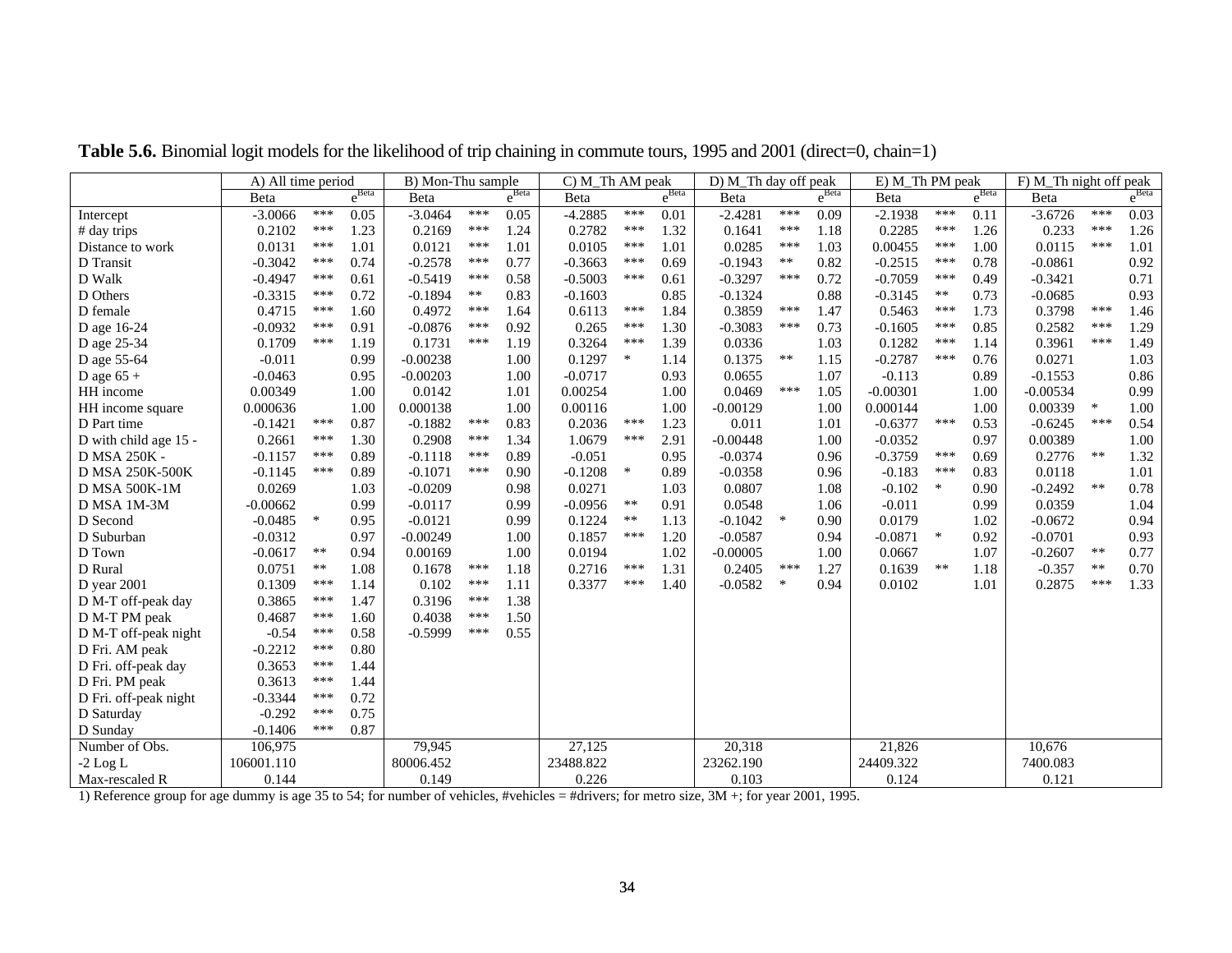|                       | A) All time period |                            | B) Mon-Thu sample |               | C) M_Th AM peak                                                            |               |               | D) M_Th day off peak |               | E) M_Th PM peak |               | F) M_Th night off peak   |
|-----------------------|--------------------|----------------------------|-------------------|---------------|----------------------------------------------------------------------------|---------------|---------------|----------------------|---------------|-----------------|---------------|--------------------------|
|                       |                    | $w/o$ stop>30 with stop>30 |                   |               | w/o stop>30 with stop>30 w/o stop>30 with stop>30 w/o stop>30 with stop>30 |               |               |                      | $w/o$ stop>30 | with stop>30    |               | w/o stop>30 with stop>30 |
|                       | Beta               | Beta                       | Beta              | Beta          | Beta                                                                       | Beta          | Beta          | Beta                 | Beta          | Beta            | Beta          | Beta                     |
| Intercept             | $-3.6862$ ***      | $-3.6852$ ***              | $-3.6936$ ***     | $-3.7847$ *** | $-4.7025$ ***                                                              | $-5.3844$ *** | $-3.1414$ *** | $-3.082$ ***         | $-3.0186$ *** | $-2.6709$ ***   | $-3.8962$ *** | $-5.2642$ ***            |
| # day trips           | $0.2289$ ***       | $0.1732$ ***               | $0.2339$ ***      | $0.182$ ***   | $0.2839$ ***                                                               | $0.2578$ ***  | $0.1844$ ***  | $0.1361$ ***         | $0.2495$ ***  | $0.1948$ ***    | $0.2479$ ***  | $0.1961$ ***             |
| Distance to work      | $0.0127$ ***       | $0.0139$ ***               | $0.0118$ ***      | $0.0127$ ***  | $0.0114$ ***                                                               | $0.00823$ *** | $0.0284$ ***  | $0.0287$ ***         | $0.00459$ *** | $0.00459$ ***   | $0.0103$ ***  | $0.0142$ ***             |
| D Transit             | $-0.5392$ ***      | 0.0184                     | $-0.4633$ ***     | 0.042         | $-0.6119$ ***                                                              | 0.1892        | $-0.3287$ *** | $-0.0419$            | $-0.4483$ *** | $-0.0453$       | $-0.2362$     | 0.2386                   |
| D Walk                | $-0.6347$ ***      | $-0.2839$ ***              | $-0.7146$ ***     | $-0.2805$ *** | $-0.6173$ ***                                                              | $-0.1111$     | $-0.8051$ *** | 0.1201               | $-0.5277$ *** | $-0.9806$ ***   | $-0.7202$ **  | 0.3066                   |
| D Others              | $-0.6319$ ***      | 0.0595                     | $-0.5587$ ***     | $0.2607$ ***  | $-0.7705$ ***                                                              | $0.8351$ ***  | $-0.8335$ *** | $0.4004$ ***         | $-0.2175$     | $-0.4521$ **    | $-0.4809$     | $0.5572*$                |
| D female              | $0.5373$ ***       | $0.3521$ ***               | $0.5763$ ***      | $0.3486$ ***  | $0.8036$ ***                                                               | $-0.0702$     | $0.3728$ ***  | $0.3984$ ***         | $0.6155$ ***  | $0.4438$ ***    | $0.3069$ ***  | $0.5508$ ***             |
| D age 16-24           | $-0.1655$ ***      | 0.00734                    | $-0.1654$ ***     | 0.0218        | 0.0293                                                                     | $0.7061$ ***  | $-0.3396$ *** | $-0.2727$ ***        | $-0.29$ ***   | $-0.00347$      | $0.2286$ **   | $0.336**$                |
| D age 25-34           | $0.1959$ ***       | $0.1185$ ***               | $0.2056$ ***      | $0.1024$ ***  | $0.348$ ***                                                                | $0.1805$ **   | 0.0762        | $-0.0301$            | $0.1489$ ***  | $0.0947*$       | $0.3129$ ***  | $0.598$ ***              |
| D age 55-64           | $-0.024$           | 0.00763                    | $-0.0263$         | 0.0285        | $-0.0359$                                                                  | $0.4637$ ***  | 0.0908        | $0.1865$ **          | $-0.2172$ *** | $-0.3575$ ***   | 0.1199        | $-0.2748$                |
| D age $65 +$          | $-0.0964$          | 0.00314                    | $-0.0623$         | 0.0485        | $-0.00961$                                                                 | $-0.2604$     | $-0.089$      | $0.2167*$            | $-0.0969$     | $-0.1313$       | $-0.767$      | 0.6784                   |
| HH income             | $-0.00606$         | $0.0221$ *                 | 0.007             | $0.0298$ **   | $-0.00329$                                                                 | 0.0299        | $0.0431$ **   | $0.0547**$           | $-0.00448$    | $-0.00143$      | $-0.0263$     | 0.0566                   |
| HH income square      | 0.000836           | 0.000217                   | 0.000188          | $-0.00006$    | 0.000998                                                                   | 0.00134       | $-0.00183$    | $-0.00083$           | 0.000276      | $-9.27E - 06$   | 0.00334       | 0.00256                  |
| D Part time           | $-0.2506$ ***      | 0.0278                     | $-0.322$ ***      | 0.0265        | $-0.2553$ ***                                                              | 1.248 ***     | 0.0019        | 0.0241               | $-0.6909$ *** | $-0.5597$ ***   | $-0.6233$ *** | $-0.6181$ ***            |
| D with child age 15 - | $0.4706$ ***       | $-0.1236$ ***              | $0.522$ ***       | $-0.1668$ *** | $1.2946$ ***                                                               | $0.2342$ ***  | $0.1533$ ***  | $-0.2207$ ***        | $0.1906$ ***  | $-0.3818$ ***   | 0.0231        | $-0.0425$                |
| D MSA 250K -          | $-0.0879$ **       | $-0.1813$ ***              | $-0.0987**$       | $-0.1479$ *** | $-0.05$                                                                    | $-0.0755$     | $-0.0403$     | $-0.0346$            | $-0.3609$ *** | $-0.4014$ ***   | $0.2394*$     | 0.334                    |
| D MSA 250K-500K       | $-0.1735$ ***      | $-0.0107$                  | $-0.1509$ ***     | $-0.0277$     | $-0.2015$ ***                                                              | 0.148         | $-0.0298$     | $-0.0464$            | $-0.1893$ **  | $-0.1752$ **    | $-0.2903*$    | $0.6393$ ***             |
| D MSA 500K-1M         | 0.00256            | $0.0707 *$                 | $-0.0365$         | 0.0101        | 0.0609                                                                     | $-0.1093$     | 0.0972        | 0.0575               | $-0.1665$ **  | $-0.00902$      | $-0.4585$ *** | 0.2212                   |
| D MSA 1M-3M           | 0.00515            | $-0.0297$                  | $-0.00792$        | $-0.0214$     | $-0.0906*$                                                                 | $-0.1022$     | 0.035         | 0.0791               | 0.0419        | $-0.0928$ *     | $-0.00348$    | 0.1342                   |
| D Second              | 0.0111             | $-0.1556$ ***              | 0.0429            | $-0.1118$ **  | $0.1467**$                                                                 | 0.00415       | $-0.0423$     | $-0.1926$ **         | 0.0693        | $-0.0457$       | $-0.0091$     | $-0.2205$                |
| D Suburban            | $-0.0141$          | $-0.06*$                   | 0.0261            | $-0.0512$     | $0.203$ ***                                                                | 0.1224        | $-0.1247$ *   | 0.0194               | 0.00619       | $-0.2144$ ***   | $-0.0961$     | $-0.00014$               |
| D Town                | $-0.00559$         | $-0.1657$ ***              | 0.0422            | $-0.0707$     | 0.0593                                                                     | $-0.146$      | 0.00844       | $-0.0122$            | $0.1617**$    | $-0.0656$       | $-0.3084$ **  | $-0.15$                  |
| D Rural               | $0.1286$ ***       | $-0.0236$                  | $0.228$ ***       | 0.0526        | $0.2627$ ***                                                               | $0.2734*$     | $0.348$ ***   | 0.0719               | $0.2329$ ***  | 0.0768          | $-0.188$      | $-0.845$ ***             |
| D year 2001           | $0.176$ ***        | $0.0487**$                 | $0.1279$ ***      | $0.0531$ *    | $0.3329$ ***                                                               | $0.3397$ ***  | $-0.0124$     | $-0.117**$           | $-0.00606$    | 0.0347          | $0.3649$ ***  | 0.0984                   |
| D M-T off-peak day    | $0.2551$ ***       | $0.6427$ ***               | $0.151$ ***       | $0.6477$ ***  |                                                                            |               |               |                      |               |                 |               |                          |
| D M-T PM peak         | $0.4162$ ***       | $0.608$ ***                | $0.3095$ ***      | $0.623$ ***   |                                                                            |               |               |                      |               |                 |               |                          |
| D M-T off-peak night  | $-0.4311$ ***      | $-0.6963$ ***              | $-0.5297$ ***     | $-0.6799$ *** |                                                                            |               |               |                      |               |                 |               |                          |
| D Fri. AM peak        | 0.00306            | $-0.7647$ ***              |                   |               |                                                                            |               |               |                      |               |                 |               |                          |
| D Fri. off-peak day   | $0.1653$ ***       | $0.7068$ ***               |                   |               |                                                                            |               |               |                      |               |                 |               |                          |
| D Fri. PM peak        | $0.3578$ ***       | $0.4279$ ***               |                   |               |                                                                            |               |               |                      |               |                 |               |                          |
| D Fri. off-peak night | $-0.3154$ ***      | $-0.3089$ ***              |                   |               |                                                                            |               |               |                      |               |                 |               |                          |
| D Saturday            | $-0.3522$ ***      | $-0.1307$ ***              |                   |               |                                                                            |               |               |                      |               |                 |               |                          |
| D Sunday              | $-0.2788$ ***      | $0.1182**$                 |                   |               |                                                                            |               |               |                      |               |                 |               |                          |
| Number of Obs.        | 106,975            |                            | 79,945            |               | 27,125                                                                     |               | 20,318        |                      | 21,826        |                 | 10,676        |                          |
| $-2$ Log L            | 136078.32          |                            | 102772.53         |               | 28175.59                                                                   |               | 31254.73      |                      | 32678.87      |                 | 8951.32       |                          |
| Max-rescaled R        | 0.152              |                            | 0.158             |               | 0.240                                                                      |               | 0.103         |                      | 0.122         |                 | 0.119         |                          |

**Table 5.7.** Multinomial logit models for the likelihood of trip chaining in commute tours, 1995 and 2001 (relative to direct commute)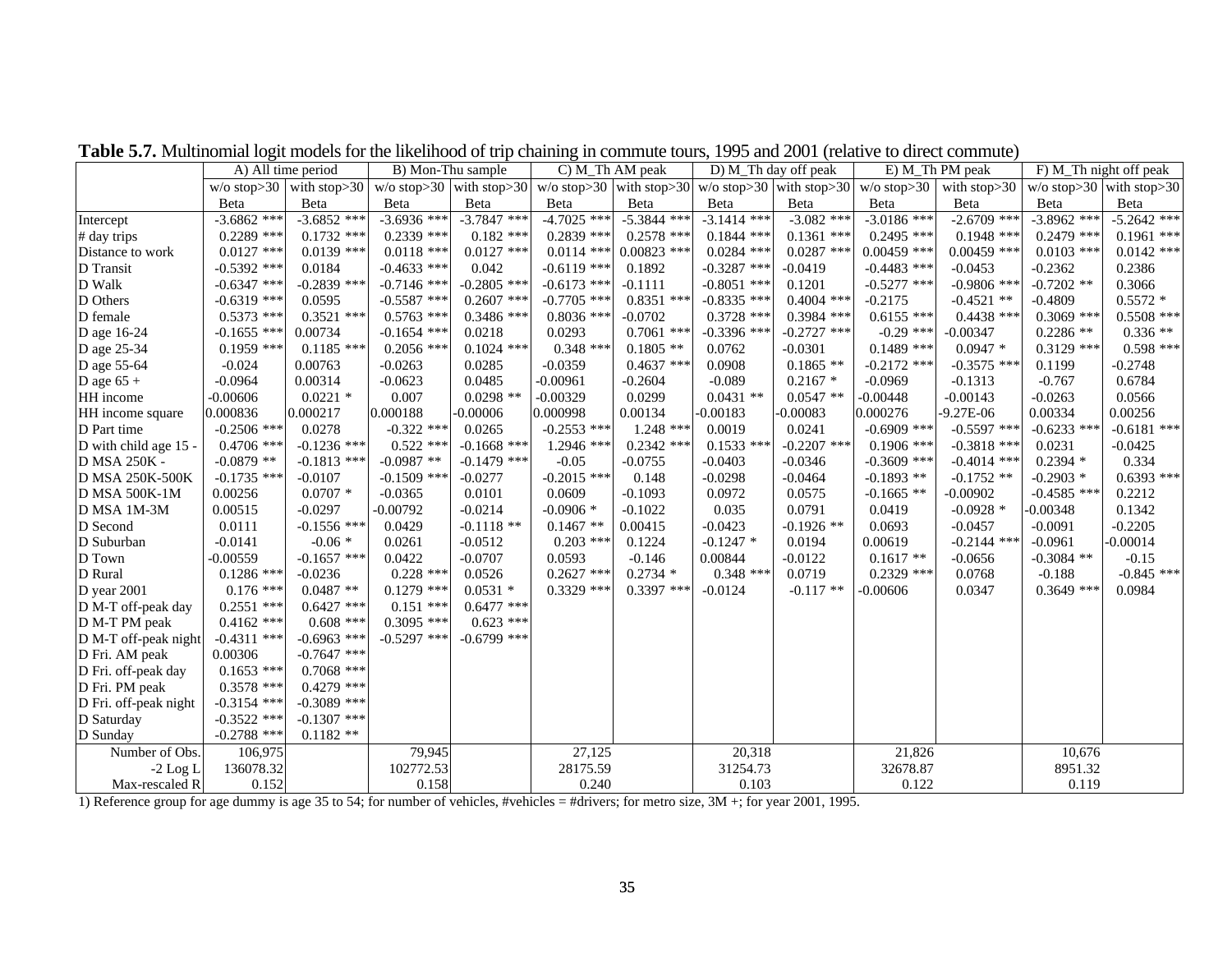|                       | A) All time period |            |                   | $\overline{B}$ ) Mon-Thu sample |     |            | C) M_Th AM peak |        |                   | D) M_Th day off peak |        |                   | E) M_Th PM peak |     |            | F) M_Th night off peak |       |            |
|-----------------------|--------------------|------------|-------------------|---------------------------------|-----|------------|-----------------|--------|-------------------|----------------------|--------|-------------------|-----------------|-----|------------|------------------------|-------|------------|
| Parameter             | <b>B</b> eta       |            | $e^{\text{Beta}}$ | Beta                            |     | $e^{Beta}$ | Beta            |        | $e^{\text{Beta}}$ | Beta                 |        | $e^{\text{Beta}}$ | Beta            |     | $e^{Beta}$ | Beta                   |       | $e^{Beta}$ |
| Intercept             | $-2.4669$          | ***        | 0.08              | $-2.4162$                       | *** | 0.09       | $-2.1702$       | ***    | 0.11              | $-1.9715$            | ***    | 0.14              | $-2.5901$       | *** | 0.08       | $-3.262$               | ***   | 0.04       |
| # day trips           | 0.1538             | ***        | 1.17              | 0.1534                          | *** | 1.17       | 0.1524          | ***    | 1.16              | 0.1583               | ***    | 1.17              | 0.1357          | *** | 1.15       | 0.1632                 | ***   | 1.18       |
| D Transit             | $-0.4909$          | ***        | 0.61              | $-0.4893$                       | *** | 0.61       | $-0.5541$       | ***    | 0.57              | $-0.4767$            | ***    | 0.62              | $-0.429$        | *** | 0.65       | $-0.6163$              | ***   | 0.54       |
| D Walk                | $-1.1399$          | ***        | 0.32              | $-1.1096$                       | *** | 0.33       | $-1.4215$       | ***    | 0.24              | $-1.1099$            | ***    | 0.33              | $-0.8527$       | *** | 0.43       | $-1.1717$              | ***   | 0.31       |
| D Others              | $-0.5177$          | ***        | 0.60              | $-0.5389$                       | *** | 0.58       | $-0.3115$       | ***    | 0.73              | $-0.5726$            | ***    | 0.56              | $-0.6055$       | *** | 0.55       | $-0.4737$              | ***   | 0.62       |
| D female              | 0.1301             | ***        | 1.14              | 0.1599                          | *** | 1.17       | 0.0518          |        | 1.05              | 0.1796               | ***    | 1.20              | 0.1803          | *** | 1.20       | 0.1254                 | ***   | 1.13       |
| D age 16-24           | $-0.0691$          | ***        | 0.93              | $-0.0711$                       | *** | 0.93       | $-0.3217$       | ***    | 0.72              | $-0.1238$            | ***    | 0.88              | $-0.0282$       |     | 0.97       | 0.1976                 | ***   | 1.22       |
| D age 25-34           | 0.0134             |            | 1.01              | $-0.0171$                       |     | 0.98       | 0.2067          | ***    | 1.23              | $-0.0646$            | ***    | 0.94              | 0.0203          |     | 1.02       | $-0.0362$              |       | 0.96       |
| D age 55-64           | $-0.035$           | $***$      | 0.97              | $-0.0141$                       |     | 0.99       | $-0.0326$       |        | 0.97              | 0.0412               |        | 1.04              | $-0.0723$       |     | 0.93       | $-0.3145$              | ***   | 0.73       |
| D age $65 +$          | $-0.0604$          | ***        | 0.94              | $-0.0626$                       | *** | 0.94       | $-0.1432$       | $\ast$ | 0.87              | $-0.0423$            |        | 0.96              | $-0.216$        | *** | 0.81       | $-0.0459$              |       | 0.96       |
| HH income             | $-0.00273$         |            | 1.00              | $-0.0148$                       | **  | 0.99       | $-0.0717$       | ***    | 0.93              | $-0.00523$           |        | 0.99              | $-0.0142$       |     | 0.99       | $-0.00094$             |       | 1.00       |
| HH income square      | $-0.00014$         |            | 1.00              | 0.000436                        |     | 1.00       | 0.00219         | $\ast$ | 1.00              | $-0.00011$           |        | 1.00              | 0.00073         |     | 1.00       | 0.000535               |       | 1.00       |
| D Employed            | $-0.0977$          | ***        | 0.91              | $-0.1406$                       | *** | 0.87       | $-0.0726$       |        | 0.93              | $-0.2348$            | ***    | 0.79              | 0.000249        |     | 1.00       | 0.0346                 |       | 1.04       |
| D with child age 15 - | $-0.1047$          | ***        | 0.90              | $-0.1097$                       | *** | 0.90       | 0.1729          | ***    | 1.19              | $-0.169$             | ***    | 0.84              | $-0.0985$       | *** | 0.91       | $-0.0994$              | $***$ | 0.91       |
| D MSA 250K -          | $-0.0072$          |            | 0.99              | $-0.0231$                       |     | 0.98       | $-0.1466$       | $\ast$ | 0.86              | $-0.0279$            |        | 0.97              | $-0.0569$       |     | 0.94       | 0.1789                 | ***   | 1.20       |
| D MSA 250K-500K       | $-0.0281$          |            | 0.97              | $-0.0629$                       | *** | 0.94       | $-0.0474$       |        | 0.95              | $-0.1539$            | ***    | 0.86              | $-0.056$        |     | 0.95       | 0.3147                 | ***   | 1.37       |
| <b>D MSA 500K-1M</b>  | $-0.0278$          | $\ast$     | 0.97              | $-0.0801$                       | *** | 0.92       | $-0.0679$       |        | 0.93              | $-0.1195$            | ***    | 0.89              | $-0.0506$       |     | 0.95       | 0.0377                 |       | 1.04       |
| D MSA 1M-3M           | 0.0283             | $***$      | 1.03              | 0.0387                          | **  | 1.04       | 0.0415          |        | 1.04              | 0.0549               | ***    | 1.06              | $-0.0593$       |     | 0.94       | 0.1196                 | $***$ | 1.13       |
| D Second              | $-0.0277$          | ∗          | 0.97              | $-0.00421$                      |     | 1.00       | $-0.0163$       |        | 0.98              | $-0.0387$            |        | 0.96              | 0.1422          | *** | 1.15       | $-0.0493$              |       | 0.95       |
| D Suburban            | 0.00839            |            | 1.01              | $-0.00552$                      |     | 0.99       | 0.039           |        | 1.04              | $-0.0758$            | ***    | 0.93              | 0.2218          | *** | 1.25       | $-0.0575$              |       | 0.94       |
| D Town                | 0.0442             | ***        | 1.05              | 0.0173                          |     | 1.02       | 0.2412          | ***    | 1.27              | $-0.0531$            | $\ast$ | 0.95              | 0.1178          | **  | 1.13       | 0.0152                 |       | 1.02       |
| D Rural               | 0.0985             | ***        | 1.10              | 0.155                           | *** | 1.17       | 0.412           | ***    | 1.51              | 0.1226               | ***    | 1.13              | 0.204           | *** | 1.23       | 0.064                  |       | 1.07       |
| D year $2001$         | 0.0817             | ***        | 1.09              | 0.0891                          | *** | 1.09       | 0.055           |        | 1.06              | 0.0858               | ***    | 1.09              | 0.0837          | *** | 1.09       | 0.1074                 | ***   | 1.11       |
| D M-T off-peak day    | 0.3715             | ***        | 1.45              | 0.3785                          | *** | 1.46       |                 |        |                   |                      |        |                   |                 |     |            |                        |       |            |
| D M-T PM peak         | $-0.0856$          | ***        | 0.92              | $-0.0722$                       | *** | 0.93       |                 |        |                   |                      |        |                   |                 |     |            |                        |       |            |
| D M-T off-peak night  | $-0.4888$          | ***        | 0.61              | $-0.4687$                       | *** | 0.63       |                 |        |                   |                      |        |                   |                 |     |            |                        |       |            |
| D Fri. AM peak        | 0.0403             |            | 1.04              |                                 |     |            |                 |        |                   |                      |        |                   |                 |     |            |                        |       |            |
| D Fri. off-peak day   | 0.313              | ***        | 1.37              |                                 |     |            |                 |        |                   |                      |        |                   |                 |     |            |                        |       |            |
| D Fri. PM peak        | $-0.0382$          |            | 0.96              |                                 |     |            |                 |        |                   |                      |        |                   |                 |     |            |                        |       |            |
| D Fri. off-peak night | $-0.4848$          | ***        | 0.62              |                                 |     |            |                 |        |                   |                      |        |                   |                 |     |            |                        |       |            |
| D Saturday            | 0.1914             | ***        | 1.21              |                                 |     |            |                 |        |                   |                      |        |                   |                 |     |            |                        |       |            |
| D Sunday              | 0.0272             | $\ast\ast$ | 1.03              |                                 |     |            |                 |        |                   |                      |        |                   |                 |     |            |                        |       |            |
| Number of Obs.        | 314,777            |            |                   | 168,253                         |     |            | 17,461          |        |                   | 85,156               |        |                   | 35,183          |     |            | 30,453                 |       |            |
| $-2$ Log L            | 292226.28          |            |                   | 156540.43                       |     |            | 16115.54        |        |                   | 88514.75             |        |                   | 30732.51        |     |            | 21308.35               |       |            |
| Max-rescaled R        | 0.090              |            |                   | 0.100                           |     |            | 0.120           |        |                   | 0.092                |        |                   | 0.061           |     |            | 0.078                  |       |            |

Table 5.8. Binomial logit models for the likelihood of trip chaining in non-commute tours, 1995 and 2001 (direct=0, chain=1)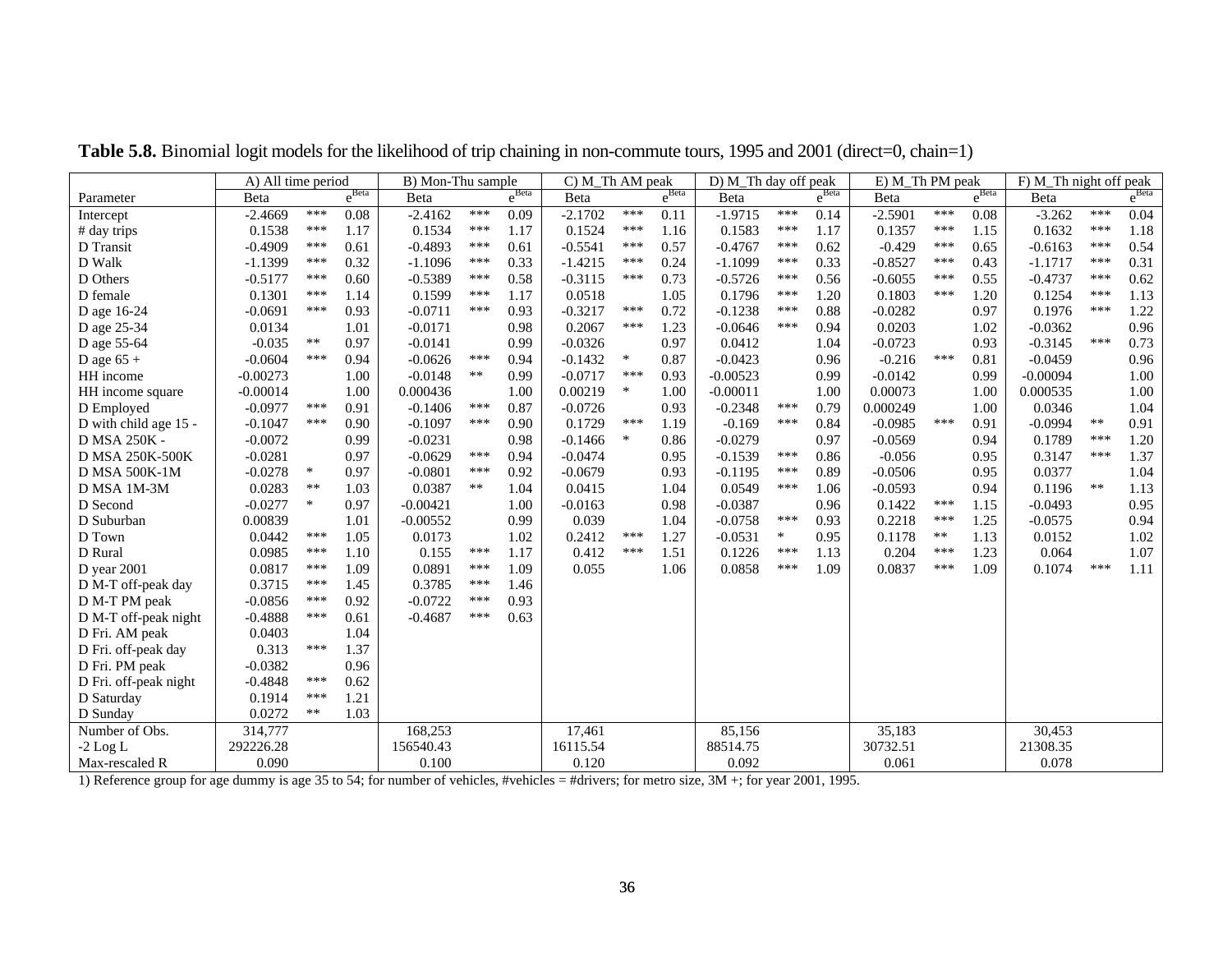

**Figure 1.** Average daily person trips per person by trip purpose and by time of week, 1990 to 2001

1) Persons of age 0 to 4 are excluded from 2001 data because they were not surveyed in the 1990 NPTS.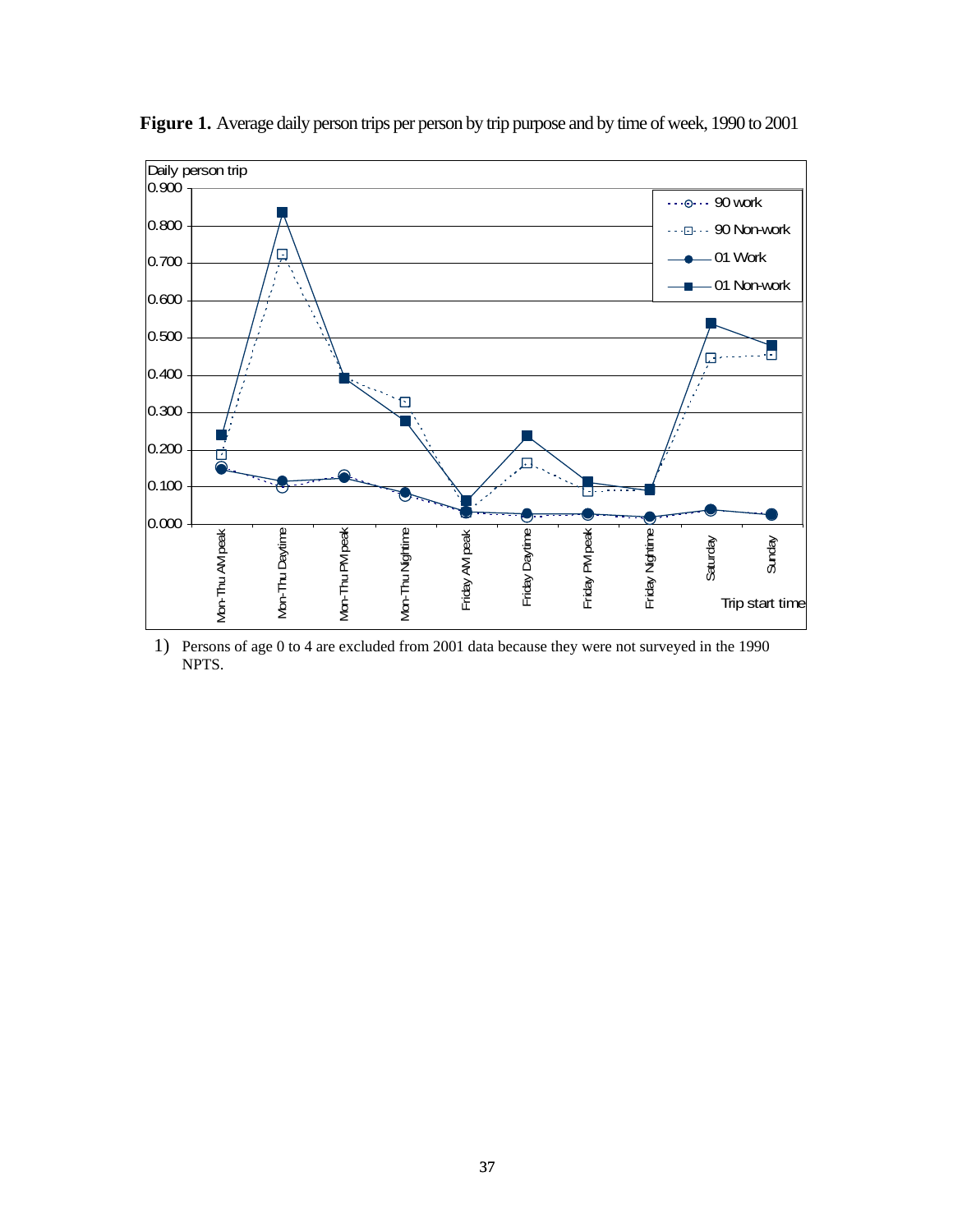# APPENDIX

|                         | Work    | Non-work |          |         |            | All      |
|-------------------------|---------|----------|----------|---------|------------|----------|
|                         |         |          | Family/  | School/ | Social/    |          |
|                         |         |          | personal | church  | recreation |          |
| <b>1990 All</b>         | 0.608   | 2.902    | 1.613    | 0.344   | 0.945      | 3.510    |
| Mon-Thu AM peak         | 0.151   | 0.186    | 0.083    | 0.086   | 0.017      | 0.336    |
| Mon-Thu Daytime         | 0.098   | 0.723    | 0.497    | 0.089   | 0.137      | 0.821    |
| Mon-Thu PM peak         | 0.129   | 0.392    | 0.237    | 0.027   | 0.128      | 0.521    |
| Mon-Thu Nightime        | 0.076   | 0.328    | 0.147    | 0.023   | 0.158      | 0.403    |
| Friday AM peak          | 0.031   | 0.031    | 0.015    | 0.014   | 0.003      | 0.063    |
| Friday Daytime          | 0.020   | 0.163    | 0.114    | 0.015   | 0.034      | 0.184    |
| Friday PM peak          | 0.025   | 0.087    | 0.052    | 0.002   | 0.033      | 0.112    |
| Friday Nightime         | 0.015   | 0.092    | 0.036    | 0.002   | 0.054      | 0.108    |
| Saturday all day        | 0.037   | 0.446    | 0.242    | 0.009   | 0.194      | 0.482    |
| Sunday all day          | 0.026   | 0.454    | 0.190    | 0.077   | 0.188      | 0.480    |
| <b>2001 All</b>         | 0.645   | 3.253    | 1.792    | 0.401   | 1.061      | 3.898    |
| Mon-Thu AM peak         | 0.146   | 0.239    | 0.119    | 0.089   | 0.031      | 0.384    |
| Mon-Thu Daytime         | 0.114   | 0.834    | 0.566    | 0.091   | 0.177      | 0.948    |
| Mon-Thu PM peak         | 0.125   | 0.390    | 0.209    | 0.038   | 0.143      | 0.514    |
| Mon-Thu Nightime        | 0.083   | 0.276    | 0.115    | 0.023   | 0.137      | 0.359    |
| Friday AM peak          | 0.035   | 0.062    | 0.032    | 0.022   | 0.008      | 0.097    |
| Friday Daytime          | 0.029   | 0.236    | 0.163    | 0.020   | 0.053      | 0.265    |
| Friday PM peak          | 0.028   | 0.112    | 0.061    | 0.007   | 0.045      | 0.141    |
| Friday Nightime         | 0.019   | 0.089    | 0.034    | 0.004   | 0.052      | 0.108    |
| Saturday all day        | 0.040   | 0.536    | 0.292    | 0.018   | 0.227      | 0.577    |
| Sunday all day          | 0.026   | 0.478    | 0.201    | 0.089   | 0.188      | 0.504    |
| <b>Growth 1990-2001</b> | 6.0%    | 12.1%    | 11.1%    | 16.6%   | 12.2%      | 11.0%    |
| Mon-Thu AM peak         | $-3.5%$ | 28.6%    | 43.8%    | 3.1%    | 83.8%      | 14.2%    |
| Mon-Thu Daytime         | 17.0%   | 15.3%    | 13.8%    | 3.0%    | 28.8%      | 15.5%    |
| Mon-Thu PM peak         | $-3.8%$ | $-0.5%$  | $-11.9%$ | 43.1%   | 11.7%      | $-1.3%$  |
| Mon-Thu Nightime        | 9.6%    | $-15.8%$ | $-21.7%$ | 2.5%    | $-13.0%$   | $-11.0%$ |
| Friday AM peak          | 11.2%   | 99.8%    | 119.1%   | 57.1%   | 209.5%     | 55.4%    |
| Friday Daytime          | 41.3%   | 44.7%    | 42.6%    | 32.5%   | 57.3%      | 44.4%    |
| Friday PM peak          | 13.7%   | 29.0%    | 18.0%    | 182.1%  | 35.3%      | 25.5%    |
| Friday Nightime         | 26.9%   | $-3.7%$  | $-6.9\%$ | 55.5%   | $-4.0%$    | 0.6%     |
| Saturday all day        | 9.5%    | 20.4%    | 20.3%    | 93.4%   | 16.9%      | 19.5%    |
| Sunday all day          | 0.3%    | 5.3%     | 6.0%     | 16.6%   | 0.1%       | 5.1%     |

|  |  | Table A1. Average daily person trips per person by trip purpose and period of the week, 1990 to 2001 |
|--|--|------------------------------------------------------------------------------------------------------|
|  |  |                                                                                                      |

1) 1990 data are adjusted to be comparable with 2001 data because new survey techniques such as travel diary and 'household rostering' are used since 1995 NPTS (Hu and Young, 1999).

2) Persons of age 0 to 4 are excluded from 2001 data because they were not surveyed in the 1990 NPTS.

3) Trips for which day of week or time of day are unknown are excluded.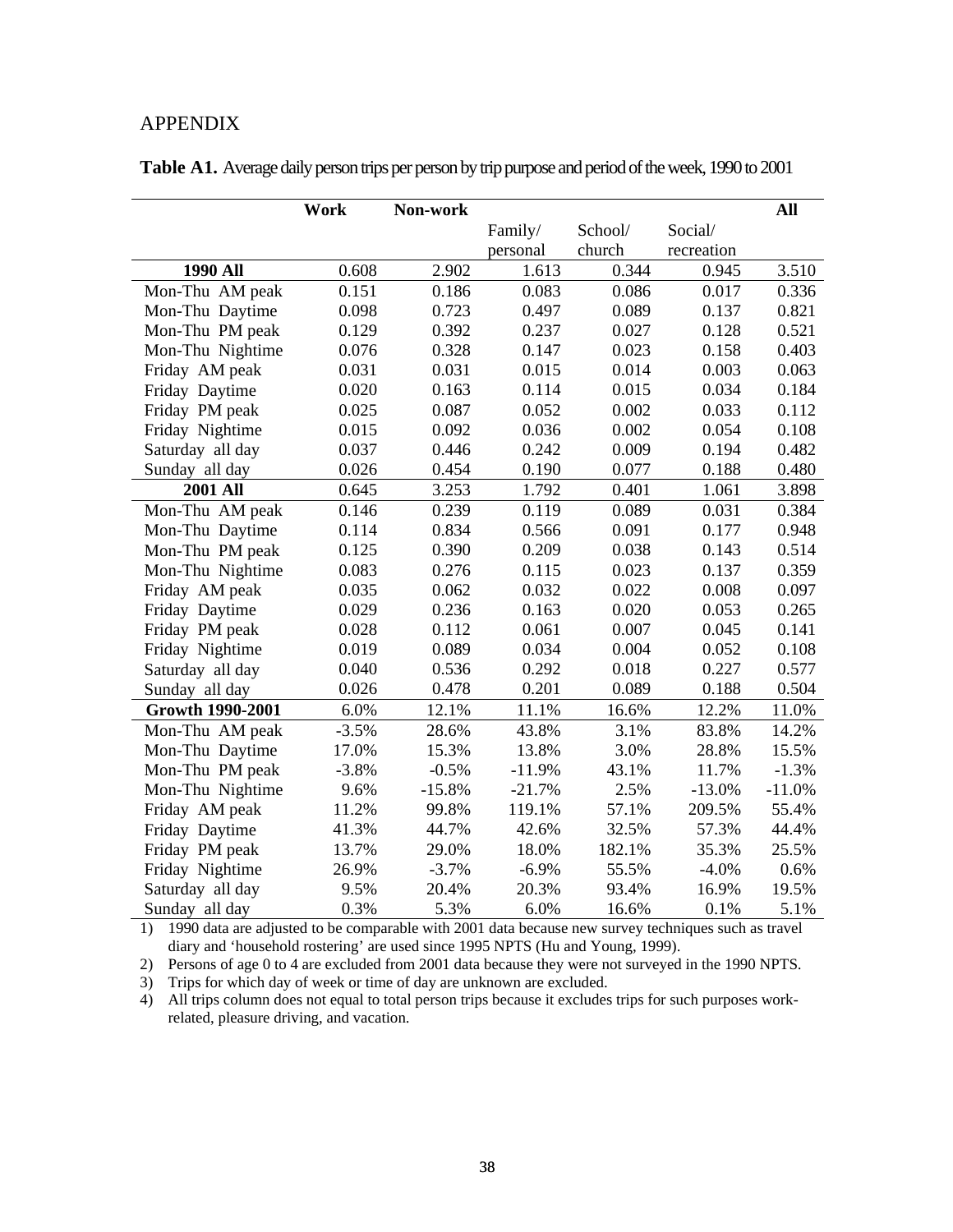|                        | Work         |      | Non-         |       |              |      |              |      |              |      |              | All         |      |
|------------------------|--------------|------|--------------|-------|--------------|------|--------------|------|--------------|------|--------------|-------------|------|
| Number of trips        |              |      | work         |       | Family/      |      | School/      |      | Social/      |      |              |             |      |
| (billions)             |              |      |              |       | personal     |      | church       |      | recreational |      |              |             |      |
|                        | Direct Chain |      | Direct Chain |       | Direct Chain |      | Direct Chain |      | Direct Chain |      | Direct Chain |             | All  |
| Mon-Thu AM peak        | 11.2         | 2.5  | 14.5         | 7.9   | 5.1          | 6.1  | 7.3          | 1.0  | 2.2          | 0.8  | 25.8         | 10.3        | 36.1 |
| Mon-Thu off-peak day   | 9.0          | 1.7  | 45.1         | 33.3  | 26.8         | 26.4 | 7.3          | 1.2  | 10.9         | 5.7  | 54.1         | 35.0        | 89.1 |
| Mon-Thu PM peak        | 9.4          | 2.3  | 22.9         | 13.8  | 9.7          | 9.9  | 2.9          | 0.7  | 10.3         | 3.2  | 32.3         | 16.1        | 48.4 |
| Mon-Thu off-peak night | 6.9          | 0.9  | 18.8         | 7.2   | 6.5          | 4.3  | 1.8          | 0.4  | 10.4         | 2.5  | 25.7         | 8.1         | 33.7 |
| Friday AM peak         | 2.7          | 0.6  | 3.9          | 2.0   | 1.5          | 1.6  | 1.8          | 0.2  | 0.6          | 0.2  | 6.6          | 2.6         | 9.1  |
| Friday off-peak day    | 2.3          | 0.5  | 12.5         | 9.8   | 7.7          | 7.7  | 1.6          | 0.3  | 3.2          | 1.8  | 14.7         | 10.2        | 24.9 |
| Friday PM peak         | 2.1          | 0.6  | 6.3          | 4.3   | 2.8          | 3.0  | 0.5          | 0.1  | 3.0          | 1.1  | 8.4          | 4.8         | 13.2 |
| Friday off-peak night  | 1.5          | 0.3  | 6.1          | 2.2   | 1.9          | 1.3  | 0.3          | 0.1  | 4.0          | 0.9  | 7.7          | 2.5         | 10.2 |
| Saturday all day       | 3.3          | 0.5  | 30.9         | 19.4  | 13.9         | 13.5 | 1.4          | 0.3  | 15.7         | 5.6  | 34.3         | 19.9        | 54.2 |
| Sunday all day         | 2.2          | 0.3  | 31.3         | 13.5  | 10.9         | 8.0  | 7.3          | 1.1  | 13.2         | 4.4  | 33.5         | 13.8        | 47.3 |
| All                    | 50.6         | 10.0 | 192.3        | 113.3 | 86.7         | 81.7 | 32.2         | 5.4  | 73.5         | 26.2 | 243.0        | 123.3 366.3 |      |
|                        | Work         |      | Non-         |       |              |      |              |      |              |      |              | All         |      |
|                        |              |      | work         |       | Family/      |      | School/      |      | Social/      |      |              |             |      |
| (% )                   |              |      |              |       | personal     |      | church       |      | recreational |      |              |             |      |
|                        | Direct Chain |      | Direct Chain |       | Direct Chain |      | Direct Chain |      | Direct Chain |      | Direct Chain |             |      |
| Mon-Thu AM peak        | 82.1         | 17.9 | 64.8         | 35.2  | 45.3         | 54.7 | 87.8         | 12.2 | 74.1         | 25.9 | 71.4         | 28.6        |      |
| Mon-Thu off-peak day   | 83.9         | 16.1 | 57.5         | 42.5  | 50.4         | 49.6 | 85.5         | 14.5 | 65.6         | 34.4 | 60.7         | 39.3        |      |
| Mon-Thu PM peak        | 80.2         | 19.8 | 62.4         | 37.6  | 49.4         | 50.6 | 81.2         | 18.8 | 76.5         | 23.5 | 66.7         | 33.3        |      |
| Mon-Thu off-peak night | 88.3         | 11.7 | 72.4         | 27.6  | 60.5         | 39.5 | 83.3         | 16.7 | 80.4         | 19.6 | 76.1         | 23.9        |      |
| Friday AM peak         | 82.6         | 17.4 | 66.2         | 33.8  | 48.0         | 52.0 | 89.2         | 10.8 | 77.1         | 22.9 | 72.1         | 27.9        |      |
| Friday off-peak day    | 83.0         | 17.0 | 56.1         | 43.9  | 50.1         | 49.9 | 84.7         | 15.3 | 63.7         | 36.3 | 59.0         | 41.0        |      |
| Friday PM peak         | 78.4         | 21.6 | 59.8         | 40.2  | 48.3         | 51.7 | 79.3         | 20.7 | 72.6         | 27.4 | 63.5         | 36.5        |      |
| Friday off-peak night  | 85.3         | 14.7 | 73.4         | 26.6  | 59.7         | 40.3 | 82.2         | 17.8 | 81.8         | 18.2 | 75.5         | 24.5        |      |
| Saturday all day       | 87.4         | 12.6 | 61.4         | 38.6  | 50.7         | 49.3 | 80.8         | 19.2 | 73.8         | 26.2 | 63.3         | 36.7        |      |
| Sunday all day         | 89.5         | 10.5 | 69.8         | 30.2  | 57.6         | 42.4 | 86.5         | 13.5 | 74.9         | 25.1 | 70.8         | 29.2        |      |
| All                    | 83.5         | 16.5 | 62.9         | 37.1  | 51.5         | 48.5 | 85.5         | 14.5 | 73.7         | 26.3 | 66.3         | 33.7        |      |

**Table A2.** Direct and chained person trips by trip purpose and period of the week, 2001

1) Direct: direct trips between anchor destinations with more than 30 minute dwell time; Chain: chained trips with 30 minutes or less stops within a tour.

2) Trips for which day of week or time of day is unknown and that are made by persons of age 0 to 4 are excluded.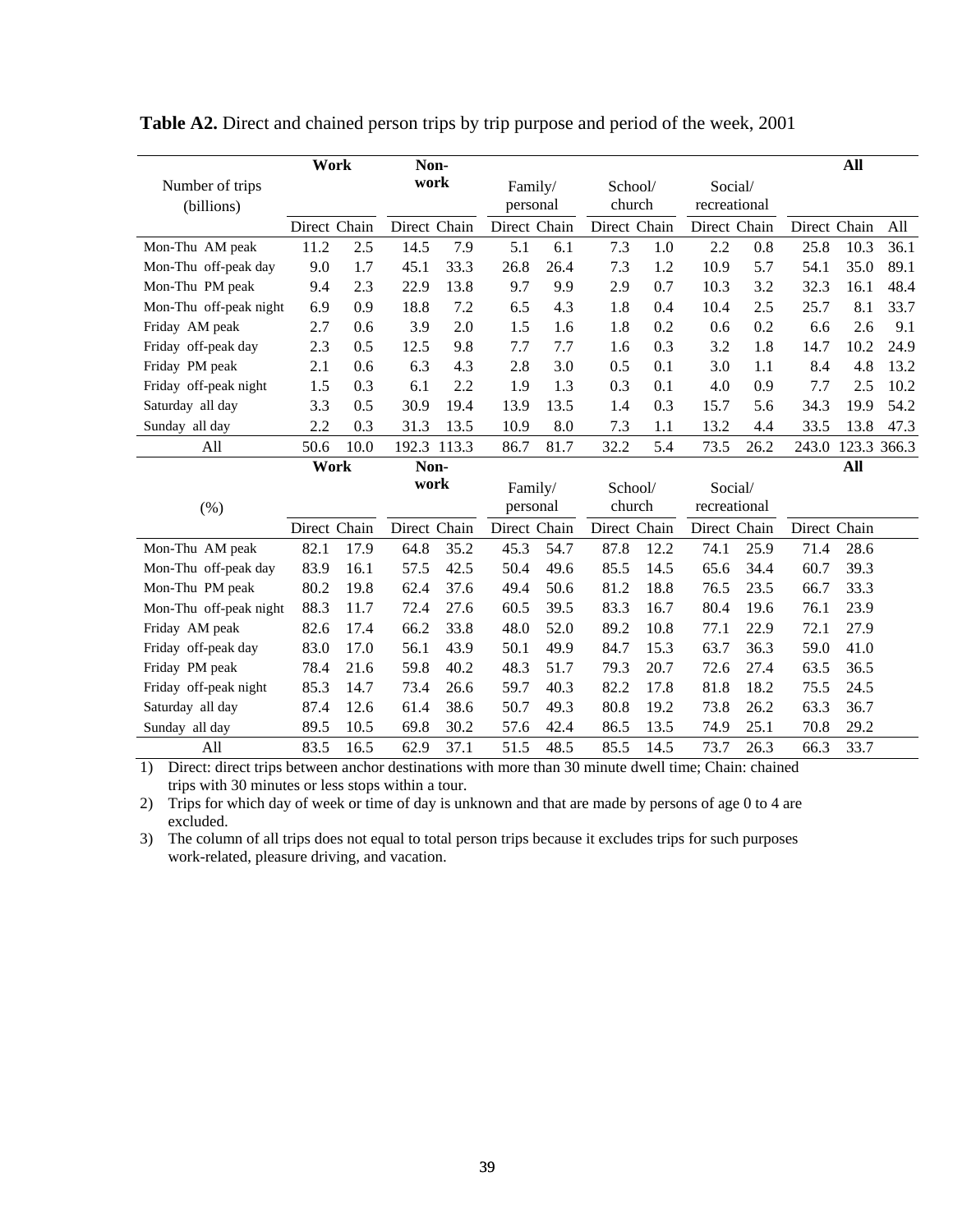|                     | Work         |      | Non-         |      |                          |      |                        |      |                              |      |              | All  |            |
|---------------------|--------------|------|--------------|------|--------------------------|------|------------------------|------|------------------------------|------|--------------|------|------------|
|                     |              |      | work         |      | Family/                  |      | School/                |      | Social/                      |      |              |      |            |
| (billions)          |              |      |              |      | personal                 |      | church                 |      | recreational                 |      |              |      |            |
|                     | Direct Chain |      | Direct Chain |      | Direct Chain             |      | Direct Chain           |      | Direct Chain                 |      | Direct Chain |      | All        |
| Inside CC           | 12.8         | 2.3  | 47.3         | 25.5 | 22.2                     | 18.3 | 7.5                    | 1.3  | 17.5                         | 5.9  | 60.1         | 27.8 | 87.9       |
| < 250 k             | 1.0          | 0.2  | 3.9          | 2.5  | 1.6                      | 1.7  | 0.8                    | 0.2  | 1.5                          | 0.6  | 4.9          | 2.7  | 7.6        |
| 250-499k            | 1.3          | 0.2  | 4.6          | 2.5  | 2.2                      | 1.8  | 0.7                    | 0.1  | 1.8                          | 0.6  | 5.9          | 2.7  | 8.6        |
| 500-999k            | 1.2          | 0.2  | 4.5          | 2.6  | 2.1                      | 1.9  | 0.7                    | 0.2  | 1.7                          | 0.6  | 5.7          | 2.9  | 8.5        |
| $1-3m$              | 3.5          | 0.7  | 12.1         | 7.1  | 5.6                      | 5.1  | 1.8                    | 0.4  | 4.7                          | 1.6  | 15.7         | 7.8  | 23.5       |
| > 3m                | 5.8          | 1.0  | 22.1         | 10.8 | 10.8                     | 7.9  | 3.5                    | 0.5  | 7.9                          | 2.4  | 27.9         | 11.8 | 39.7       |
| Outside CC          | 27.8         | 5.7  | 107.8        | 63.7 | 47.9                     | 46.0 | 17.9                   | 2.9  | 42.1                         | 14.8 | 135.6        |      | 69.4 205.1 |
| < 250 k             | 2.7          | 0.5  | 9.8          | 6.3  | 4.3                      | 4.6  | 1.7                    | 0.3  | 3.9                          | 1.4  | 12.5         | 6.8  | 19.3       |
| 250-499k            | 2.8          | 0.6  | 11.3         | 6.9  | 4.9                      | 5.0  | 2.0                    | 0.3  | 4.4                          | 1.6  | 14.1         | 7.5  | 21.5       |
| 500-999k            | 2.6          | 0.6  | 10.9         | 6.1  | 4.9                      | 4.4  | 1.8                    | 0.2  | 4.2                          | 1.6  | 13.6         | 6.7  | 20.3       |
| $1-3m$              | 7.5          | 1.5  | 27.8         | 17.3 | 12.6                     | 12.5 | 4.5                    | 0.8  | 10.7                         | 4.1  | 35.3         | 18.9 | 54.2       |
| > 3m                | 12.3         | 2.5  | 47.9         | 27.0 | 21.2                     | 19.4 | 7.9                    | 1.3  | 18.8                         | 6.3  | 60.2         | 29.5 | 89.7       |
| All MSA             | 40.6         | 8.1  | 155.1        | 89.2 | 70.1                     | 64.3 | 25.4                   | 4.2  | 59.6                         | 20.7 | 195.7        |      | 97.2 293.0 |
| $< 250 \mathrm{~k}$ | 3.7          | 0.7  | 13.8         | 8.8  | 5.8                      | 6.3  | 2.5                    | 0.5  | 5.4                          | 2.0  | 17.4         | 9.5  | 26.9       |
| 250-499k            | 4.0          | 0.8  | 15.9         | 9.4  | 7.0                      | 6.8  | 2.7                    | 0.4  | 6.2                          | 2.2  | 19.9         | 10.2 | 30.1       |
| 500-999k            | 3.8          | 0.8  | 15.4         | 8.8  | 7.0                      | 6.3  | 2.5                    | 0.4  | 5.9                          | 2.1  | 19.3         | 9.6  | 28.8       |
| $1-3m$              | 11.0         | 2.2  | 40.0         | 24.4 | 18.3                     | 17.6 | 6.3                    | 1.1  | 15.4                         | 5.7  | 51.0         | 26.7 | 77.7       |
| > 3m                | 18.1         | 3.5  | 70.0         | 37.8 | 32.0                     | 27.3 | 11.4                   | 1.8  | 26.7                         | 8.7  | 88.1         |      | 41.3 129.5 |
|                     | Work         |      | Non-         |      |                          |      |                        |      |                              |      |              | All  |            |
|                     |              |      | work         |      | Family/                  |      | School/                |      | Social/                      |      |              |      |            |
| (% )                | Direct Chain |      | Direct Chain |      | personal<br>Direct Chain |      | church<br>Direct Chain |      | recreational<br>Direct Chain |      | Direct Chain |      | All        |
| Inside CC           | 84.7         | 15.3 | 65.0         | 35.0 | 54.9                     | 45.1 | 84.9                   | 15.1 | 74.9                         | 25.1 | 68.4         | 31.6 |            |
| < 250 k             | 83.0         | 17.0 | 61.5         | 38.5 | 48.9                     | 51.1 | 82.7                   | 17.3 | 70.8                         | 29.2 | 65.0         | 35.0 |            |
| 250-499k            | 86.0         | 14.0 | 64.9         | 35.1 | 55.2                     | 44.8 | 86.6                   | 13.4 | 73.7                         | 26.3 | 68.5         | 31.5 |            |
| 500-999k            | 83.8         | 16.2 | 62.9         | 37.1 | 52.3                     | 47.7 | 81.3                   | 18.7 | 74.7                         | 25.3 | 66.4         | 33.6 |            |
| $1-3m$              | 83.9         | 16.1 | 63.1         | 36.9 | 52.4                     | 47.6 | 83.3                   | 16.7 | 74.2                         | 25.8 | 66.8         | 33.2 |            |
| > 3m                | 85.3         | 14.7 | 67.2         | 32.8 | 57.8                     | 42.2 | 86.8                   | 13.2 | 76.6                         | 23.4 | 70.3         | 29.7 |            |
| Outside CC          | 82.9         | 17.1 | 62.9         | 37.1 | 51.0                     | 49.0 | 86.1                   | 13.9 | 73.9                         | 26.1 | 66.1         | 33.9 |            |
| < 250 k             | 83.8         | 16.2 | 60.9         | 39.1 | 48.0                     | 52.0 | 83.5                   | 16.5 | 74.0                         | 26.0 | 64.6         | 35.4 |            |
| 250-499k            | 82.9         | 17.1 | 62.0         | 38.0 | 49.0                     | 51.0 | 87.6                   | 12.4 | 73.7                         | 26.3 | 65.3         | 34.7 |            |
| 500-999k            | 82.4         | 17.6 | 64.1         | 35.9 | 52.9                     | 47.1 | 88.8                   | 11.2 | 73.1                         | 26.9 | 66.9         | 33.1 |            |
| $1-3m$              | 82.9         | 17.1 | 61.6         | 38.4 | 50.3                     | 49.7 | 85.6                   | 14.4 | 72.4                         | 27.6 | 65.2         | 34.8 |            |
| > 3m                | 82.8         | 17.2 | 64.0         | 36.0 | 52.2                     | 47.8 | 85.9                   | 14.1 | 75.0                         | 25.0 | 67.1         | 32.9 |            |
| All MSA             | 83.5         | 16.5 | 63.5         | 36.5 | 52.2                     | 47.8 | 85.7                   | 14.3 | 74.2                         | 25.8 | 66.8         | 33.2 |            |
| < 250 k             |              |      |              |      |                          |      |                        |      |                              |      |              |      |            |
|                     | 83.5         | 16.5 | 61.1         | 38.9 | 48.3                     | 51.7 | 83.2                   | 16.8 | 73.1                         | 26.9 | 64.7         | 35.3 |            |
| 250-499k            | 83.9         | 16.1 | 62.8         | 37.2 | 50.8                     | 49.2 | 87.3                   | 12.7 | 73.7                         | 26.3 | 66.2         | 33.8 |            |
| 500-999k            | 82.9         | 17.1 | 63.7         | 36.3 | 52.7                     | 47.3 | 86.6                   | 13.4 | 73.6                         | 26.4 | 66.8         | 33.2 |            |
| $1-3m$              | 83.2         | 16.8 | 62.0         | 38.0 | 50.9                     | 49.1 | 84.9                   | 15.1 | 73.0                         | 27.0 | 65.7         | 34.3 |            |
| > 3m                | 83.6         | 16.4 | 64.9         | 35.1 | 54.0                     | 46.0 | 86.2                   | 13.8 | 75.5                         | 24.5 | 68.1         | 31.9 |            |

**Table A3.** Direct and chained person trips by trip purpose, MSA size and place of residence, 2001

1) Direct: direct trips; Chain: chained trips with 30 minutes or less stops within a tour.

2) It excludes trips made by persons of age 0 to 4 or by non-MSA residents are excluded.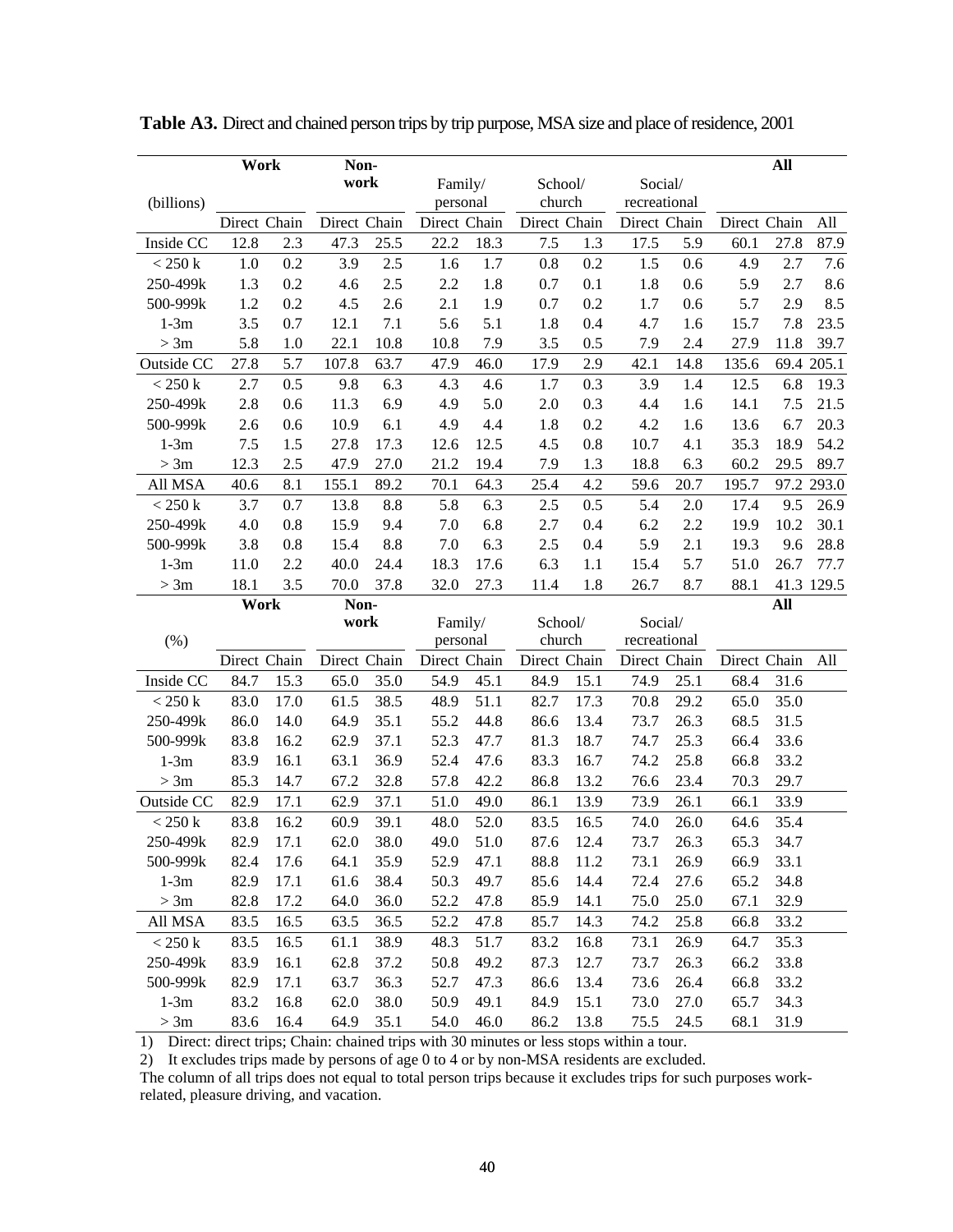|                       | A) All time period |        |                   | B) Mon-Thu sample |        |                   |           | C) M_Th AM peak |                   |            | D) M Th day off peak |                   |           | $E$ ) M Th PM peak |                   |            | F) M_Th night off peak |                       |  |
|-----------------------|--------------------|--------|-------------------|-------------------|--------|-------------------|-----------|-----------------|-------------------|------------|----------------------|-------------------|-----------|--------------------|-------------------|------------|------------------------|-----------------------|--|
|                       | Beta               |        | $e^{\text{Beta}}$ | Beta              |        | $e^{\text{Beta}}$ | Beta      |                 | $e^{\text{Beta}}$ | Beta       |                      | $e^{\text{Beta}}$ | Beta      |                    | $e^{\text{Beta}}$ | Beta       |                        | $e^{\overline{Beta}}$ |  |
| Intercept             | $-2.8977$          | ***    | 0.06              | $-2.9642$         | ***    | 0.05              | $-4.2876$ | ***             | 0.01              | $-2.541$   | ***                  | 0.08              | $-1.9022$ | ***                | 0.15              | $-3.3994$  | ***                    | 0.03                  |  |
| # day trips           | 0.1944             | ***    | 1.21              | 0.2001            | ***    | 1.22              | 0.2562    | ***             | 1.29              | 0.1552     | $***$                | 1.17              | 0.2167    | ***                | 1.24              | 0.1865     | ***                    | 1.21                  |  |
| Distance to work      | 0.00963            | ***    | 1.01              | 0.0106            | ***    | 1.01              | 0.00791   | ***             | 1.01              | 0.0252     | ***                  | 1.03              | 0.00413   | $\ast$             | 1.00              | 0.00448    |                        | 1.00                  |  |
| D Transit             | $-0.3627$          | ***    | 0.70              | $-0.3655$         | ***    | 0.69              | $-0.3401$ | $\ast\ast$      | 0.71              | $-0.1286$  |                      | 0.88              | $-0.4848$ | ***                | 0.62              | $-0.5892$  |                        | 0.55                  |  |
| D Walk                | $-0.8713$          | ***    | 0.42              | $-0.8071$         | ***    | 0.45              | $-1.3281$ | ***             | 0.26              | $-0.2858$  |                      | 0.75              | $-1.1344$ | ***                | 0.32              | $-0.7724$  | $\ast$                 | 0.46                  |  |
| D Others              | $-0.4633$          | ***    | 0.63              | $-0.3282$         | ***    | 0.72              | $-0.2583$ |                 | 0.77              | $-0.109$   |                      | 0.90              | $-0.4763$ | $***$              | 0.62              | $-0.8226$  | $***$                  | 0.44                  |  |
| D female              | 0.5152             | ***    | 1.67              | 0.5741            | ***    | 1.78              | 0.7434    | ***             | 2.10              | 0.4539     | ***                  | 1.57              | 0.5854    | ***                | 1.80              | 0.4728     | ***                    | 1.60                  |  |
| D age 16-24           | $-0.0567$          |        | 0.94              | $-0.0419$         |        | 0.96              | 0.255     | $\ast\ast$      | 1.29              | $-0.2693$  | ***                  | 0.76              | $-0.1044$ |                    | 0.90              | 0.4492     | ***                    | 1.57                  |  |
| D age 25-34           | 0.1436             | ***    | 1.15              | 0.1726            | ***    | 1.19              | 0.2317    | ***             | 1.26              | 0.0448     |                      | 1.05              | 0.1331    | $**$               | 1.14              | 0.5194     | ***                    | 1.68                  |  |
| D age 55-64           | $-0.0191$          |        | 0.98              | $-0.0139$         |        | 0.99              | 0.2674    | $***$           | 1.31              | 0.0623     |                      | 1.06              | $-0.2467$ | $***$              | 0.78              | $-0.246$   |                        | 0.78                  |  |
| D age $65 +$          | $-0.2146$          | $***$  | 0.81              | $-0.1459$         |        | 0.86              | $-0.2258$ |                 | 0.80              | $-0.0211$  |                      | 0.98              | $-0.266$  |                    | 0.77              | $-0.5449$  |                        | 0.58                  |  |
| HH income             | 0.00542            |        | 1.01              | 0.0175            |        | 1.02              | 0.021     |                 | 1.02              | 0.0783     | ***                  | 1.08              | $-0.0304$ |                    | 0.97              | 0.0363     |                        | 1.04                  |  |
| HH income square      | 0.000129           |        | 1.00              | $-0.00031$        |        | 1.00              | 0.000494  |                 | 1.00              | $-0.00371$ | $***$                | 1.00              | 0.00187   |                    | 1.00              | $-0.00153$ |                        | 1.00                  |  |
| D Part time           | $-0.1789$          | ***    | 0.84              | $-0.2334$         | ***    | 0.79              | 0.1741    | $\ast$          | 1.19              | $-0.0472$  |                      | 0.95              | $-0.6752$ | ***                | 0.51              | $-0.6855$  | ***                    | 0.50                  |  |
| D with child age 15 - | 0.2676             | ***    | 1.31              | 0.3207            | ***    | 1.38              | 1.166     | ***             | 3.21              | 0.0926     | $\ast$               | 1.10              | $-0.1199$ | $***$              | 0.89              | 0.0845     |                        | 1.09                  |  |
| D MSA 250K -          | $-0.0288$          |        | 0.97              | 0.0111            |        | 1.01              | 0.1732    | $\ast$          | 1.19              | $-0.0076$  |                      | 0.99              | $-0.2931$ | ***                | 0.75              | 0.3751     | $***$                  | 1.46                  |  |
| D MSA 250K-500K       | $-0.1281$          | ***    | 0.88              | $-0.1192$         | $***$  | 0.89              | $-0.035$  |                 | 0.97              | $-0.0764$  |                      | 0.93              | $-0.3439$ | ***                | 0.71              | 0.2358     |                        | 1.27                  |  |
| <b>D MSA 500K-1M</b>  | 0.0866             | $***$  | 1.09              | 0.0487            |        | 1.05              | 0.1314    |                 | 1.14              | 0.0569     |                      | 1.06              | $-0.0397$ |                    | 0.96              | 0.011      |                        | 1.01                  |  |
| D MSA 1M-3M           | 0.0197             |        | 1.02              | 0.0477            |        | 1.05              | 0.116     | $\ast$          | 1.12              | 0.0522     |                      | 1.05              | 0.0302    |                    | 1.03              | $-0.2555$  | $\ast$                 | 0.77                  |  |
| D Second              | $-0.0864$          | $**$   | 0.92              | $-0.1008$         | **     | 0.90              | $-0.0626$ |                 | 0.94              | $-0.018$   |                      | 0.98              | $-0.1672$ | $\ast$             | 0.85              | 0.00283    |                        | 1.00                  |  |
| D Suburban            | $-0.0555$          |        | 0.95              | $-0.0863$         | $\ast$ | 0.92              | 0.0986    |                 | 1.10              | $-0.00555$ |                      | 0.99              | $-0.273$  | ***                | 0.76              | $-0.1579$  |                        | 0.85                  |  |
| D Town                | $-0.077$           | $\ast$ | 0.93              | $-0.068$          |        | 0.93              | $-0.1304$ |                 | 0.88              | 0.1415     |                      | 1.15              | $-0.0978$ |                    | 0.91              | $-0.3546$  | $\ast$                 | 0.70                  |  |
| D Rural               | 0.0671             |        | 1.07              | 0.1551            | **     | 1.17              | 0.2911    | $***$           | 1.34              | 0.2147     | $\ast$               | 1.24              | 0.1565    |                    | 1.17              | $-0.3749$  |                        | 0.69                  |  |
| D M-T off-peak day    | 0.5041             | ***    | 1.66              | 0.4161            | ***    | 1.52              |           |                 |                   |            |                      |                   |           |                    |                   |            |                        |                       |  |
| D M-T PM peak         | 0.577              | ***    | 1.78              | 0.4873            | ***    | 1.63              |           |                 |                   |            |                      |                   |           |                    |                   |            |                        |                       |  |
| D M-T off-peak night  | $-0.6062$          | ***    | 0.55              | $-0.6965$         | ***    | 0.50              |           |                 |                   |            |                      |                   |           |                    |                   |            |                        |                       |  |
| D Fri. AM peak        | $-0.2444$          | ***    | 0.78              |                   |        |                   |           |                 |                   |            |                      |                   |           |                    |                   |            |                        |                       |  |
| D Fri. off-peak day   | 0.4265             | ***    | 1.53              |                   |        |                   |           |                 |                   |            |                      |                   |           |                    |                   |            |                        |                       |  |
| D Fri. PM peak        | 0.3455             | ***    | 1.41              |                   |        |                   |           |                 |                   |            |                      |                   |           |                    |                   |            |                        |                       |  |
| D Fri. off-peak night | $-0.3513$          | ***    | 0.70              |                   |        |                   |           |                 |                   |            |                      |                   |           |                    |                   |            |                        |                       |  |
| D Saturday            | $-0.2477$          | ***    | 0.78              |                   |        |                   |           |                 |                   |            |                      |                   |           |                    |                   |            |                        |                       |  |
| D Sunday              | $-0.2949$          | ***    | 0.74              |                   |        |                   |           |                 |                   |            |                      |                   |           |                    |                   |            |                        |                       |  |
| Number of Obs.        | 42,494             |        |                   | 31,236            |        |                   | 10,798    |                 |                   | 7,624      |                      |                   | 8,666     |                    |                   | 4,148      |                        |                       |  |
| $-2$ Log L            | 41546.794          |        |                   | 30945.948         |        |                   | 8872.788  |                 |                   | 8973.108   |                      |                   | 9820.584  |                    |                   | 2735.136   |                        |                       |  |
| Max-rescaled $R^2$    | 0.147              |        |                   | 0.157             |        |                   | 0.228     |                 |                   | 0.101      |                      |                   | 0.129     |                    |                   | 0.094      |                        |                       |  |

Table A4. Binomial logit models for the likelihood of trip chaining in commute tours, 1995 (direct=0, chain=1)

1) In all tables reporting regression results, \* significant at 0.1 percent level; \*\* significant at 0.05 percent level; \*\*\* significant at 0.01 percent level.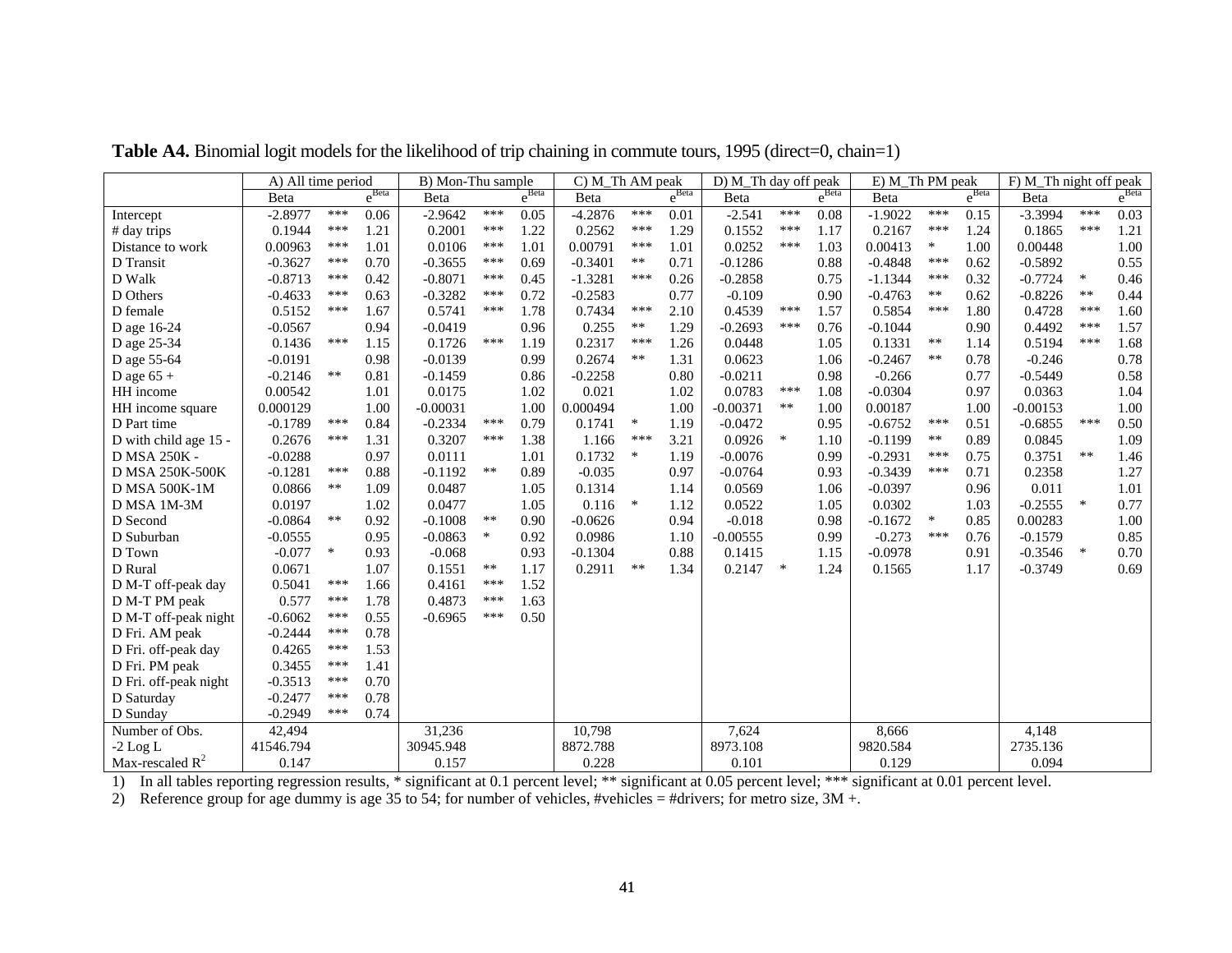|                       | A) All time period |        |                   | B) Mon-Thu sample |            |            | C) M_Th AM peak |            |                   | D) M_Th day off peak |        |                   | E) M_Th PM peak |            |            | F) M_Th night off peak |            |            |
|-----------------------|--------------------|--------|-------------------|-------------------|------------|------------|-----------------|------------|-------------------|----------------------|--------|-------------------|-----------------|------------|------------|------------------------|------------|------------|
|                       | Beta               |        | $e^{\text{Beta}}$ | Beta              |            | $e^{Beta}$ | Beta            |            | $e^{\text{Beta}}$ | Beta                 |        | $e^{\text{Beta}}$ | Beta            |            | $e^{Beta}$ | Beta                   |            | $e^{Beta}$ |
| Intercept             | $-2.9872$          | ***    | 0.05              | $-3.0348$         | ***        | 0.05       | $-4.0063$       | ***        | 0.02              | $-2.3652$            | ***    | 0.09              | $-2.4867$       | ***        | 0.08       | $-3.5904$              | ***        | 0.03       |
| # day trips           | 0.2273             | ***    | 1.26              | 0.2347            | ***        | 1.26       | 0.3046          | ***        | 1.36              | 0.1741               | ***    | 1.19              | 0.24            | ***        | 1.27       | 0.2773                 | ***        | 1.32       |
| Distance to work      | 0.0161             | ***    | 1.02              | 0.0133            | ***        | 1.01       | 0.0131          | ***        | 1.01              | 0.0312               | ***    | 1.03              | 0.00494         | ***        | 1.00       | 0.0141                 | ***        | 1.01       |
| D Transit             | $-0.2704$          | ***    | 0.76              | $-0.1865$         | ***        | 0.83       | $-0.3952$       | ***        | 0.67              | $-0.2739$            | $***$  | 0.76              | $-0.0445$       |            | 0.96       | 0.0749                 |            | 1.08       |
| D Walk                | $-0.2525$          | ***    | 0.78              | $-0.3698$         | ***        | 0.69       | 0.0025          |            | 1.00              | $-0.3725$            | ***    | 0.69              | $-0.3764$       | $\ast\ast$ | 0.69       | $-0.0822$              |            | 0.92       |
| D Others              | $-0.0814$          |        | 0.92              | 0.1471            |            | 1.16       | 0.1791          |            | 1.20              | $-0.245$             |        | 0.78              | $-0.0061$       |            | 0.99       | 0.6775                 | $\ast\ast$ | 1.97       |
| D female              | 0.4349             | ***    | 1.54              | 0.4325            | ***        | 1.54       | 0.508           | ***        | 1.66              | 0.3233               | ***    | 1.38              | 0.517           | ***        | 1.68       | 0.3364                 | ***        | 1.40       |
| D age 16-24           | $-0.1211$          | ***    | 0.89              | $-0.1253$         | ***        | 0.88       | 0.2697          | ***        | 1.31              | $-0.345$             | ***    | 0.71              | $-0.2293$       | ***        | 0.80       | 0.118                  |            | 1.13       |
| D age 25-34           | 0.1974             | ***    | 1.22              | 0.1749            | ***        | 1.19       | 0.4208          | ***        | 1.52              | 0.0113               |        | 1.01              | 0.1193          | $\ast\ast$ | 1.13       | 0.3169                 | ***        | 1.37       |
| D age 55-64           | $-0.00866$         |        | 0.99              | $-0.00014$        |            | 1.00       | 0.0305          |            | 1.03              | 0.1735               | $***$  | 1.19              | $-0.3164$       | ***        | 0.73       | 0.1466                 |            | 1.16       |
| D age $65 +$          | 0.0794             |        | 1.08              | 0.1103            |            | 1.12       | 0.00817         |            | 1.01              | 0.1108               |        | 1.12              | 0.000358        |            | 1.00       | 0.1416                 |            | 1.15       |
| HH income             | 0.0044             |        | 1.00              | 0.0179            |            | 1.02       | $-0.0090$       |            | 0.99              | 0.0256               |        | 1.03              | 0.0258          |            | 1.03       | $-0.0008$              |            | 1.00       |
| HH income square      | 0.0000             |        | 1.00              | 0.0000            |            | 1.00       | 0.0000          |            | 1.00              | 0.0000               |        | 1.00              | 0.0000          |            | 1.00       | 0.0000                 |            | 1.00       |
| D Part time           | $-0.1138$          | ***    | 0.89              | $-0.1536$         | ***        | 0.86       | 0.2261          | ***        | 1.25              | 0.0633               |        | 1.07              | $-0.61$         | ***        | 0.54       | $-0.6219$              | ***        | 0.54       |
| D Multi jobs          | $-0.1234$          |        | 0.88              | 0.1391            |            | 1.15       | 1.1838          | ***        | 3.27              | $-0.3549$            |        | 0.70              | 0.5774          | $\ast$     | 1.78       | $-0.9976$              | $\ast$     | 0.37       |
| D with child age 15 - | 0.2709             | ***    | 1.31              | 0.2703            | ***        | 1.31       | 1.0019          | ***        | 2.72              | $-0.0884$            | $**$   | 0.92              | 0.0434          |            | 1.04       | $-0.03$                |            | 0.97       |
| D MSA 250K -          | $-0.2139$          | ***    | 0.81              | $-0.2483$         | ***        | 0.78       | $-0.2784$       | ***        | 0.76              | $-0.0858$            |        | 0.92              | $-0.4632$       | ***        | 0.63       | 0.0292                 |            | 1.03       |
| D MSA 250K-500K       | $-0.1112$          | ***    | 0.89              | $-0.1087$         | $\ast\ast$ | 0.90       | $-0.2334$       | ***        | 0.79              | $-0.00528$           |        | 0.99              | $-0.0559$       |            | 0.95       | $-0.1459$              |            | 0.86       |
| D MSA 500K-1M         | $-0.0285$          |        | 0.97              | $-0.0784$         | $\ast$     | 0.92       | $-0.061$        |            | 0.94              | 0.0809               |        | 1.08              | $-0.1431$       | $\ast$     | 0.87       | $-0.4745$              | ***        | 0.62       |
| D MSA 1M-3M           | $-0.0341$          |        | 0.97              | $-0.0656$         | $\ast\ast$ | 0.94       | $-0.2572$       | ***        | 0.77              | 0.0488               |        | 1.05              | $-0.0337$       |            | 0.97       | 0.1397                 |            | 1.15       |
| D Second              | $-0.021$           |        | 0.98              | 0.053             |            | 1.05       | 0.2675          | ***        | 1.31              | $-0.1993$            | ***    | 0.82              | 0.1914          | ***        | 1.21       | $-0.1804$              |            | 0.83       |
| D Suburban            | $-0.00836$         |        | 0.99              | 0.0609            | $\ast$     | 1.06       | 0.2469          | ***        | 1.28              | $-0.123$             | $\ast$ | 0.88              | 0.0895          |            | 1.09       | $-0.0435$              |            | 0.96       |
| D Town                | $-0.0524$          |        | 0.95              | 0.0501            |            | 1.05       | 0.1503          | $\ast\ast$ | 1.16              | $-0.1449$            | $\ast$ | 0.87              | 0.2208          | ***        | 1.25       | $-0.283$               | $\ast\ast$ | 0.75       |
| D Rural               | 0.0818             | $\ast$ | 1.09              | 0.1763            | ***        | 1.19       | 0.263           | ***        | 1.30              | 0.2438               | ***    | 1.28              | 0.1798          | $\ast$     | 1.20       | $-0.3446$              | $\ast$     | 0.71       |
| D M-T off-peak day    | 0.2917             | ***    | 1.34              | 0.2404            | $***$      | 1.27       |                 |            |                   |                      |        |                   |                 |            |            |                        |            |            |
| D M-T PM peak         | 0.3745             | ***    | 1.45              | 0.3313            | ***        | 1.39       |                 |            |                   |                      |        |                   |                 |            |            |                        |            |            |
| D M-T off-peak night  | $-0.4854$          | ***    | 0.62              | $-0.5228$         | ***        | 0.59       |                 |            |                   |                      |        |                   |                 |            |            |                        |            |            |
| D Fri. AM peak        | $-0.2045$          | ***    | 0.82              |                   |            |            |                 |            |                   |                      |        |                   |                 |            |            |                        |            |            |
| D Fri. off-peak day   | 0.3075             | ***    | 1.36              |                   |            |            |                 |            |                   |                      |        |                   |                 |            |            |                        |            |            |
| D Fri. PM peak        | 0.3713             | ***    | 1.45              |                   |            |            |                 |            |                   |                      |        |                   |                 |            |            |                        |            |            |
| D Fri. off-peak night | $-0.3229$          | ***    | 0.72              |                   |            |            |                 |            |                   |                      |        |                   |                 |            |            |                        |            |            |
| D Saturday            | $-0.3315$          | ***    | 0.72              |                   |            |            |                 |            |                   |                      |        |                   |                 |            |            |                        |            |            |
| D Sunday              | 0.000826           |        | 1.00              |                   |            |            |                 |            |                   |                      |        |                   |                 |            |            |                        |            |            |
| Number of Obs.        | 64,483             |        |                   | 48,711            |            |            | 16,329          |            |                   | 12,694               |        |                   | 13,160          |            |            | 6,528                  |            |            |
| $-2$ Log L            | 65481.953          |        |                   | 49858.639         |            |            | 14923.210       |            |                   | 14404.360            |        |                   | 14716.547       |            |            | 4729.599               |            |            |
| Max-rescaled $R^2$    | 0.147              |        |                   | 0.148             |            |            | 0.230           |            |                   | 0.110                |        |                   | 0.129           |            |            | 0.164                  |            |            |

Table A5. Binomial logit models for the likelihood of trip chaining in commute tours, 2001 (direct=0, chain=1)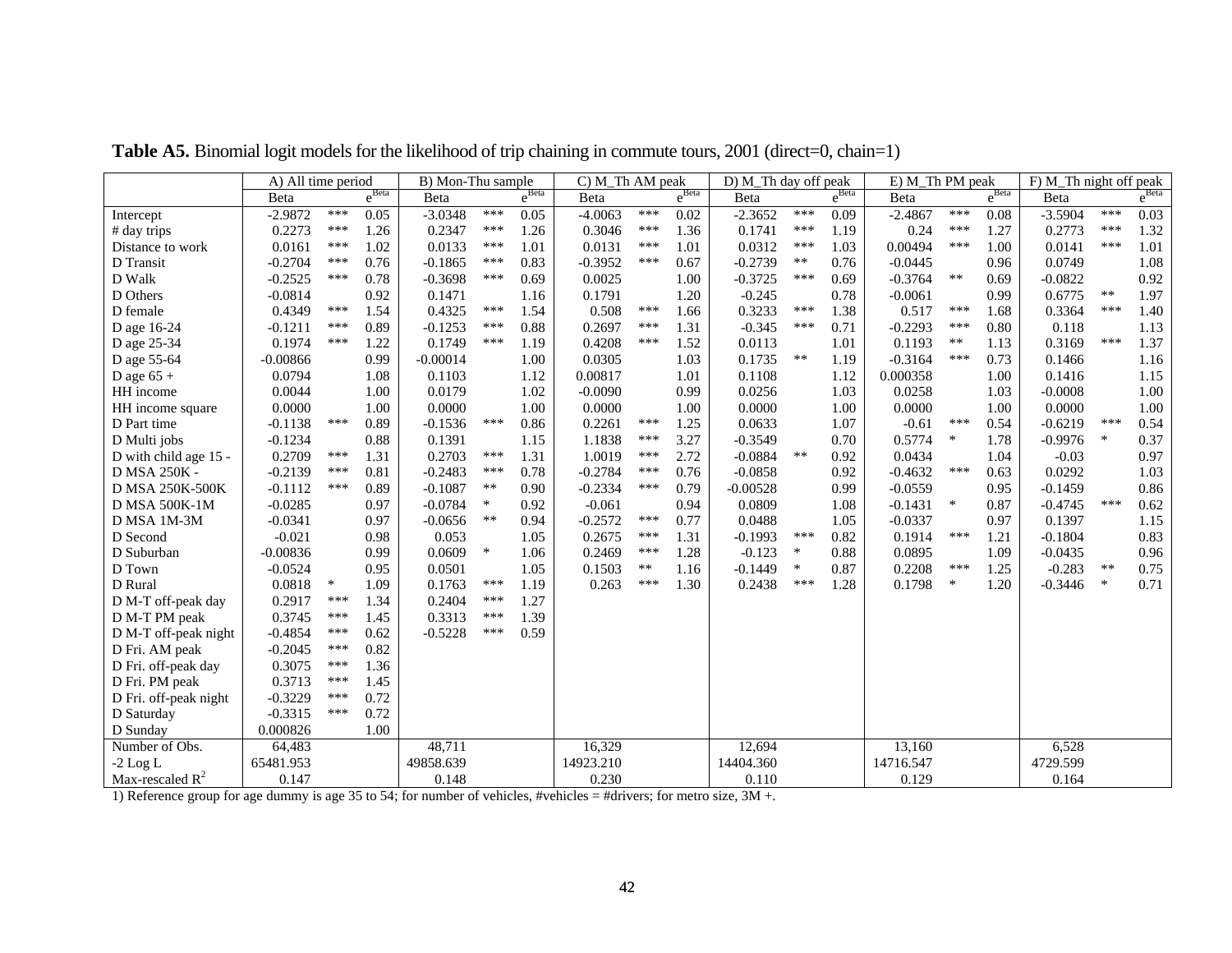|                       | A) All time period      |                             | B) Mon-Thu sample                                                          |               |               | C) M_Th AM peak |               | D) M_Th day off peak                       | E) M_Th PM peak  |                                       | F) M_Th night off peak |               |
|-----------------------|-------------------------|-----------------------------|----------------------------------------------------------------------------|---------------|---------------|-----------------|---------------|--------------------------------------------|------------------|---------------------------------------|------------------------|---------------|
|                       |                         |                             | w/o stop>30 with stop>30 w/o stop>30 with stop>30 w/o stop>30 with stop>30 |               |               |                 |               | w/o stop> $30 \vert$ with stop> $30 \vert$ | $w/o$ stop $>30$ | with stop>30 w/o stop>30 with stop>30 |                        |               |
|                       | Beta                    | Beta                        | Beta                                                                       | Beta          | Beta          | Beta            | Beta          | Beta                                       | Beta             | Beta                                  | Beta                   | Beta          |
| Intercept             | $-3.6404$ ***           | $-3.4796$ ***               | $-3.5988$ ***                                                              | $-3.7268$ *** | $-4.7817$ *** | $-5.0821$ ***   | $-3.112$ ***  | $-3.3737$ ***                              | $-2.6473$ ***    | $-2.4006$ ***                         | $-3.7866$ ***          | $-4.5842$ *** |
| # day trips           | $0.2115$ ***            | $0.1609$ ***                | $0.2136$ ***                                                               | $0.1718$ ***  | $0.2612$ ***  | $0.2345$ ***    | $0.16***$     | $0.1483$ ***                               | $0.2379$ ***     | $0.1751$ ***                          | $0.2076$ ***           | $0.135$ ***   |
| Distance to work      | $0.00819$ ***           | $0.0121$ ***                | $0.00987$ ***                                                              | $0.0119$ ***  | $0.0102$ ***  | $-0.00268$      | $0.0219$ ***  | $0.0293$ ***                               | $-0.00076$ ***   | $-0.00059$ ***                        | 0.00509                | 0.0033        |
| D Transit             | $-0.5269$ *** $-0.1506$ |                             | $-0.5621$ ***                                                              | $-0.0839$     | $-0.4166$ **  | $-0.2019$       | $-0.2147$     | $-0.0249$                                  | $-0.8642$ ***    | $-0.2512$                             | $-1.3708$ **           | 0.208         |
| D Walk                |                         | $-0.9036$ *** $-0.8189$ *** | $-0.8626$ ***                                                              | $-0.7026$ *** | $-1.0708$ *** | $-2.9947*$      | $-0.808$ ***  | 0.1922                                     | $-0.7876$ ***    | $-0.9183$ ***                         | $-0.5752$              | $-1.6001$     |
| D Others              | $-0.7361$ *** $-0.1168$ |                             | $-0.6343$ ***                                                              | 0.0591        | $-0.6766**$   | $0.5745*$       | $-0.7804$ *** | $0.4241$ **                                | $-0.4416*$       | $-0.6978$ **                          | $-1.0173$ **           | $-0.4598$     |
| D female              | $0.583$ ***             | $0.3958$ ***                | $0.6666$ ***                                                               | $0.4005$ ***  | $0.9623$ ***  | $-0.0845$       | $0.4719$ ***  | $0.4291$ ***                               | $0.6101$ ***     | $0.5302$ ***                          | $0.4853$ ***           | $0.4423$ **   |
| D age 16-24           | $-0.1647$ ***           | $0.1015*$                   | $-0.179$ ***                                                               | $0.1698$ **   | $-0.0821$     | $0.9277$ ***    | $-0.2668$ **  | $-0.2739$ **                               | $-0.3733$ ***    | 0.123                                 | 0.2366                 | $0.9322$ ***  |
| D age 25-34           | $0.1513$ ***            | $0.127$ ***                 | $0.1652$ ***                                                               | $0.1888$ ***  | $0.2321$ ***  | 0.1904          | 0.054         | 0.0362                                     | 0.0807           | $0.2262$ ***                          | $0.4411$ ***           | $0.7354$ ***  |
| D age 55-64           | $-0.1116*$              | $0.1183*$                   | $-0.1548$ **                                                               | $0.1924$ **   | $-0.0202$     | $0.8281$ ***    | $-0.0603$     | 0.1903                                     | $-0.275$ **      | $-0.1725$                             | $-0.5843*$             | 0.3197        |
| D age $65 +$          | $-0.32**$               | $-0.0835$                   | $-0.2438*$                                                                 | $-0.0142$     | 0.012         | $-0.972*$       | $-0.2173$     | 0.1589                                     | $-0.4005$        | 0.0441                                | $-1.8152$              | 0.5999        |
| HH income             | 0.0147                  | $-0.0088$                   | 0.0228                                                                     | 0.00927       | 0.00789       | 0.0633          | $0.0861$ ***  | $0.0688*$                                  | $-0.00382$       | $-0.0714$ **                          | 0.0347                 | 0.0437        |
| HH income square      | $-0.00053$              | 0.0012                      | $-0.00083$                                                                 | 0.00058       | 0.00058       | 0.00069         | $-0.00427$ ** | $-0.00298$                                 | 0.000733         | $0.00441$ **                          | $-0.00264$             | 0.0001        |
| D Part time           | $-0.2607$ ***           | $-0.0591$                   | $-0.3396$ ***                                                              | $-0.0684$     | $-0.3017$ *** | 1.3284 ***      | $-0.0861$     | 0.00263                                    | $-0.5409$ ***    | $-0.8041$ ***                         | $-0.7237$ ***          | $-0.6125$ **  |
| D with child age 15 - | $0.4374$ ***            | $-0.0498$                   | $0.527$ ***                                                                | $-0.0917$ **  | $1.3816$ ***  | $0.3428$ ***    | $0.2393$ ***  | $-0.1065$                                  | 0.0268           | $-0.3588$ ***                         | $0.2318*$              | $-0.2623$     |
| D MSA 250K -          | $-0.0215$               | $-0.0452$                   | $-0.00928$                                                                 | 0.0477        | 0.1199        | 0.3188          | $-0.1671$     | $0.206*$                                   | $-0.2713$ **     | $-0.4055$ ***                         | $0.4291**$             | 0.2403        |
| D MSA 250K-500K       | $-0.2003$ ***           | $-0.0052$                   | $-0.1927$ ***                                                              | 0.0149        | $-0.112$      | 0.2295          | $-0.1363$     | 0.00401                                    | $-0.4438$ ***    | $-0.2338*$                            | 0.1147                 | 0.484         |
| <b>D MSA 500K-1M</b>  | 0.0453                  | $0.1608$ **                 | 0.0432                                                                     | 0.0625        | $0.1706*$     | $-0.0254$       | $-0.034$      | 0.1804                                     | $-0.0653$        | $-0.0984$                             | 0.00531                | 0.0336        |
| D MSA 1M-3M           | 0.0605                  | $-0.0613$                   | 0.0384                                                                     | 0.0657        | $0.1686**$    | $-0.1331$       | $-0.0518$     | $0.187**$                                  | 0.0201           | 0.0512                                | $-0.2342$              | $-0.3326$     |
| D Second              | $-0.0292$               | $-0.1827$ ***               | $-0.0719$                                                                  | $-0.1551$ **  | 0.0372        | $-0.3815$ **    | 0.0203        | $-0.084$                                   | $-0.1664$        | $-0.00074$                            | 0.0308                 | $-0.0741$     |
| D Suburban            | 0.0275                  | $-0.1957$ ***               | $-0.0277$                                                                  | $-0.194$ ***  | $0.2211$ **   | $-0.31$ *       | $-0.0701$     | 0.0669                                     | $-0.1691*$       | $-0.3636$ ***                         | $-0.2791$              | 0.1037        |
| D Town                | 0.017                   | $-0.2393$ ***               | $-0.0204$                                                                  | $-0.1554$ **  | 0.00855       | $-0.6496$ ***   | 0.1499        | 0.1192                                     | 0.0372           | $-0.136$                              | $-0.5478$ **           | 0.046         |
| D Rural               | $0.2111$ ***            | $-0.1963$ **                | $0.2523$ ***                                                               | $-0.0333$     | $0.4222$ ***  | $-0.1221$       | $0.3823$ ***  | $-0.0459$                                  | 0.1867           | $0.2912**$                            | $-0.2348$              | $-0.956*$     |
| D M-T off-peak day    | $0.3913$ ***            | $0.7307$ ***                | $0.244$ ***                                                                | $0.7497$ ***  |               |                 |               |                                            |                  |                                       |                        |               |
| D M-T PM peak         | $0.5569$ ***            | $0.6719$ ***                | $0.4022$ ***                                                               | $0.6983$ ***  |               |                 |               |                                            |                  |                                       |                        |               |
| D M-T off-peak night  | $-0.4877$ ***           | $-0.7601$ ***               | $-0.64$ ***                                                                | $-0.7354$ *** |               |                 |               |                                            |                  |                                       |                        |               |
| D Fri. AM peak        | $-0.01$                 | $-0.7906$ ***               |                                                                            |               |               |                 |               |                                            |                  |                                       |                        |               |
| D Fri. off-peak day   | $0.1974$ ***            | $0.7945$ ***                |                                                                            |               |               |                 |               |                                            |                  |                                       |                        |               |
| D Fri. PM peak        | $0.2851$ ***            | $0.507$ ***                 |                                                                            |               |               |                 |               |                                            |                  |                                       |                        |               |
| D Fri. off-peak night |                         | $-0.332$ *** $-0.3141$ **   |                                                                            |               |               |                 |               |                                            |                  |                                       |                        |               |
| D Saturday            | $-0.3619$ *** $-0.0203$ |                             |                                                                            |               |               |                 |               |                                            |                  |                                       |                        |               |
| D Sunday              | $-0.3956$ *** $-0.0827$ |                             |                                                                            |               |               |                 |               |                                            |                  |                                       |                        |               |
| Number of Obs.        | 42,494                  |                             | 31,236                                                                     |               | 10,798        |                 | 7,624         |                                            | 9,090            |                                       | 4,148                  |               |
| $-2$ Log L            | 53220.34                |                             | 39698.57                                                                   |               | 10443.68      |                 | 12115.84      |                                            | 13594.86         |                                       | 3265.86                |               |
| Max-rescaled $R^2$    | 0.154                   |                             | 0.165                                                                      |               | 0.248         |                 | 0.100         |                                            | 0.130            |                                       | 0.101                  |               |

Table A6. Multinomial logit models for the likelihood of trip chaining in commute tours, 1995 (direct=0; relative to direct commute)

1) Reference in dependent variable is direct commute. Alternative choices are chained commute with and without a stop of more than 30 minutes.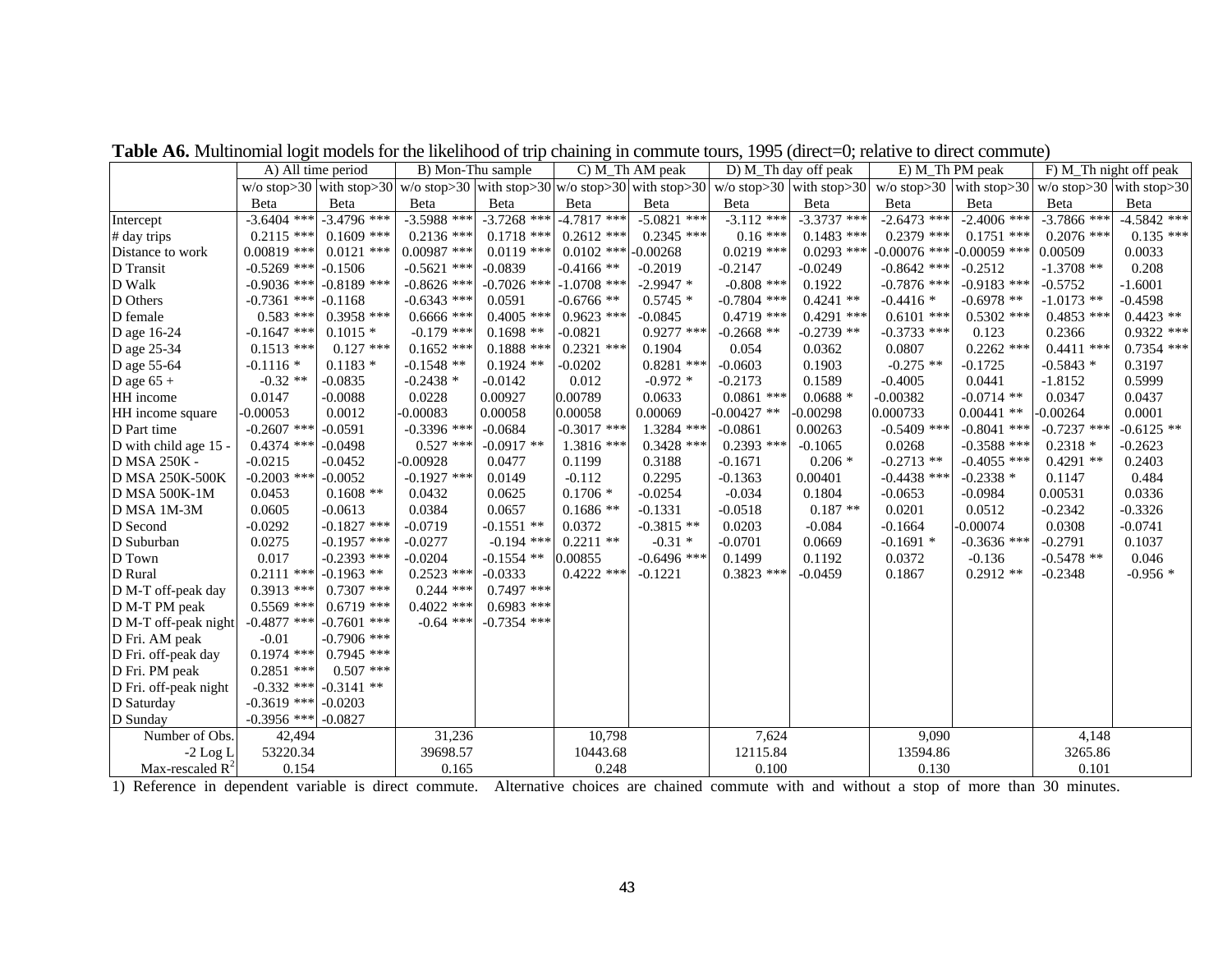|                       | A) All time period |               | B) Mon-Thu sample |               | C) M_Th AM peak |               | D) M_Th day off peak                                                                                                                                                                                                          |               | E) M_Th PM peak |                                          | F) M_Th night off peak     |               |
|-----------------------|--------------------|---------------|-------------------|---------------|-----------------|---------------|-------------------------------------------------------------------------------------------------------------------------------------------------------------------------------------------------------------------------------|---------------|-----------------|------------------------------------------|----------------------------|---------------|
|                       |                    |               |                   |               |                 |               | w/o stop>30 with stop>30 w/o stop>30 w/o stop>30 with stop>30 w/o stop>30 with stop>30 w/o stop>30 with stop>30 w/o stop>30 w/o stop>30 w/o stop>30 w/o stop>30 w/o stop>30 w/o stop>30 w/o stop>30 w/o stop>30 w/o stop>30 w |               |                 |                                          | $w/o$ stop>30 with stop>30 |               |
|                       | Beta               | Beta          | Beta              | Beta          | Beta            | Beta          | Beta                                                                                                                                                                                                                          | Beta          | Beta            | Beta                                     | Beta                       | Beta          |
| Intercept             | $-3.5601$ ***      | $-3.8695$ *** | $-3.6565$ ***     | $-3.834$ ***  | $-4.3848$ ***   | $-5.2967$ *** | $-3.159$ ***                                                                                                                                                                                                                  | $-2.9221$ *** | $-3.3434***$    | $-2.9772$ ***                            | $-3.6229$ ***              | $-5.7524$ *** |
| # day trips           | $0.2474$ ***       | $0.187$ ***   | $0.2553$ ***      | $0.1928$ ***  | $0.312$ ***     | $0.2805$ ***  | $0.208$ ***                                                                                                                                                                                                                   | $0.1235$ ***  | $0.2601$ ***    | $0.2088$ ***                             | $0.2874$ ***               | $0.248$ ***   |
| Distance to work      | $0.016$ ***        | $0.0165$ ***  | $0.013$ ***       | $0.014$ ***   | $0.0132$ ***    | $0.0135$ ***  | $0.0337$ ***                                                                                                                                                                                                                  |               |                 | $0.0276$ *** $0.00461$ *** $0.00547$ *** | $0.0124$ ***               | $0.018$ ***   |
| D Transit             | $-0.5553$ ***      | $0.138*$      | $-0.3979$ ***     | 0.13          | $-0.7625$ ***   | $0.3968**$    | $-0.4668$ ***                                                                                                                                                                                                                 | $-0.0638$     | $-0.1823$       | 0.0996                                   | 0.052                      | 0.1011        |
| D Walk                | $-0.4537$ ***      | 0.0489        | $-0.6202$ ***     | $-0.0138$     | $-0.2562$       | $0.6591**$    | $-0.866$ ***                                                                                                                                                                                                                  | 0.1021        | $-0.2205$       | $-0.5839$ **                             | $-0.9659$ **               | $1.0382$ ***  |
| D Others              | $-0.4115$ ***      | $0.3624$ **   | $-0.3182*$        | $0.6484$ ***  | $-0.9077$ **    | $1.2566$ ***  | $-0.9696*$                                                                                                                                                                                                                    | 0.2267        | 0.0284          | $-0.0446$                                | 0.0957                     | $1.3535$ ***  |
| D female              | $0.4961$ ***       | $0.3181$ ***  | $0.4977$ ***      | $0.3071$ ***  | $0.6767$ ***    | $-0.0575$     | $0.2775$ ***                                                                                                                                                                                                                  | $0.3772$ ***  | $0.6231$ ***    | $0.3676$ ***                             | $0.2098$ **                | $0.667$ ***   |
| D age 16-24           | $-0.1679$ ***      | $-0.0704$     | $-0.1544$ ***     | $-0.1016*$    | 0.1037          | $0.5494$ ***  | $-0.4254$ ***                                                                                                                                                                                                                 | $-0.2584$ *** | $-0.2532$ ***   | $-0.2136$ **                             | $0.2303*$                  | $-0.2548$     |
| D age 25-34           | $0.2444$ ***       | $0.0965$ ***  | $0.2486$ ***      | 0.0154        | $0.4583$ ***    | $0.2204$ **   | 0.0968                                                                                                                                                                                                                        | $-0.1271$ *   | $0.2163$ ***    | $-0.0328$                                | $0.2343$ **                | $0.5041$ ***  |
| D age 55-64           | 0.0363             | $-0.091*$     | 0.0583            | $-0.1112*$    | $-0.0515$       | 0.1957        | $0.1909$ **                                                                                                                                                                                                                   | 0.1447        | $-0.1608 *$     | $-0.5273$ ***                            | $0.3572$ **                | $-0.842**$    |
| D age $65 +$          | 0.0686             | 0.0638        | 0.0877            | 0.0856        | $-0.0246$       | $-0.021$      | $-0.00055$                                                                                                                                                                                                                    | 0.228         | 0.1528          | $-0.2017$                                | $-0.2755$                  | 0.8201        |
| HH income             | $-0.0226$ *        | $0.0587$ ***  | $-0.0029$         | $0.0617$ ***  | $-0.0038$       | $-0.0133$     | 0.0071                                                                                                                                                                                                                        | $0.0572$ **   | $-0.0139$       | $0.0866$ ***                             | $-0.0356$                  | 0.1100        |
| HH income square      | $0.0000$ ***       | $0.0000*$     | 0.0000            | $0.0000*$     | 0.0000          | 0.0000        | 0.0000                                                                                                                                                                                                                        | 0.0000        | 0.0000          | $0.0000$ ***                             | 0.0000                     | 0.0000        |
| D Part time           | $-0.248$ ***       | $0.1087**$    | $-0.3194$ ***     | $0.1228$ **   | $-0.2239$ **    | $1.2015$ ***  | 0.0806                                                                                                                                                                                                                        | 0.0462        | $-0.8643$ ***   | $-0.28$ ***                              | $-0.6125$ ***              | $-0.5875**$   |
| D Multi jobs          | $-0.1395$          | $-0.0909$     | 0.0404            | 0.3307        | $1.227$ ***     | $1.0458**$    | $-0.0636$                                                                                                                                                                                                                     | $-1.1297*$    | $-0.0116$       | $1.132$ ***                              | $-12.9268$                 | 0.3195        |
| D with child age 15 - | $0.5023$ ***       | $-0.1802$ *** | $0.522$ ***       | $-0.2267$ *** | 1.2308 ***      | $0.176$ **    | 0.0888                                                                                                                                                                                                                        | $-0.3281$ *** | $0.3491$ ***    | $-0.4121$ ***                            | $-0.1008$                  | 0.1424        |
| D MSA 250K -          | $-0.1587$ ***      | $-0.3604$ *** | $-0.197$ ***      | $-0.3865$ *** | $-0.2373$ ***   | $-0.4553$ *** | 0.0761                                                                                                                                                                                                                        | $-0.3612$ *** | $-0.4805$ ***   | $-0.4366$ ***                            | $-0.0659$                  | 0.1926        |
| D MSA 250K-500K       | $-0.1624$ ***      | $-0.018$      | $-0.1322$ ***     | $-0.0682$     | $-0.3206$ ***   | 0.0471        | 0.0642                                                                                                                                                                                                                        | $-0.0965$     | 0.0226          | $-0.1673$                                | $-0.5438$ ***              | $0.6606$ ***  |
| <b>D MSA 500K-1M</b>  | $-0.0339$          | $-0.0158$     | $-0.1001$ **      | $-0.0343$     | $-0.0257$       | $-0.2179$     | $0.2178$ **                                                                                                                                                                                                                   | $-0.1035$     | $-0.3021$ ***   | 0.0667                                   | $-0.8471$ ***              | 0.3548        |
| D MSA 1M-3M           | $-0.0387$          | $-0.0241$     | $-0.0461$         | $-0.1047$ **  | $-0.2874$ ***   | $-0.1341$     | $0.1151*$                                                                                                                                                                                                                     | $-0.0288$     | 0.084           | $-0.2097$ ***                            | 0.0605                     | $0.3511**$    |
| D Second              | 0.0407             | $-0.143$ ***  | $0.1301$ ***      | $-0.0903$     | $0.2323$ ***    | $0.3843$ ***  | $-0.1088$                                                                                                                                                                                                                     | $-0.3217$ *** | $0.3536$ ***    | $-0.0289$                                | $-0.0856$                  | $-0.4509$ *   |
| D Suburban            | $-0.0434$          | 0.0532        | 0.0647            | 0.0584        | $0.1778**$      | $0.5114$ ***  | $-0.1948$ **                                                                                                                                                                                                                  | $-0.039$      | $0.1857**$      | $-0.0302$                                | $-0.0117$                  | $-0.1294$     |
| D Town                | $-0.0199$          | $-0.1192$ **  | $0.0852*$         | $-0.0117$     | 0.1056          | $0.3339**$    | $-0.1433$                                                                                                                                                                                                                     | $-0.1459$     | $0.361$ ***     | 0.0308                                   | $-0.2532*$                 | $-0.3595$     |
| D Rural               | 0.0678             | $0.1111*$     | $0.2139$ ***      | 0.1117        | 0.1424          | $0.6732$ ***  | $0.2967$ ***                                                                                                                                                                                                                  | 0.166         | $0.34$ ***      | $-0.0348$                                | $-0.1448$                  | $-0.873$ **   |
| D M-T off-peak day    | $0.1467$ ***       | $0.5749$ ***  | $0.0747$ ***      | $0.5652$ ***  |                 |               |                                                                                                                                                                                                                               |               |                 |                                          |                            |               |
| D M-T PM peak         | $0.2954$ ***       | $0.5551$ ***  | $0.2287$ ***      | $0.5592$ ***  |                 |               |                                                                                                                                                                                                                               |               |                 |                                          |                            |               |
| D M-T off-peak night  | $-0.3871$ ***      | $-0.635$ ***  | $-0.4431$ ***     | $-0.6339$ *** |                 |               |                                                                                                                                                                                                                               |               |                 |                                          |                            |               |
| D Fri. AM peak        | 0.0166             | $-0.7516$ *** |                   |               |                 |               |                                                                                                                                                                                                                               |               |                 |                                          |                            |               |
| D Fri. off-peak day   | $0.1252$ **        | $0.6358$ ***  |                   |               |                 |               |                                                                                                                                                                                                                               |               |                 |                                          |                            |               |
| D Fri. PM peak        | $0.4122$ ***       | $0.353$ ***   |                   |               |                 |               |                                                                                                                                                                                                                               |               |                 |                                          |                            |               |
| D Fri. off-peak night | $-0.306$ ***       | $-0.299$ ***  |                   |               |                 |               |                                                                                                                                                                                                                               |               |                 |                                          |                            |               |
| D Saturday            | $-0.3389$ ***      | $-0.2508$ *** |                   |               |                 |               |                                                                                                                                                                                                                               |               |                 |                                          |                            |               |
| D Sunday              | $-0.1737$ ***      | $0.3101$ ***  |                   |               |                 |               |                                                                                                                                                                                                                               |               |                 |                                          |                            |               |
| Number of Obs.        | 64,483             |               | 48,711            |               | 16,329          |               | 12,694                                                                                                                                                                                                                        |               | 13,160          |                                          | 6,528                      |               |
| $-2$ Log L            | 84143.636          |               | 64089.54          |               | 18131.12        |               | 19198.173                                                                                                                                                                                                                     |               | 19610.316       |                                          | 5714.783                   |               |
| Max-rescaled $R^2$    | 0.1574             |               | 0.1604            |               | 0.2435          |               | 0.1185                                                                                                                                                                                                                        |               | 0.1342          |                                          | 0.1724                     |               |

Table A7. Multinomial logit models for the likelihood of trip chaining in commute tours, 2001 (direct=0; relative to direct commute)

1) Reference in dependent variable is direct commute. Alternative choices are chained commute with and without a stop of more than 30 minutes.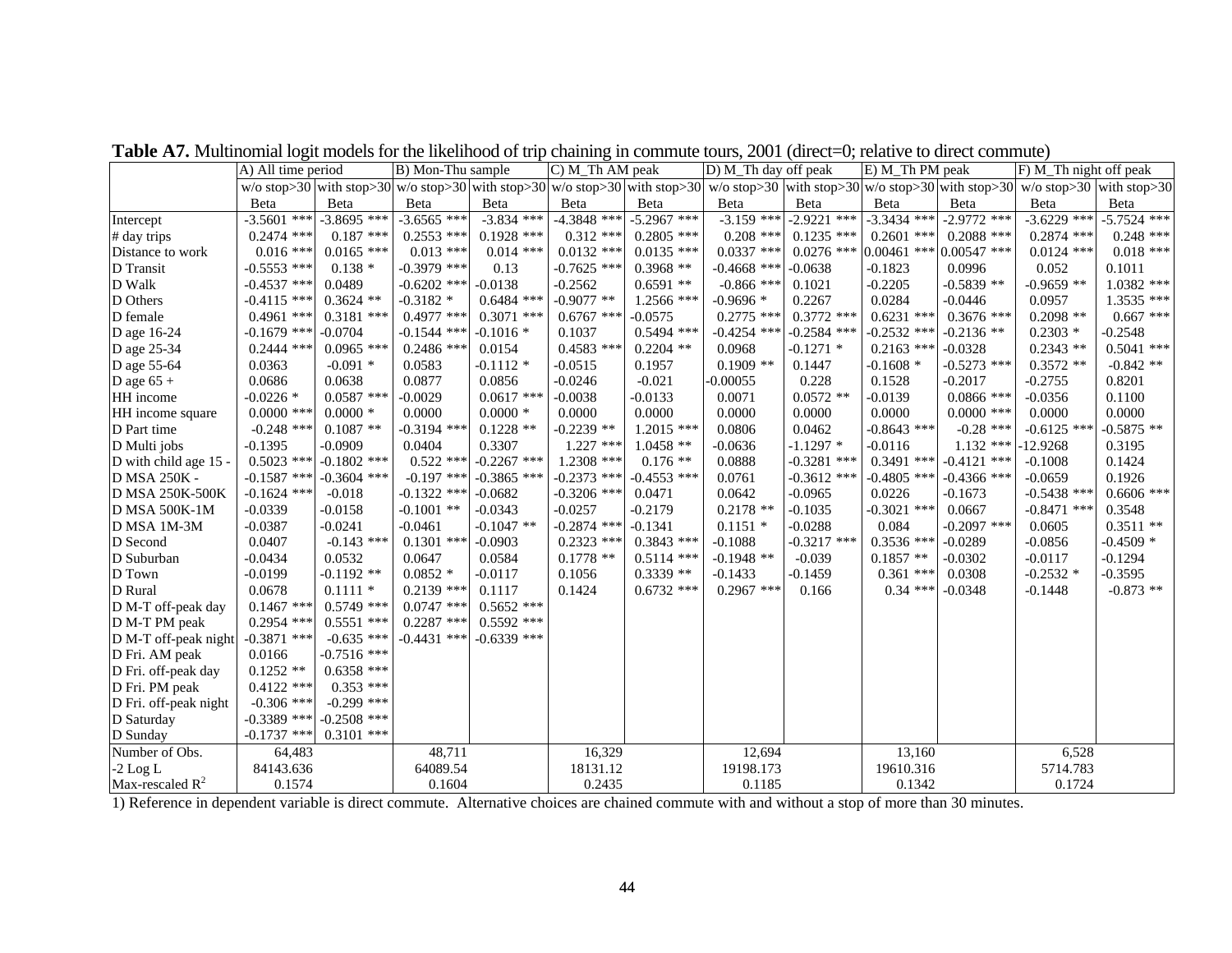|                       | A) All time period |        |                   | B) Mon-Thu sample |        |                   | C) M_Th AM peak |            |                   | D) M_Th day off peak |        |            | E) M_Th PM peak |            |            | $\overline{F}$ ) M_Th night off peak |            |            |
|-----------------------|--------------------|--------|-------------------|-------------------|--------|-------------------|-----------------|------------|-------------------|----------------------|--------|------------|-----------------|------------|------------|--------------------------------------|------------|------------|
|                       | Beta               |        | e <sup>Beta</sup> | Beta              |        | $e^{\text{Beta}}$ | Beta            |            | $e^{\text{Beta}}$ | Beta                 |        | $e^{Beta}$ | Beta            |            | $e^{Beta}$ | Beta                                 |            | $e^{Beta}$ |
| Intercept             | $-2.5290$          | ***    | 0.08              | $-2.4811$         | ***    | 0.08              | $-2.5747$       | ***        | 0.08              | $-1.9982$            | ***    | 0.14       | $-2.7252$       | ***        | 0.07       | $-3.1898$                            | ***        | 0.04       |
| # day trips           | 0.1557             | ***    | 1.17              | 0.1565            | ***    | 1.17              | 0.1558          | ***        | 1.17              | 0.1573               | ***    | 1.17       | 0.1396          | ***        | 1.15       | 0.1796                               | ***        | 1.20       |
| D Transit             | $-0.3219$          | ***    | 0.72              | $-0.3799$         | ***    | 0.68              | $-0.2887$       |            | 0.75              | $-0.3318$            | ***    | 0.72       | $-0.3903$       | $\ast\ast$ | 0.68       | $-0.8020$                            | ***        | 0.45       |
| D Walk                | $-1.0523$          | ***    | 0.35              | $-0.9641$         | ***    | 0.38              | $-1.1016$       | ***        | 0.33              | $-0.9898$            | ***    | 0.37       | $-0.7092$       | ***        | 0.49       | $-0.9400$                            | ***        | 0.39       |
| D Others              | $-0.6950$          | ***    | 0.50              | $-0.6598$         | ***    | 0.52              | $-0.3355$       | $\ast\ast$ | 0.71              | $-0.5800$            | ***    | 0.56       | $-1.0138$       | $***$      | 0.36       | $-0.9966$                            | ***        | 0.37       |
| D female              | 0.1541             | ***    | 1.17              | 0.1513            | ***    | 1.16              | 0.0705          |            | 1.07              | 0.1501               | ***    | 1.16       | 0.2529          | ***        | 1.29       | 0.0741                               |            | 1.08       |
| D age 16-24           | $-0.0732$          | ***    | 0.93              | $-0.0667$         | **     | 0.94              | $-0.1684$       | $\ast$     | 0.85              | $-0.1051$            | $***$  | 0.90       | $-0.1046$       |            | 0.90       | 0.1771                               | $***$      | 1.19       |
| D age 25-34           | 0.0147             |        | 1.01              | $-0.0673$         | $**$   | 0.93              | 0.1459          |            | 1.16              | $-0.0681$            | $\ast$ | 0.93       | $-0.1114$       | $\ast$     | 0.89       | $-0.1022$                            |            | 0.90       |
| D age 55-64           | $-0.00506$         |        | 0.99              | $-0.0193$         |        | 0.98              | $-0.1754$       |            | 0.84              | 0.0379               |        | 1.04       | $-0.0922$       |            | 0.91       | $-0.2135$                            | $\ast$     | 0.81       |
| D age $65 +$          | $-0.0451$          |        | 0.96              | $-0.0869$         | $**$   | 0.92              | 0.0468          |            | 1.05              | $-0.1086$            | **     | 0.90       | $-0.2431$       | $**$       | 0.78       | $-0.1189$                            |            | 0.89       |
| HH income             | $-0.00872$         |        | 0.99              | $-0.00989$        |        | 0.99              | $-0.00540$      |            | 0.99              | 0.00628              |        | 1.01       | $-0.0272$       |            | 0.97       | $-0.0464$                            |            | 0.95       |
| HH income square      | 0.000685           |        | 1.00              | 0.000400          |        | 1.00              | $-0.00138$      |            | 1.00              | $-0.00061$           |        | 1.00       | 0.00133         |            | 1.00       | 0.00393                              | $***$      | 1.00       |
| D Employed            | $-0.1169$          | ***    | 0.89              | $-0.2032$         | ***    | 0.82              | $-0.1356$       | $\ast$     | 0.87              | $-0.3221$            | ***    | 0.72       | $-0.0261$       |            | 0.97       | 0.0200                               |            | 1.02       |
| D with child age 15 - | $-0.0932$          | ***    | 0.91              | $-0.0878$         | ***    | 0.92              | 0.2015          | ***        | 1.22              | $-0.1995$            | ***    | 0.82       | 0.0219          |            | 1.02       | $-0.0266$                            |            | 0.97       |
| D MSA 250K -          | 0.0245             |        | 1.02              | $-0.0264$         |        | 0.97              | $-0.3498$       | ***        | 0.70              | $-0.0297$            |        | 0.97       | 0.0901          |            | 1.09       | 0.0947                               |            | 1.10       |
| D MSA 250K-500K       | $-0.0276$          |        | 0.97              | $-0.0754$         | $***$  | 0.93              | $-0.0574$       |            | 0.94              | $-0.1699$            | ***    | 0.84       | $-0.0812$       |            | 0.92       | 0.3243                               | ***        | 1.38       |
| <b>D MSA 500K-1M</b>  | 0.0180             |        | 1.02              | $-0.0689$         | $\ast$ | 0.93              | $-0.00771$      |            | 0.99              | $-0.1039$            | $***$  | 0.90       | $-0.0869$       |            | 0.92       | 0.0281                               |            | 1.03       |
| D MSA 1M-3M           | 0.0402             | $**$   | 1.04              | 0.0411            |        | 1.04              | $-0.00709$      |            | 0.99              | 0.0745               | **     | 1.08       | $-0.0606$       |            | 0.94       | 0.0955                               |            | 1.10       |
| D Second              | 0.0102             |        | 1.01              | 0.1068            | ***    | 1.11              | 0.3164          | ***        | 1.37              | 0.0680               |        | 1.07       | 0.3200          | ***        | 1.38       | $-0.1299$                            |            | 0.88       |
| D Suburban            | 0.0405             | $\ast$ | 1.04              | 0.0403            |        | 1.04              | 0.1791          | $\ast$     | 1.20              | $-0.0255$            |        | 0.97       | 0.3487          | ***        | 1.42       | $-0.1755$                            | $\ast\ast$ | 0.84       |
| D Town                | 0.0853             | ***    | 1.09              | 0.1075            | ***    | 1.11              | 0.4534          | ***        | 1.57              | 0.0514               |        | 1.05       | 0.1835          | **         | 1.20       | 0.0420                               |            | 1.04       |
| D Rural               | 0.1428             | ***    | 1.15              | 0.2468            | ***    | 1.28              | 0.5579          | ***        | 1.75              | 0.2343               | ***    | 1.26       | 0.3386          | ***        | 1.40       | 0.0179                               |            | 1.02       |
| D M-T off-peak day    | 0.3620             | ***    | 1.44              | 0.3760            | $***$  | 1.46              |                 |            |                   |                      |        |            |                 |            |            |                                      |            |            |
| D M-T PM peak         | $-0.1028$          | ***    | 0.90              | $-0.0812$         | ***    | 0.92              |                 |            |                   |                      |        |            |                 |            |            |                                      |            |            |
| D M-T off-peak night  | $-0.5160$          | ***    | 0.60              | $-0.4836$         | ***    | 0.62              |                 |            |                   |                      |        |            |                 |            |            |                                      |            |            |
| D Fri. AM peak        | 0.1241             | $**$   | 1.13              |                   |        |                   |                 |            |                   |                      |        |            |                 |            |            |                                      |            |            |
| D Fri. off-peak day   | 0.2649             | ***    | 1.30              |                   |        |                   |                 |            |                   |                      |        |            |                 |            |            |                                      |            |            |
| D Fri. PM peak        | $-0.1402$          | ***    | 0.87              |                   |        |                   |                 |            |                   |                      |        |            |                 |            |            |                                      |            |            |
| D Fri. off-peak night | $-0.4070$          | ***    | 0.67              |                   |        |                   |                 |            |                   |                      |        |            |                 |            |            |                                      |            |            |
| D Saturday            | 0.1929             | ***    | 1.21              |                   |        |                   |                 |            |                   |                      |        |            |                 |            |            |                                      |            |            |
| D Sunday              | 0.0427             | $***$  | 1.04              |                   |        |                   |                 |            |                   |                      |        |            |                 |            |            |                                      |            |            |
| Number of Obs.        | 121,310            |        |                   | 65,697            |        |                   | 6,397           |            |                   | 33,239               |        |            | 13,546          |            |            | 12,515                               |            |            |
| $-2$ Log L            | 112721.930         |        |                   | 61068.745         |        |                   | 6062.571        |            |                   | 34596.217            |        |            | 11768.671       |            |            | 8622.310                             |            |            |
| Max-rescaled $R^2$    | 0.089              |        |                   | 0.099             |        |                   | 0.111           |            |                   | 0.088                |        |            | 0.071           |            |            | 0.088                                |            |            |

Table A8. Binomial logit models for the likelihood of trip chaining in non-commute tours, 1995 (direct=0, chain=1)